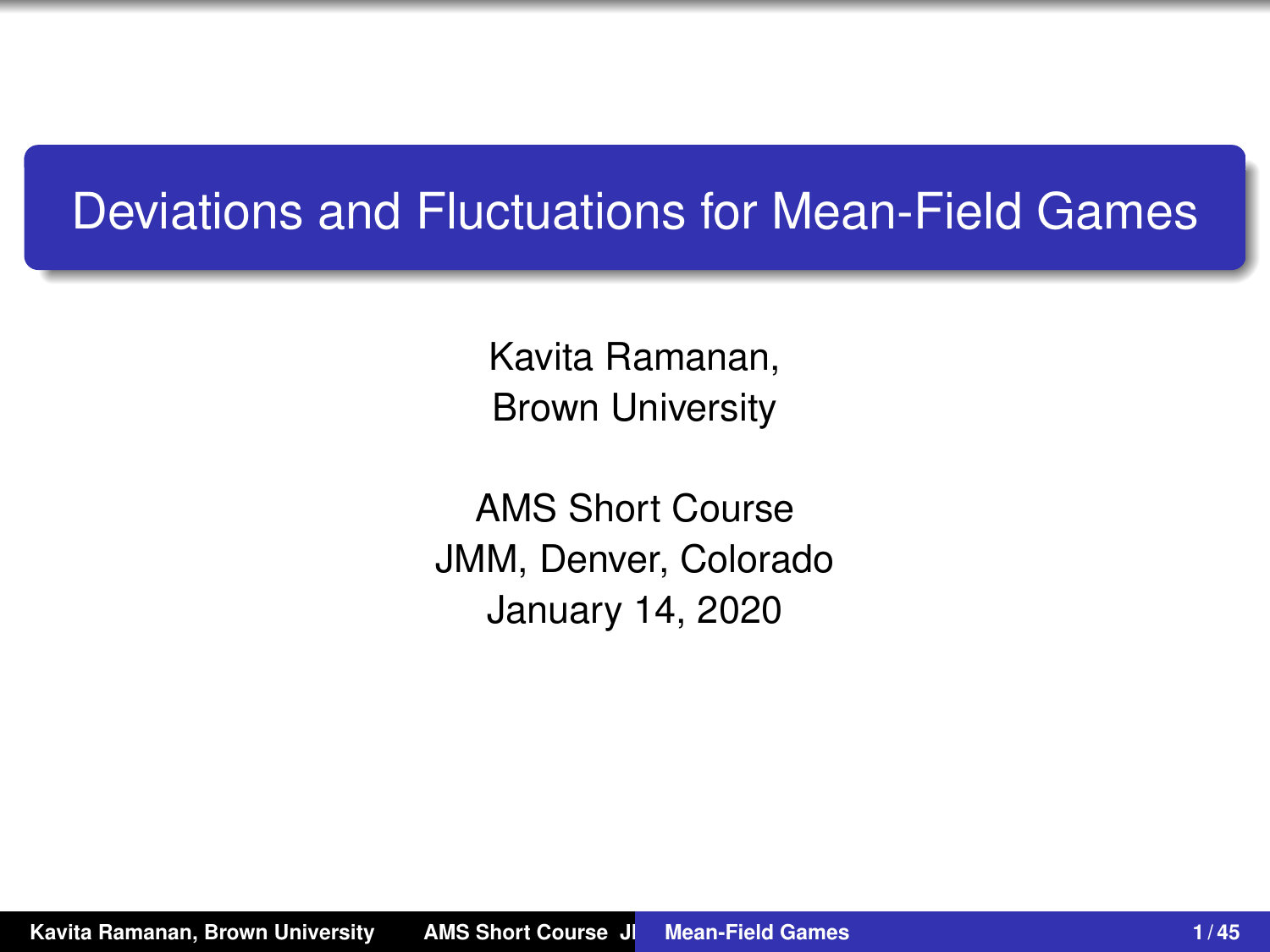- I. Interacting Diffusions: Fluctuations
- II. From Interacting Diffusions to MFG: Fluctuations
- III. Large Deviations for Interacting Diffusions and MFG
- IV. Open Problems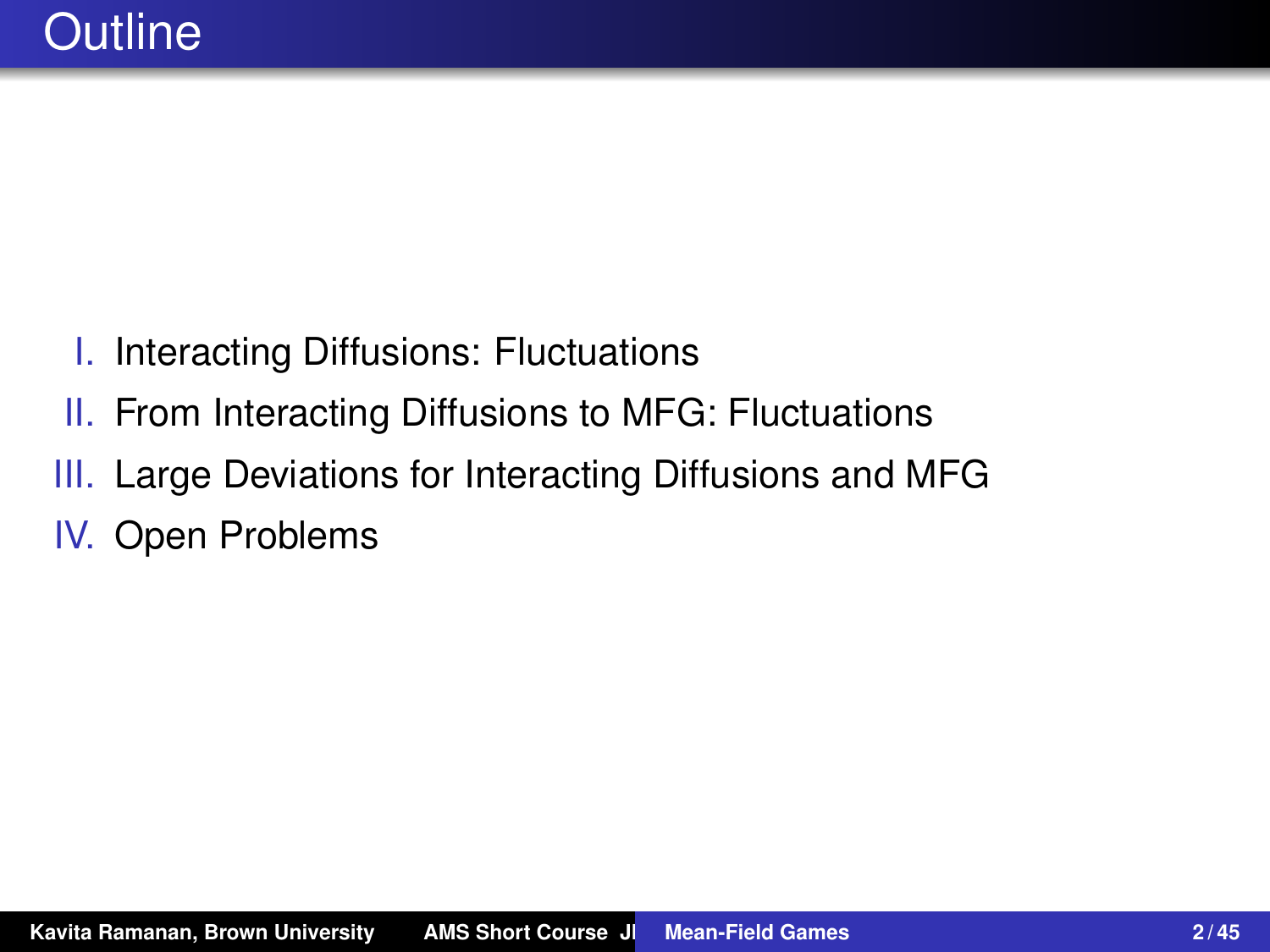# I. Interacting Diffusions: **Fluctuations**

**Kavita Ramanan, Brown University AMS Short Course JI Mean-Field Games June 14, 2020 Mean-Field Games 3/45**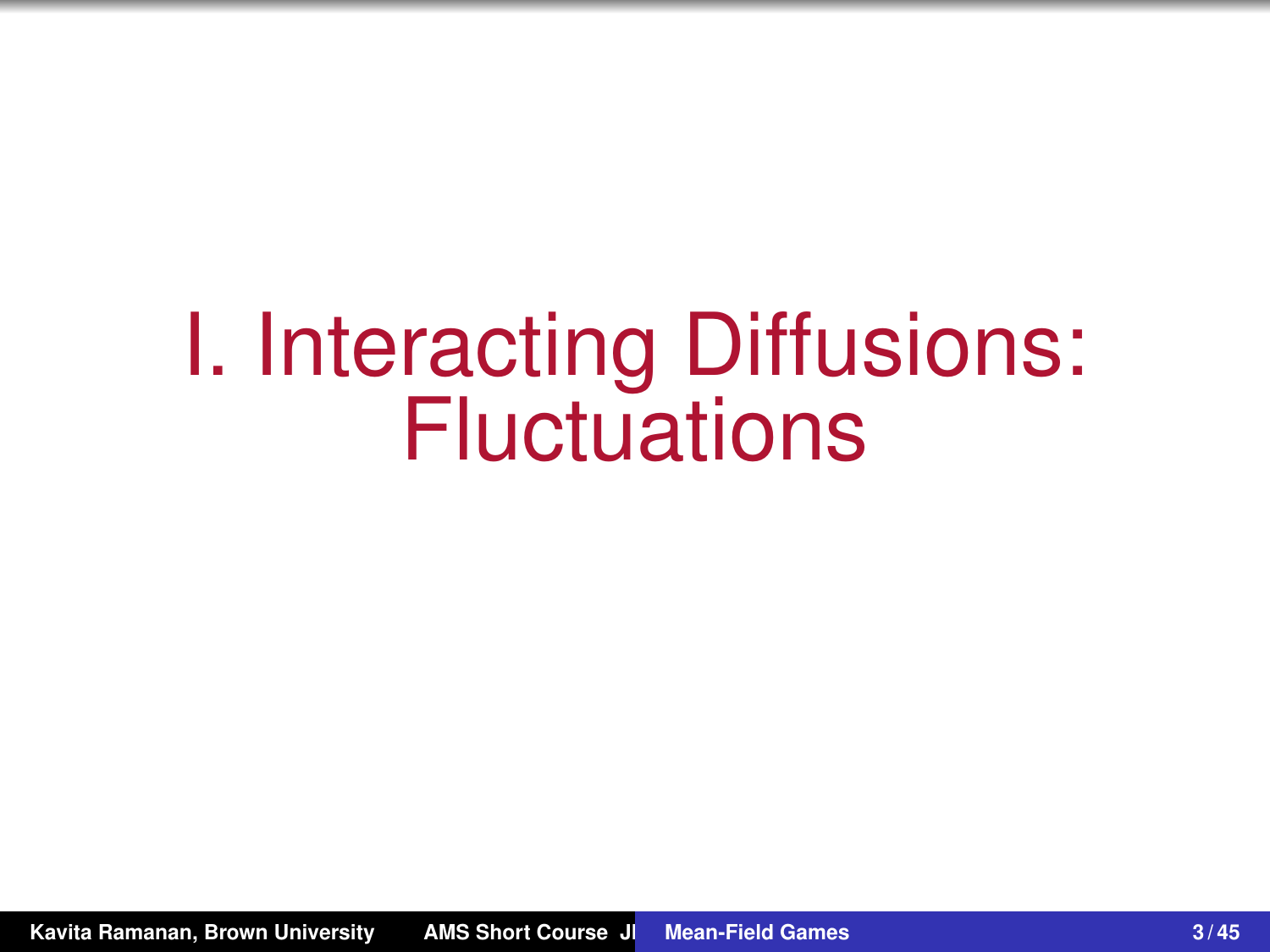# Interacting Diffusions and the McKean-Vlasov limit

Consider *n* diffusions interacting through their empirical measure:

$$
dX_t^{n,i}=b(X_t^{n,i},\mu_t^n)dt+dW_t^i, \qquad \mu_t^n=\frac{1}{n}\sum_{k=1}^n \delta_{X_t^{n,k}},
$$

where  $\{X_0^{n,i}=\xi^i\}_{i\in\mathbb{N}}$  are iid with common law  $\mu_0$  and  $(W^i)_{i=1}^n$  are iid *d*-dimensional Brownian motions.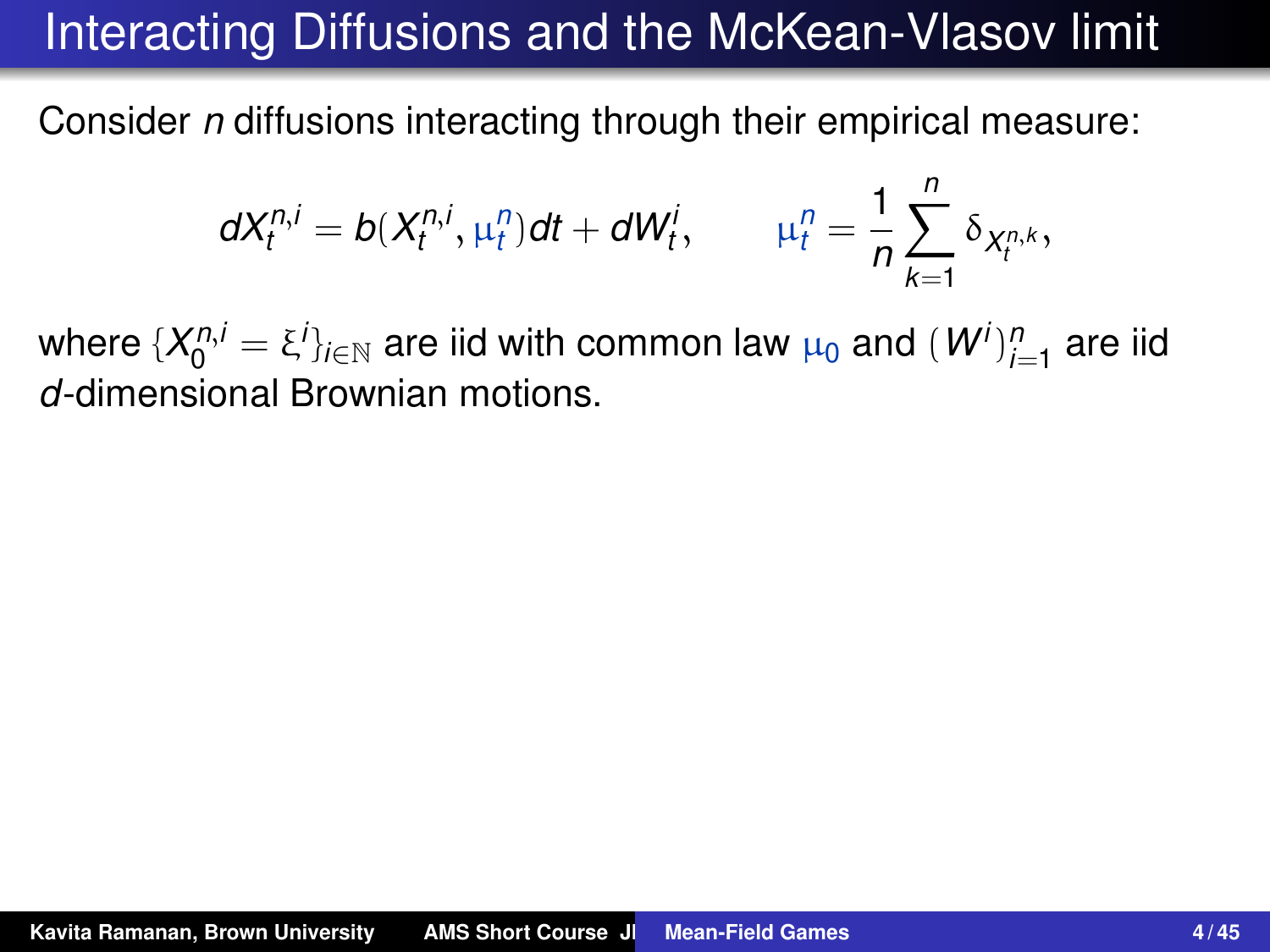# Interacting Diffusions and the McKean-Vlasov limit

Consider *n* diffusions interacting through their empirical measure:

$$
dX_t^{n,i}=b(X_t^{n,i},\mu_t^n)dt+dW_t^i, \qquad \mu_t^n=\frac{1}{n}\sum_{k=1}^n \delta_{X_t^{n,k}},
$$

where  $\{X_0^{n,i}=\xi^i\}_{i\in\mathbb{N}}$  are iid with common law  $\mu_0$  and  $(W^i)_{i=1}^n$  are iid *d*-dimensional Brownian motions.

Under suitable regularity conditions,  $X^{n,i} \Rightarrow X$  and  $\mu_t^n \to \mu_t$ , where X is a non-linear Markov (or McKean-Vlasov) process:

$$
dX_t = b(X_t, \mu_t)dt + dB_t, \qquad \mu_t = Law(X_t),
$$

with  $X_0 \sim \mu_0$  independent of *B*, a *d*-dimensional Brownian motion.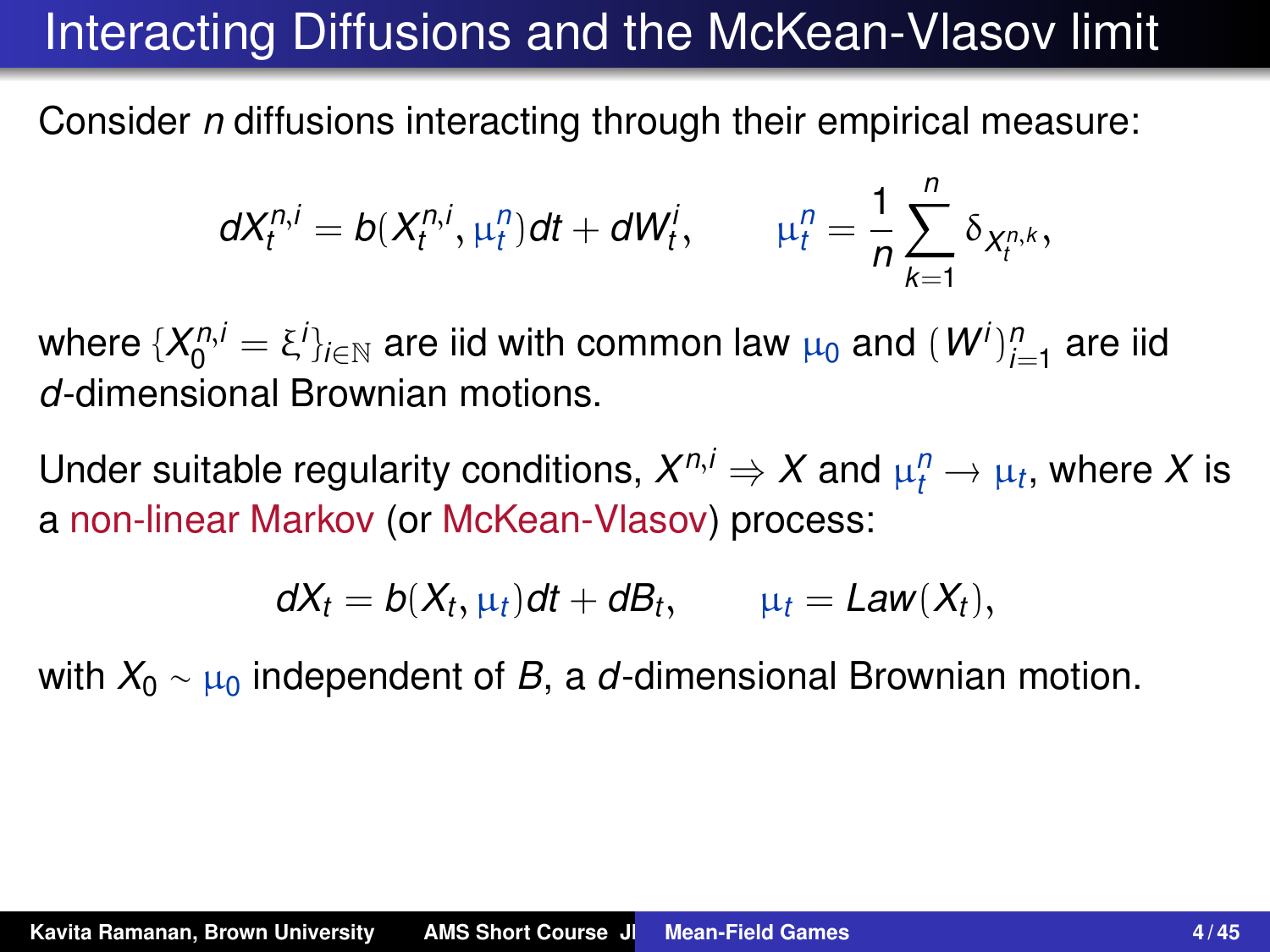# Interacting Diffusions and the McKean-Vlasov limit

Consider *n* diffusions interacting through their empirical measure:

$$
dX_t^{n,i}=b(X_t^{n,i},\mu_t^n)dt+dW_t^i, \qquad \mu_t^n=\frac{1}{n}\sum_{k=1}^n \delta_{X_t^{n,k}},
$$

where  $\{X_0^{n,i}=\xi^i\}_{i\in\mathbb{N}}$  are iid with common law  $\mu_0$  and  $(W^i)_{i=1}^n$  are iid *d*-dimensional Brownian motions.

Under suitable regularity conditions,  $X^{n,i} \Rightarrow X$  and  $\mu_t^n \to \mu_t$ , where X is a non-linear Markov (or McKean-Vlasov) process:

$$
dX_t = b(X_t, \mu_t)dt + dB_t, \qquad \mu_t = Law(X_t),
$$

with  $X_0 \sim \mu_0$  independent of *B*, a *d*-dimensional Brownian motion. Alternatively,  $\mu$  solves the (nonlinear) Fokker-Planck equation

$$
\frac{d}{dt}\langle \mu_t, \phi \rangle = \left\langle \mu_t, b(\cdot, \mu_t) \cdot \nabla \phi + \frac{1}{2} \Delta \phi \right\rangle, \quad \forall \phi \in C_c^\infty.
$$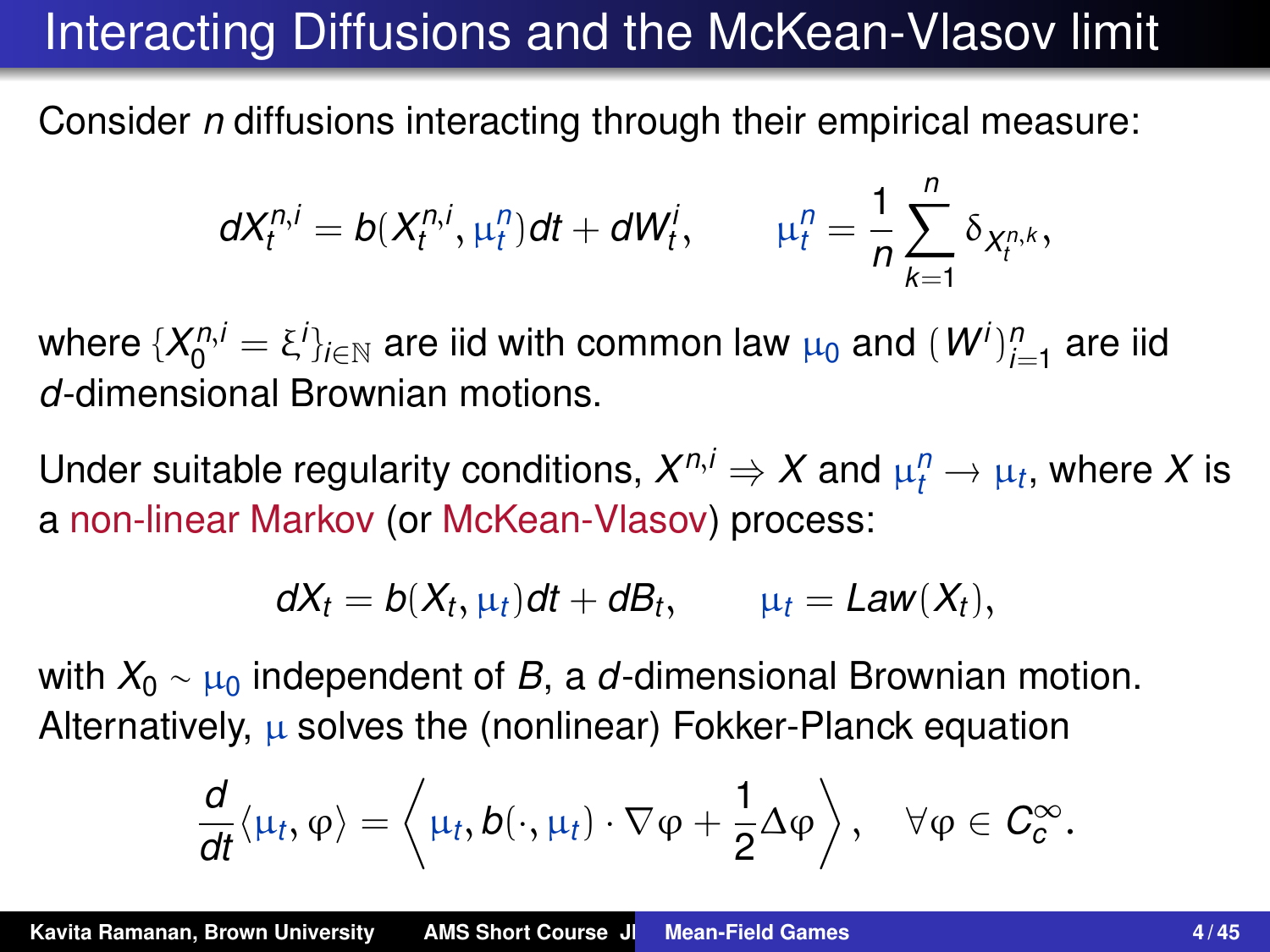$$
dX_t^{n,i} = b(X_t^{n,i}, \mu_t^n)dt + dW_t^i, \quad X_0^{n,i} = \xi_i
$$
  

$$
\mu_t^n = \frac{1}{n} \sum_{k=1}^n \delta_{X_t^{n,k}}
$$
 and 
$$
\mu^n = \frac{1}{n} \sum_{k=1}^n \delta_{X_n^{n,k}}.
$$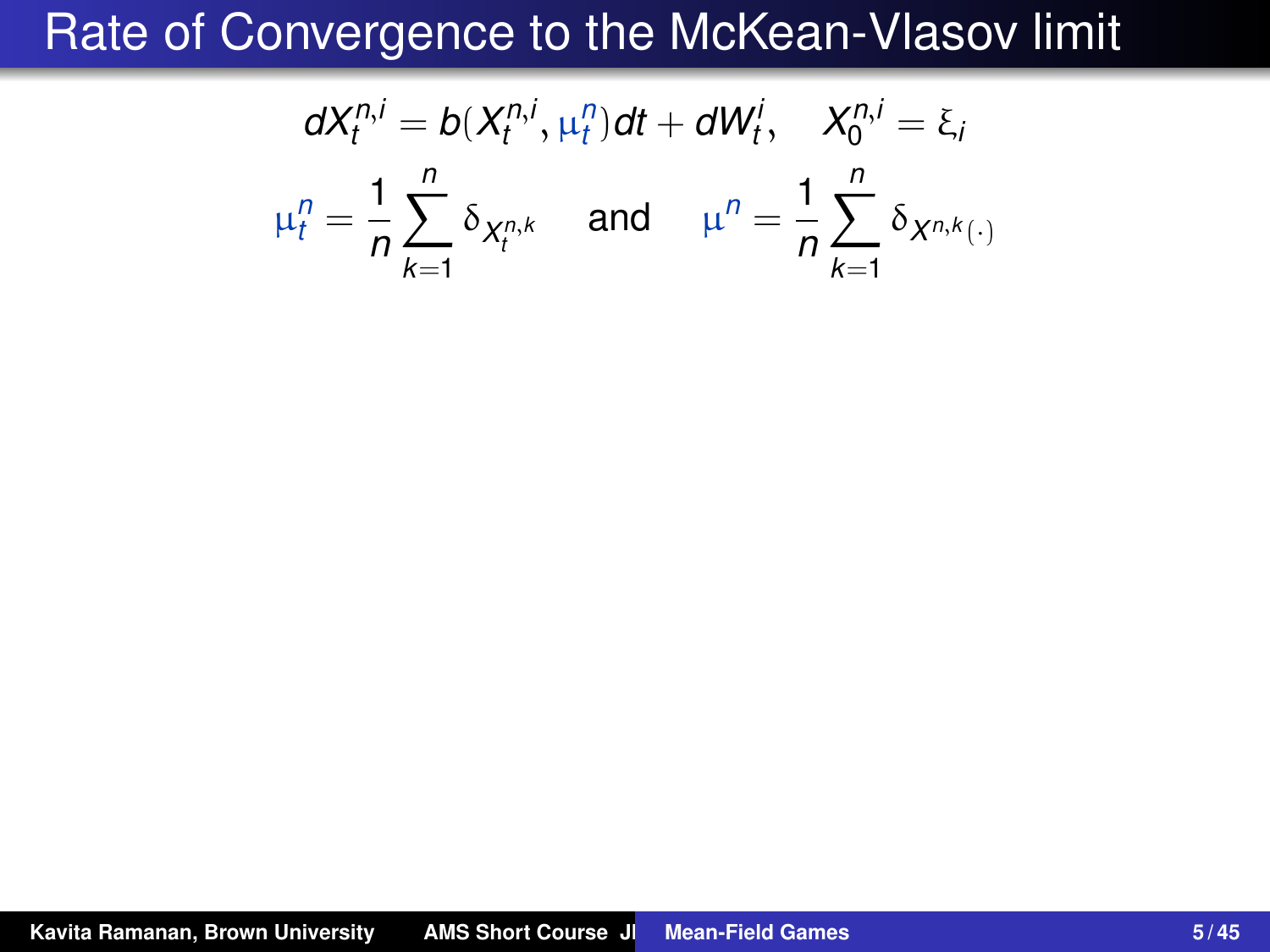$$
dX_t^{n,i} = b(X_t^{n,i}, \mu_t^n)dt + dW_t^i, \quad X_0^{n,i} = \xi_i
$$
  

$$
\mu_t^n = \frac{1}{n}\sum_{k=1}^n \delta_{X_t^{n,k}}
$$
 and 
$$
\mu^n = \frac{1}{n}\sum_{k=1}^n \delta_{X_n^{n,k}}.
$$

**1** How can one measure distance between  $\mu_t^n$  and  $\mu_t$ ,  $\mu^n$  and  $\mu$ ?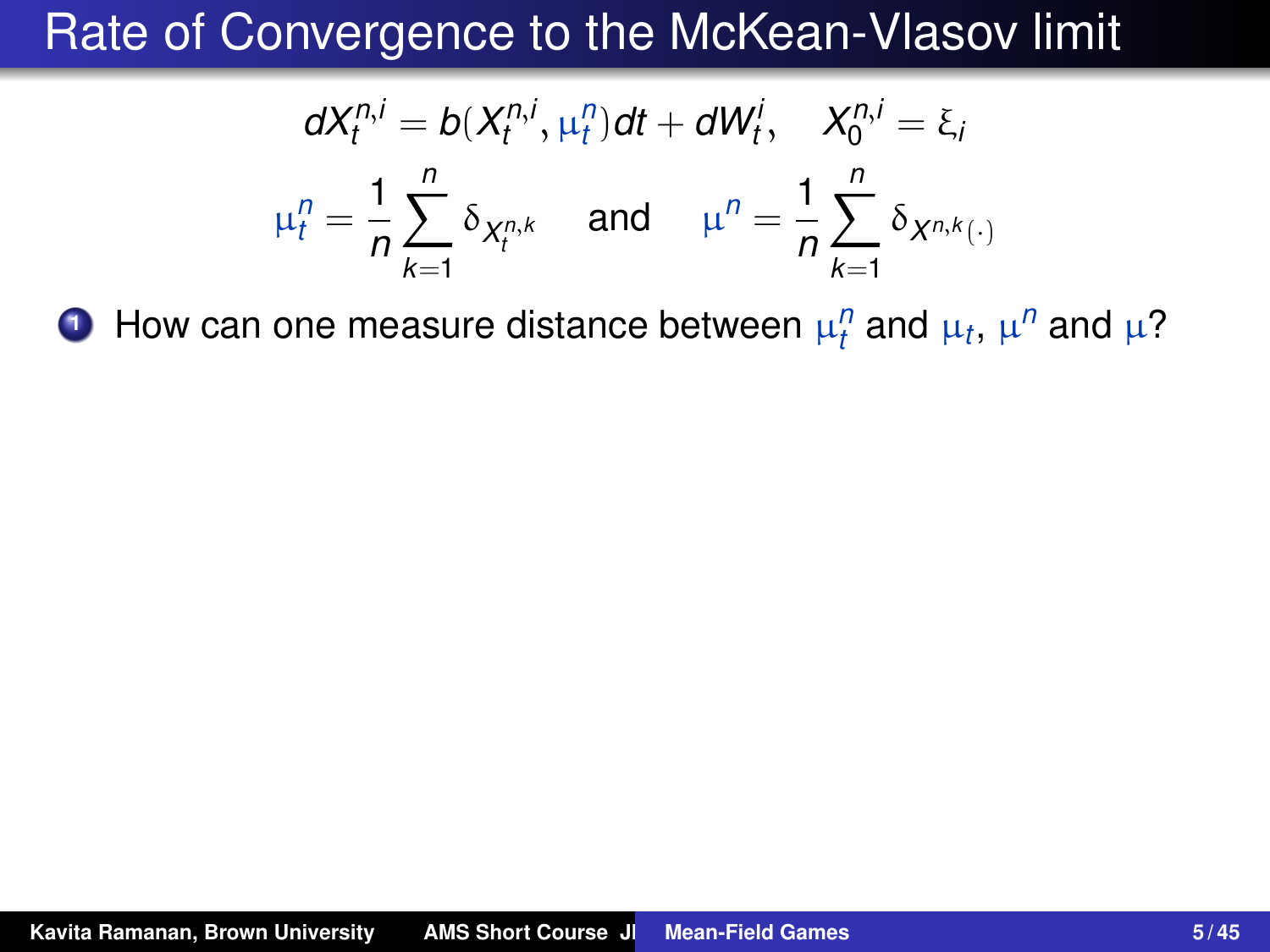$$
dX_t^{n,i} = b(X_t^{n,i}, \mu_t^n)dt + dW_t^i, \quad X_0^{n,i} = \xi_i
$$
  

$$
\mu_t^n = \frac{1}{n}\sum_{k=1}^n \delta_{X_t^{n,k}}
$$
 and 
$$
\mu^n = \frac{1}{n}\sum_{k=1}^n \delta_{X_n^{n,k}}.
$$

**1** How can one measure distance between  $\mu_t^n$  and  $\mu_t$ ,  $\mu^n$  and  $\mu$ ? **<sup>2</sup>** Some notation:

Define  $C^d = C([0, T] : \mathbb{R}^d)$ , equipped with the uniform topology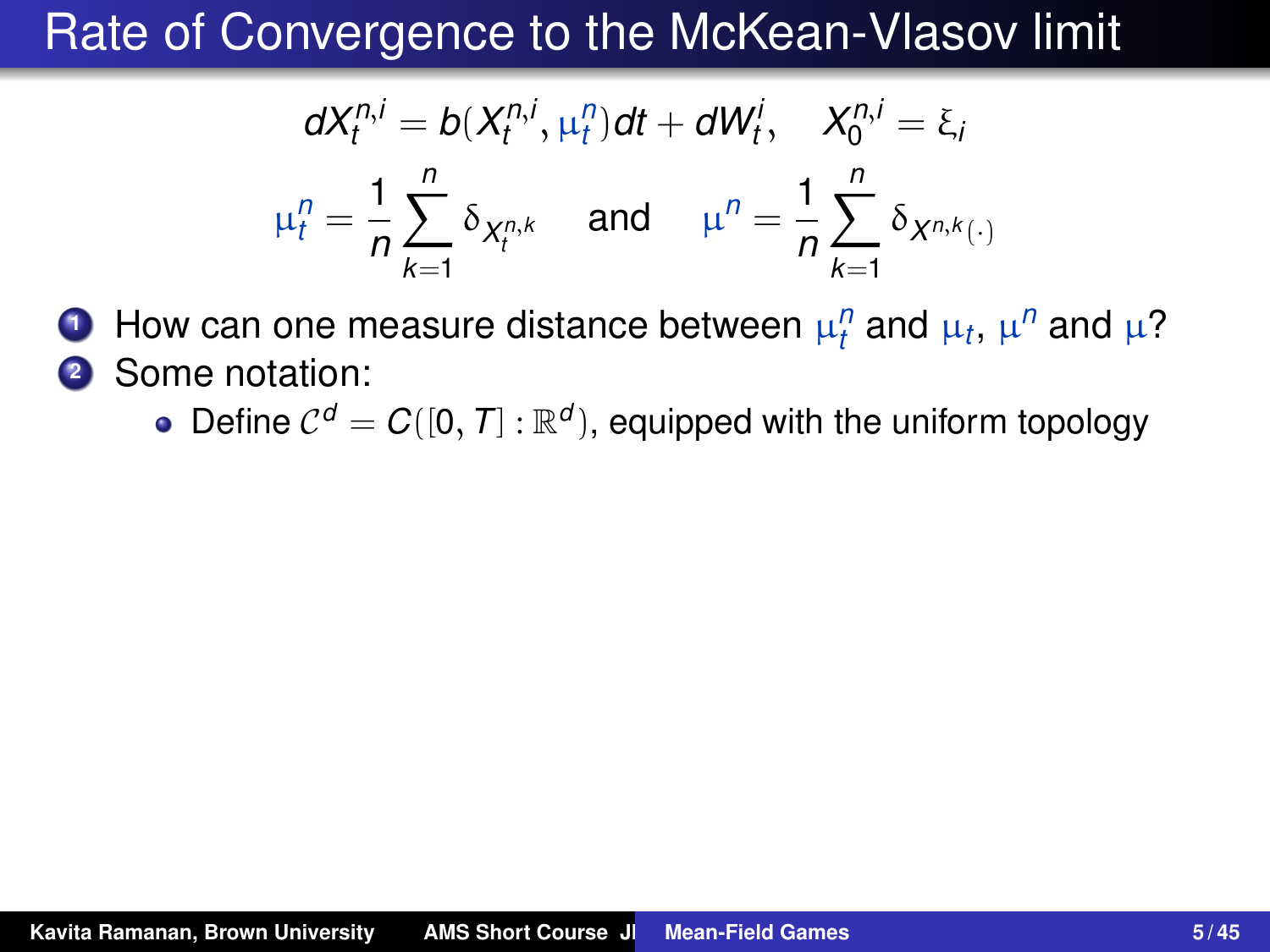$$
dX_t^{n,i} = b(X_t^{n,i}, \mu_t^n)dt + dW_t^i, \quad X_0^{n,i} = \xi_i
$$
  

$$
\mu_t^n = \frac{1}{n} \sum_{k=1}^n \delta_{X_t^{n,k}}
$$
 and 
$$
\mu^n = \frac{1}{n} \sum_{k=1}^n \delta_{X_n^{n,k}}.
$$

**1** How can one measure distance between  $\mu_t^n$  and  $\mu_t$ ,  $\mu^n$  and  $\mu$ ? **<sup>2</sup>** Some notation:

- Define  $C^d = C([0, T] : \mathbb{R}^d)$ , equipped with the uniform topology
- Given a separable Banach space  $(E, \|\cdot\|)$ , let  $\mathcal{P}(E)$  denote the space of Borel probability measures on *E* Note that  $\mu_l^n, \mu_t \in \mathcal{P}(\mathbb{R})$  and  $\mu^n, \mu \in \mathcal{P}(\mathcal{C}^d)$ ,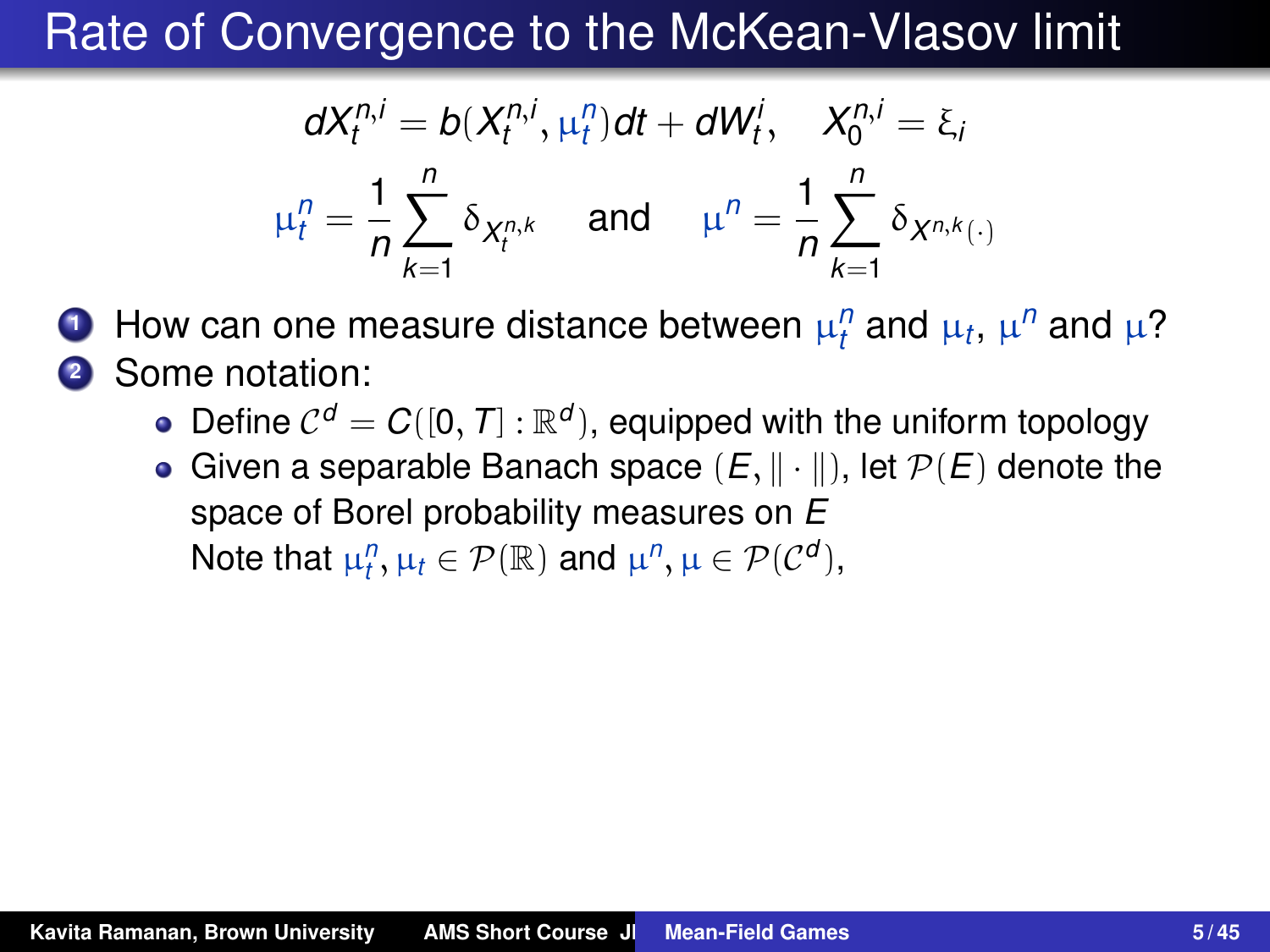$$
dX_t^{n,i} = b(X_t^{n,i}, \mu_t^n)dt + dW_t^i, \quad X_0^{n,i} = \xi_i
$$
  

$$
\mu_t^n = \frac{1}{n} \sum_{k=1}^n \delta_{X_t^{n,k}}
$$
 and 
$$
\mu^n = \frac{1}{n} \sum_{k=1}^n \delta_{X_n^{n,k}}.
$$

**1** How can one measure distance between  $\mu_t^n$  and  $\mu_t$ ,  $\mu^n$  and  $\mu$ ? **<sup>2</sup>** Some notation:

- Define  $C^d = C([0, T] : \mathbb{R}^d)$ , equipped with the uniform topology
- Given a separable Banach space  $(E, \|\cdot\|)$ , let  $\mathcal{P}(E)$  denote the space of Borel probability measures on *E* Note that  $\mu_l^n, \mu_t \in \mathcal{P}(\mathbb{R})$  and  $\mu^n, \mu \in \mathcal{P}(\mathcal{C}^d)$ ,
- Given  $p \in [1, \infty)$ , let  $\mathcal{P}^p(E) = \{v \in \mathcal{P} : \int_E ||x||^p v(dx) < \infty\}$  equipped with the *p*-Wasserstein metric:

$$
\mathcal{W}_{p,E}(\mathbf{v},\mathbf{v}')=\inf_{\pi}\left(\int_{E\times E}||x-y||^p\pi(\boldsymbol{dx},\boldsymbol{dy})\right)^{1/p},
$$

where the infimum is over all probability measures  $\pi$  on  $E \times E$  with first and second marginals  $\mu$  and  $\nu$  respectively.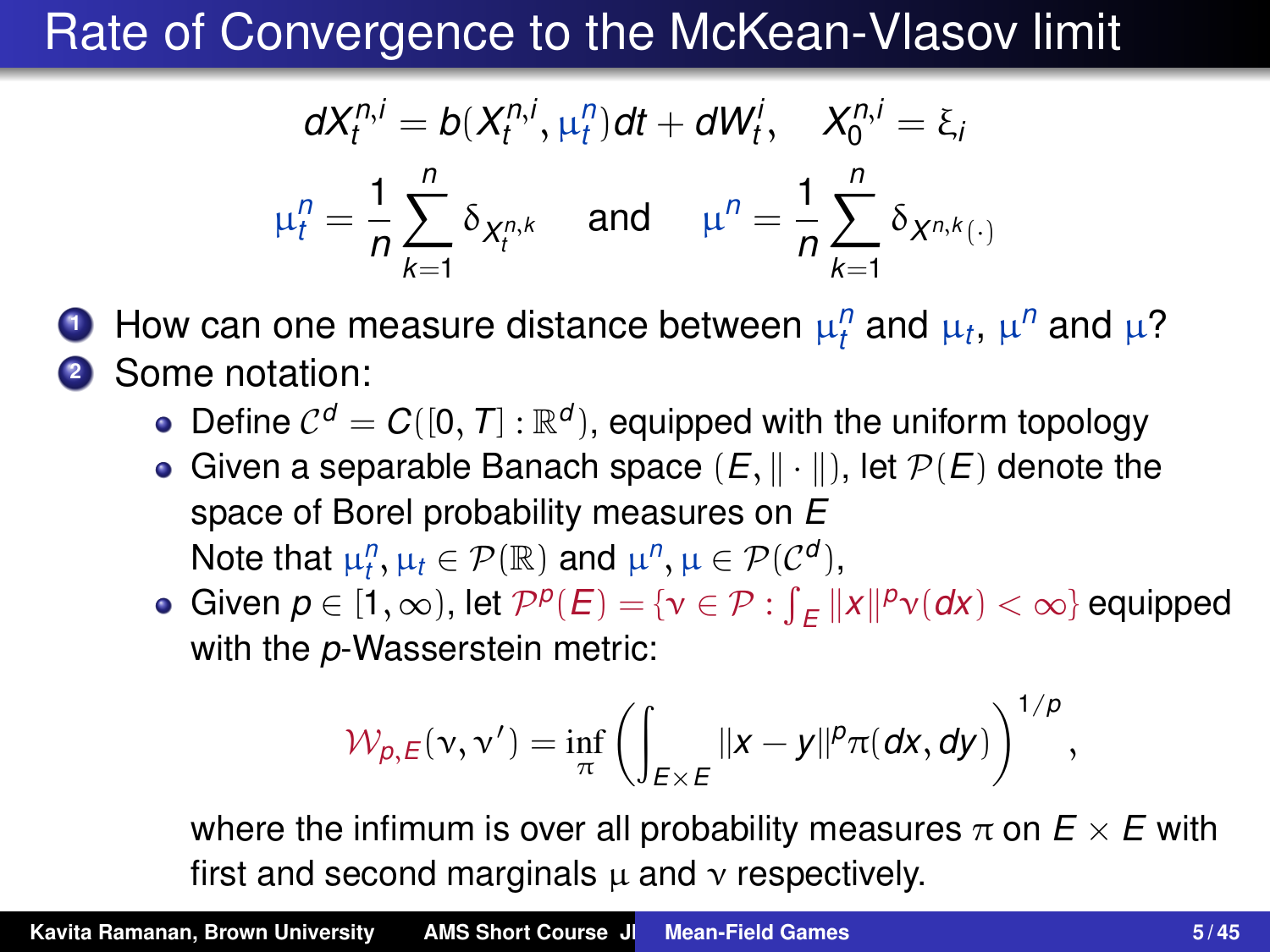#### Fluctuations around the McKean-Vlasov limit

$$
dX_t^{n,i}=b(X_t^{n,i},\mu_t^n)dt+dW_t^i, \qquad \mu_t^n=\frac{1}{n}\sum_{k=1}^n \delta_{X_t^{n,k}}
$$

and

$$
\frac{d}{dt}\langle \mu_t, \phi \rangle = \left\langle \mu_t, b(\cdot, \mu_t) \cdot \nabla \phi + \frac{1}{2} \Delta \phi \right\rangle, \quad \forall \phi \in C_c^{\infty}.
$$

Recall  $\mu = (\mu_t)_{t>0}$  is the McKean-Vlasov limit. We are interested in the limit of the signed measures capturing fluctuations:

$$
S_t^n := \sqrt{n}(\mu_t^n - \mu_t), \quad t \ge 0.
$$

Do you expect this sequence to converge to another signed measure?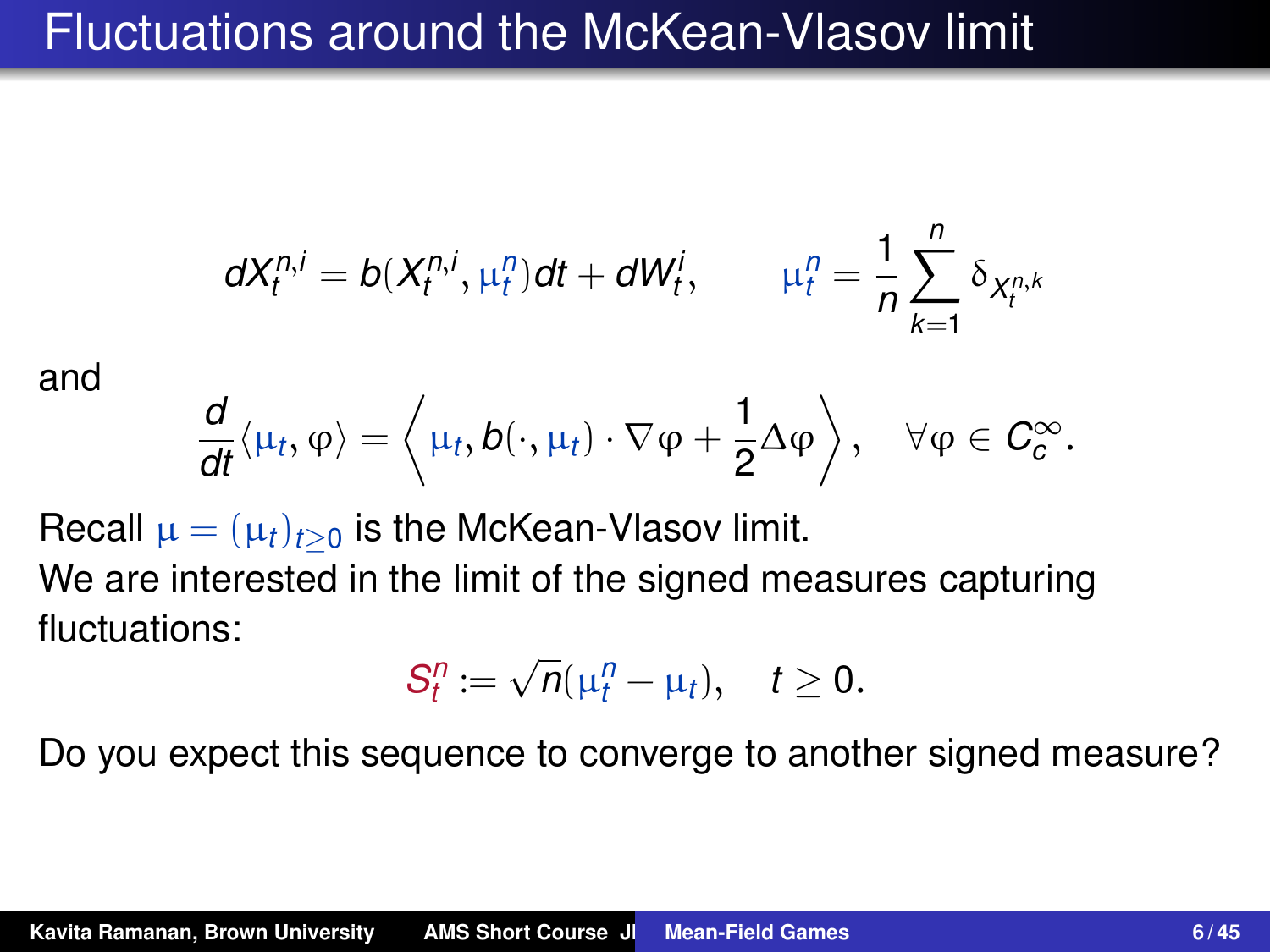## A Simple Example

How bad can the weak limit of a signed measure be?

• Let  $v \in \mathcal{P}(\mathbb{R})$  be a probability measure with a cdf that is not differentiable at any point:

 $F(x) := v((-\infty, x]), \quad x \in \mathbb{R}.$ 

For  $n \in \mathbb{N}$ , define  $v^n$  to be a measure with cdf  $F_n(x) := F(x + n^{-1/2})$ :

$$
v^{n}((-\infty, x]) = v((-\infty, x + n^{-1/2}]) = F(x + n^{-1/2}),
$$

and define the signed measure

$$
\widehat{\mathbf{v}}^n := \sqrt{n}[\mathbf{v}^n - \mathbf{v}].
$$

**•** Then, since *F* is non-differentiable.

$$
\lim_{n\to\infty} \widehat{v}^n((-\infty,x]) = \lim_{n\to\infty} \sqrt{n} \left[ F\left(x+\frac{1}{\sqrt{n}}\right) - F(x) \right] \text{ doesn't exist!}
$$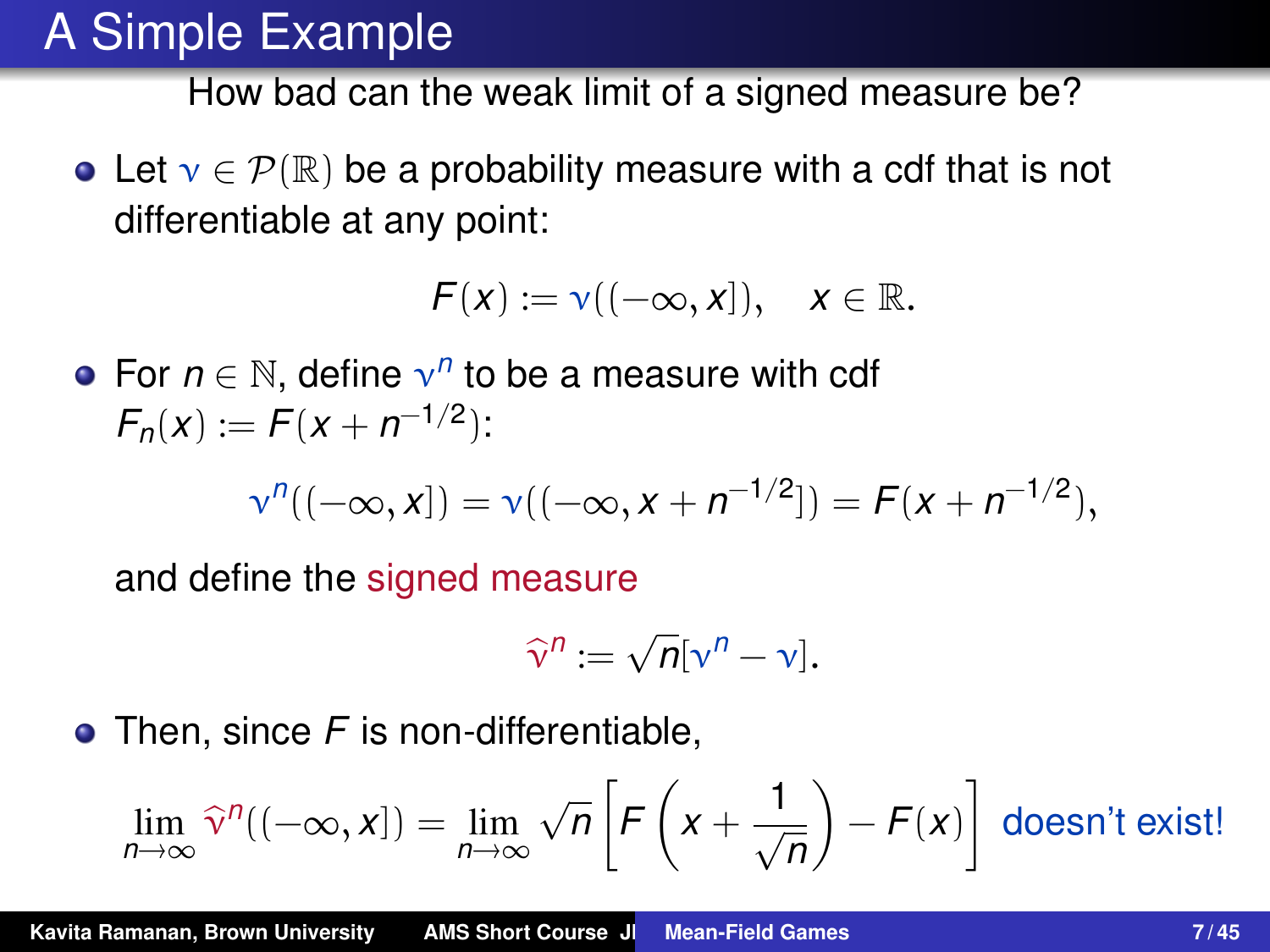# A Simple Example (contd.)

• For any measure  $\nu$  and integrable function  $\varphi$ , define

$$
\langle \phi, \nu \rangle = \int \phi(x) \nu(\textit{d} x)
$$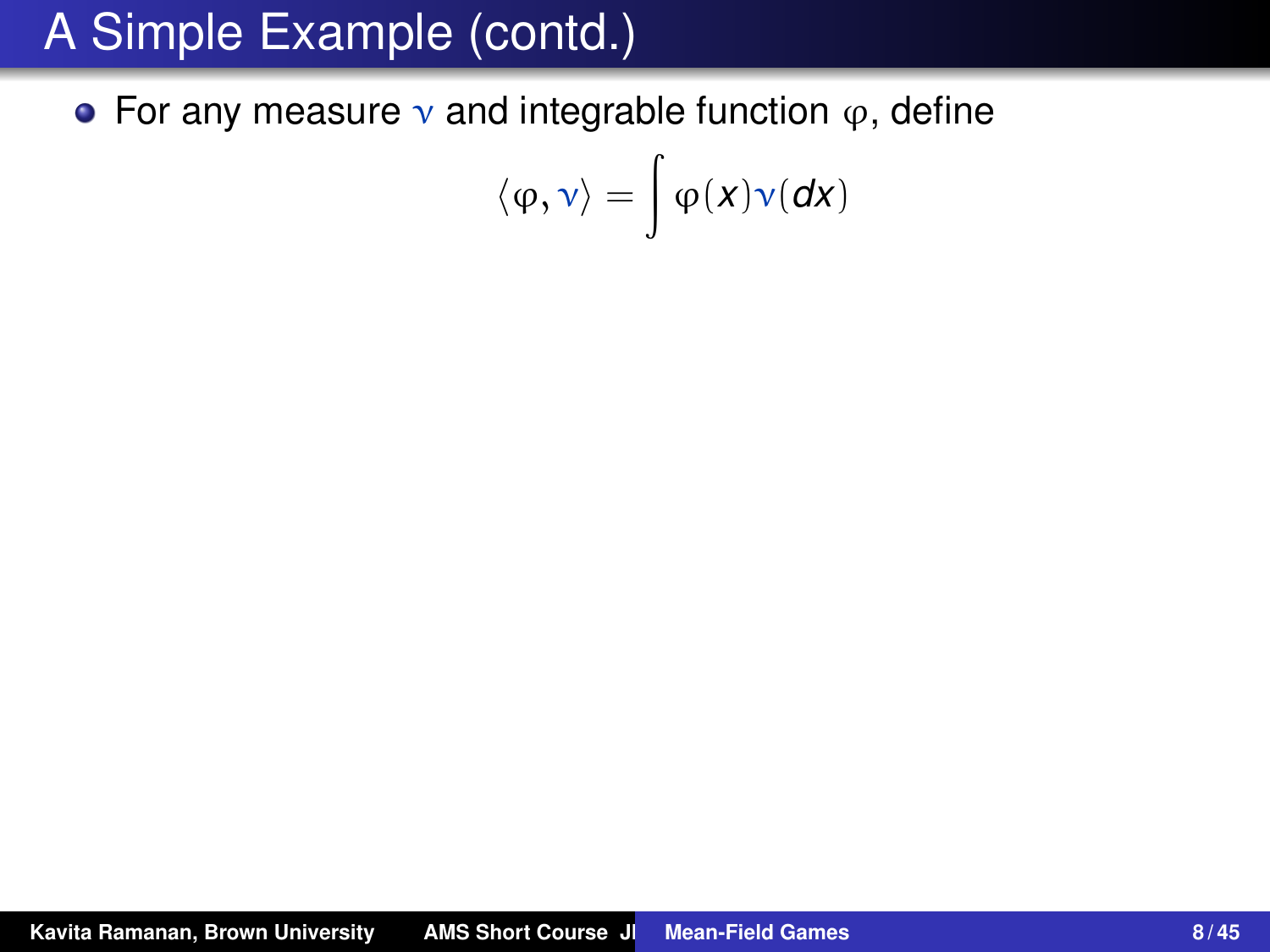# A Simple Example (contd.)

• For any measure  $\nu$  and integrable function  $\varphi$ , define

$$
\langle \phi, \nu \rangle = \int \phi(x) \nu(dx)
$$

Recall that  $v^n((-\infty, x]) = v((-\infty, x + n^{-1/2}]),$  and so

$$
\langle \varphi, v_n \rangle = \int \varphi(x) v_n(dx) = \int \varphi \left( x - \frac{1}{n} \right) v(dx) = \left\langle \varphi \left( \cdot - \frac{1}{n} \right), v \right\rangle
$$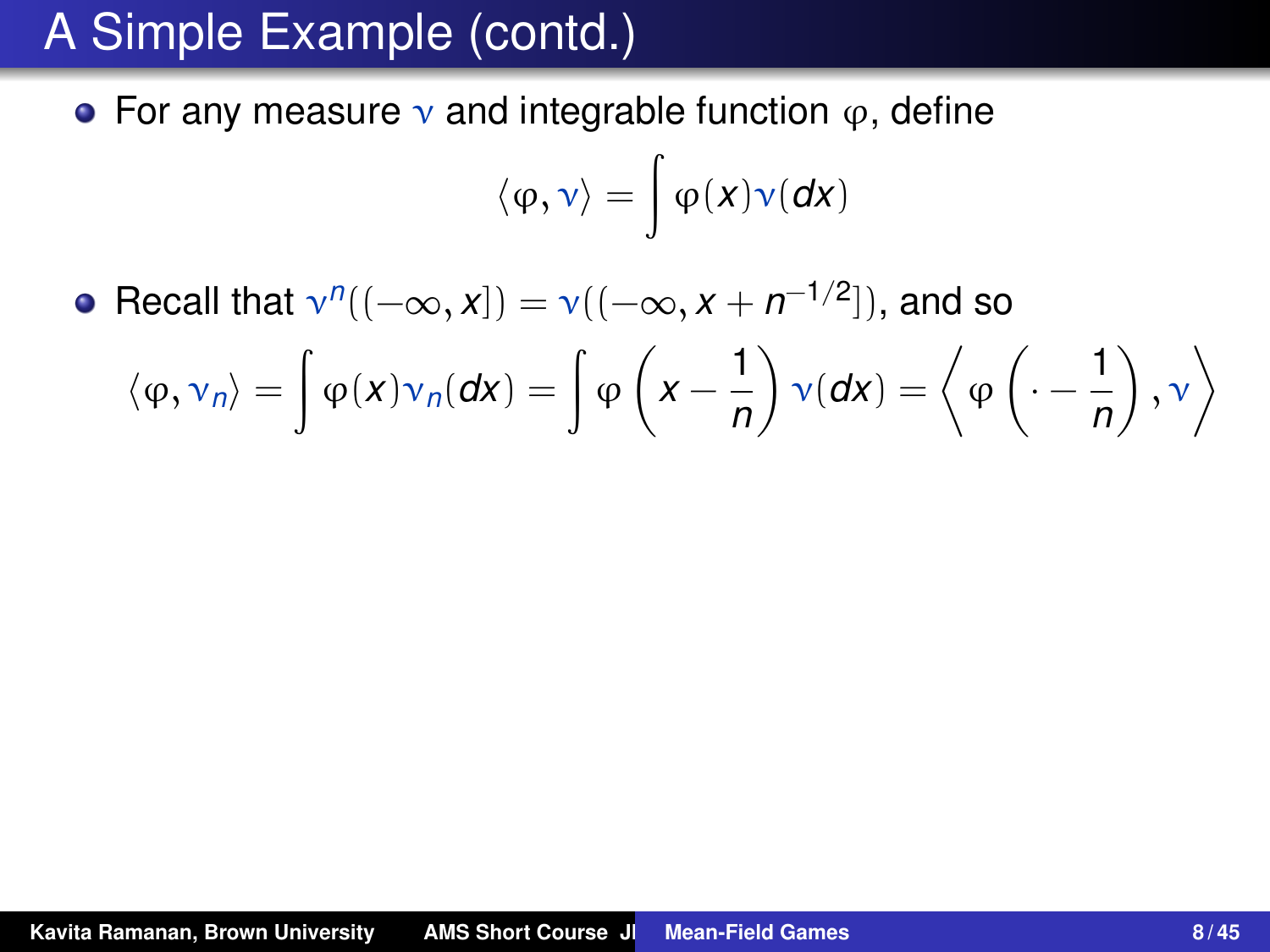# A Simple Example (contd.)

• For any measure  $\nu$  and integrable function  $\varphi$ , define

$$
\langle \varphi, \nu \rangle = \int \varphi(x) \nu(\textbf{d}x)
$$

Recall that  $v^n((-\infty, x]) = v((-\infty, x + n^{-1/2}]),$  and so

$$
\langle \varphi, v_n \rangle = \int \varphi(x) v_n(dx) = \int \varphi \left( x - \frac{1}{n} \right) v(dx) = \left\langle \varphi \left( \cdot - \frac{1}{n} \right), v \right\rangle
$$

**Recall that**  $\hat{\mathbf{v}}^n := \sqrt{n}[\mathbf{v}^n - \mathbf{v}].$ **<br>Thus, for any infinitely different** Thus, for any infinitely differentiable function  $\varphi : \mathbb{R} \mapsto \mathbb{R}$  with compact support,

So 
$$
\lim_{n \to \infty} \langle \hat{\gamma}^n, \varphi \rangle = \lim_{n \to \infty} \sqrt{n} [\langle \gamma^n, \varphi \rangle - \langle \nu, \varphi \rangle]
$$

$$
= \lim_{n \to \infty} \sqrt{n} \langle \nu, \left[ \varphi \left( \cdot - \frac{1}{\sqrt{n}} \right) - \varphi(\cdot) \right] \rangle
$$

$$
= - \langle \nu, \varphi' \rangle.
$$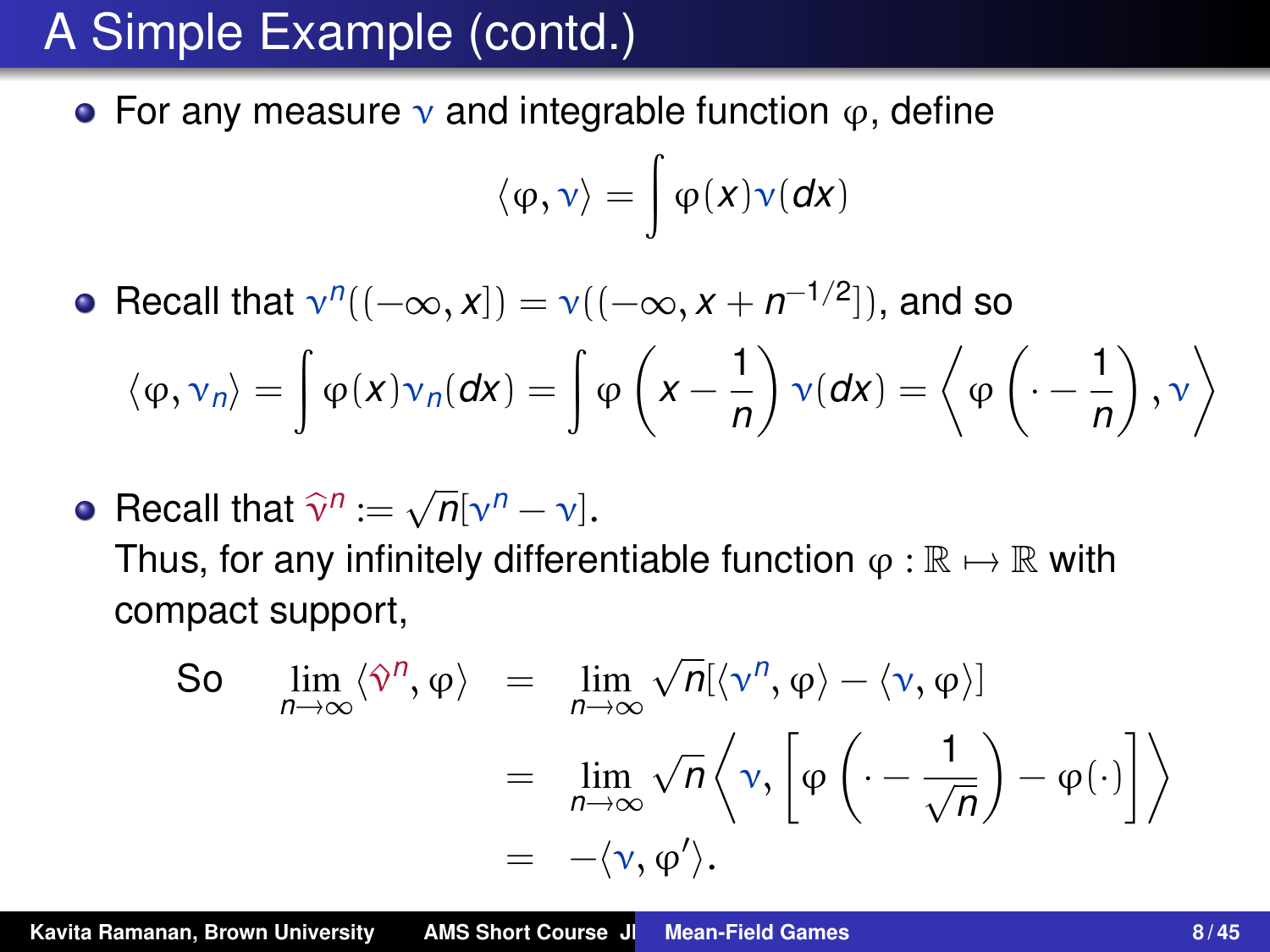## A Primer on the Theory of Distributions

 $\nu \leftrightarrow \varphi \mapsto \langle \nu, \varphi \rangle$ 

• Let  $D$  be a space of test functions, e.g.,

 $\mathcal{D} = \{f \in \mathbb{C}^\infty : \text{supp } f \text{ is compact }\}$ 

equipped with a suitable topology:  $\varphi_n \to \varphi$  in D if there exists a compact set *K* such that each  $\varphi_n$  and  $\varphi$  have support in *K* and  $∂<sup>α</sup>φ<sub>n</sub> → ∂<sup>α</sup>φ$  uniformly on *K* for all α.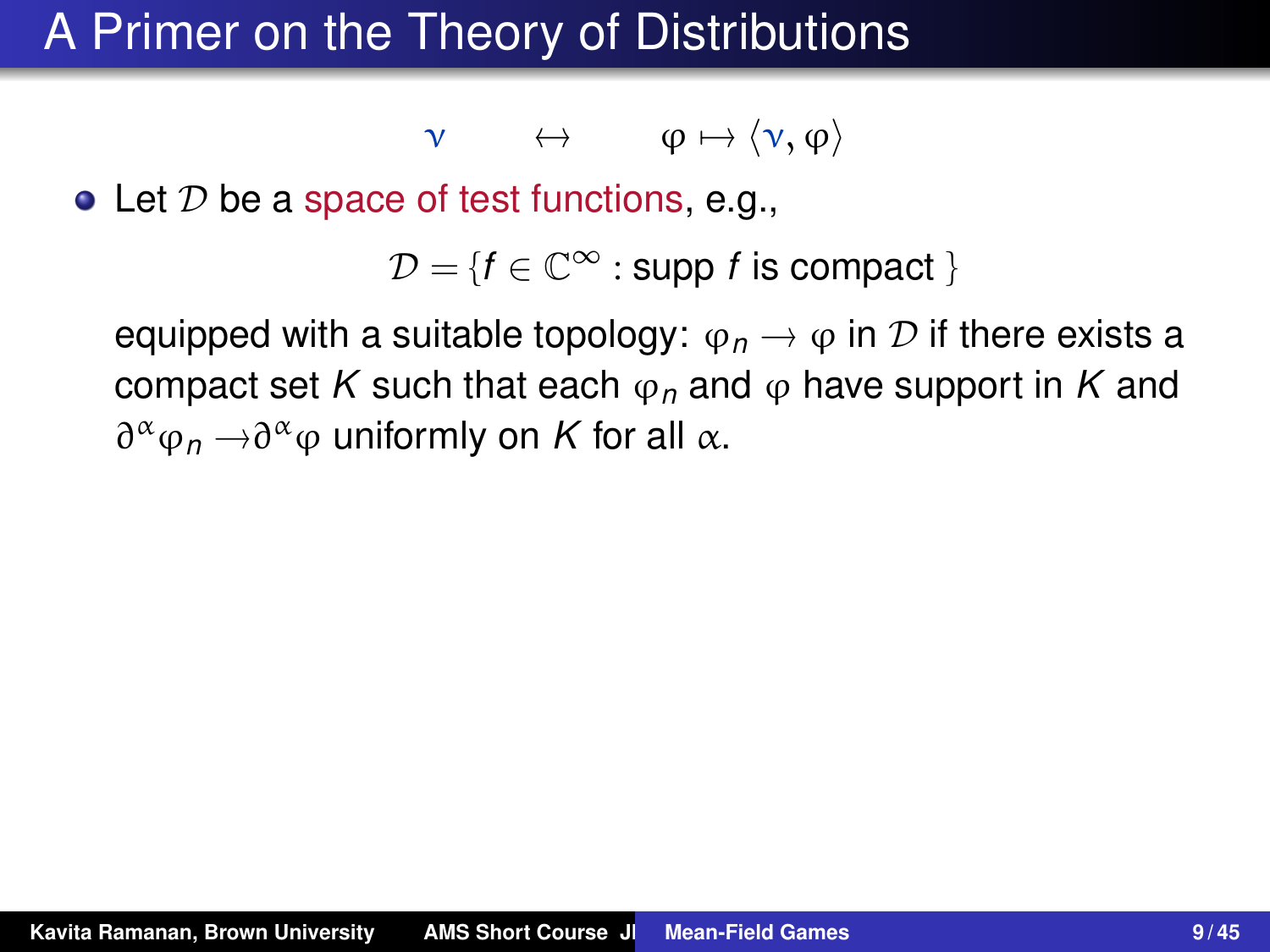## A Primer on the Theory of Distributions

 $\nu \leftrightarrow \varphi \mapsto \langle \nu, \varphi \rangle$ 

• Let  $D$  be a space of test functions, e.g.,

 $\mathcal{D} = \{f \in \mathbb{C}^\infty : \text{supp } f \text{ is compact }\}$ 

equipped with a suitable topology:  $\varphi_n \to \varphi$  in D if there exists a compact set *K* such that each  $\varphi_n$  and  $\varphi$  have support in *K* and  $∂<sup>α</sup>φ<sub>n</sub> → ∂<sup>α</sup>φ$  uniformly on *K* for all α.

**• Definition.** A mapping  $v : \mathcal{D} \mapsto \mathbb{R}$  is said to be a linear functional if  $\nu(\alpha_1\varphi_1 + \alpha_2\varphi_2) = \alpha_1\nu(\varphi_1) + \alpha_2\nu(\varphi_2), \forall \alpha_i \in \mathbb{R}, \varphi_i \in \mathcal{D}, i = 1, 2.$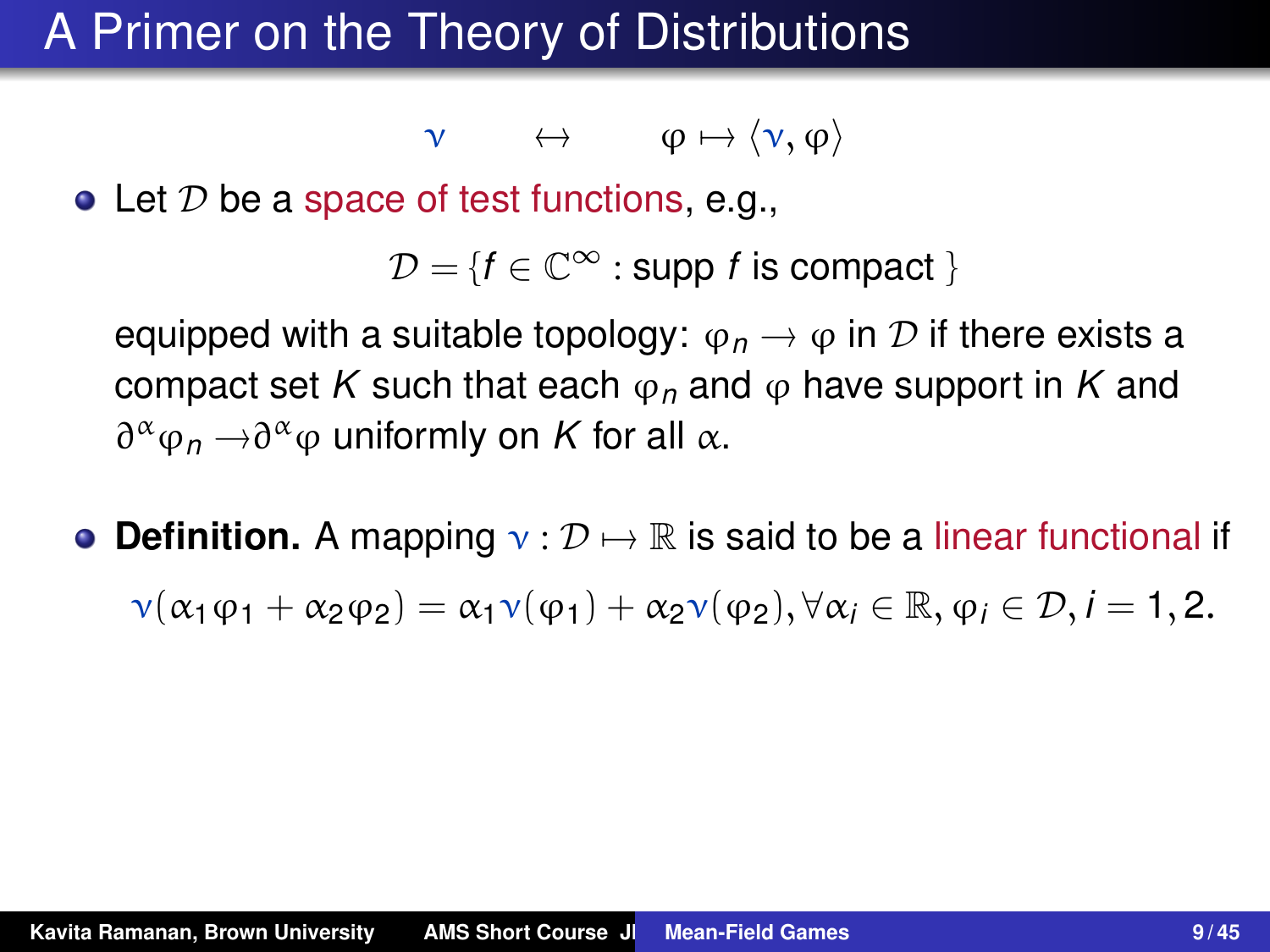# A Primer on the Theory of Distributions

 $\nu \leftrightarrow \varphi \mapsto \langle \nu, \varphi \rangle$ 

• Let  $D$  be a space of test functions, e.g.,

 $\mathcal{D} = \{f \in \mathbb{C}^\infty : \text{supp } f \text{ is compact }\}$ 

equipped with a suitable topology:  $\varphi_n \to \varphi$  in D if there exists a compact set *K* such that each  $\varphi_n$  and  $\varphi$  have support in *K* and  $∂<sup>α</sup>φ<sub>n</sub> → ∂<sup>α</sup>φ$  uniformly on *K* for all α.

- **Definition.** A mapping  $v : \mathcal{D} \mapsto \mathbb{R}$  is said to be a linear functional if  $\nu(\alpha_1\varphi_1 + \alpha_2\varphi_2) = \alpha_1\nu(\varphi_1) + \alpha_2\nu(\varphi_2), \forall \alpha_i \in \mathbb{R}, \varphi_i \in \mathcal{D}, i = 1, 2.$
- $\bullet$  Let  $\mathcal{D}'$  denote the corresponding space of distributions, defined to be a linear functional  $\nu : \mathcal{D} \mapsto \mathbb{R}$ , that also satisfies the following continuity property:

$$
\varphi_n \to \varphi
$$
 in  $\mathcal{D} \implies \nu(\varphi_n) \to \nu(\varphi)$  in  $\mathbb{R}, \quad \forall \varphi \in \mathcal{D}$ .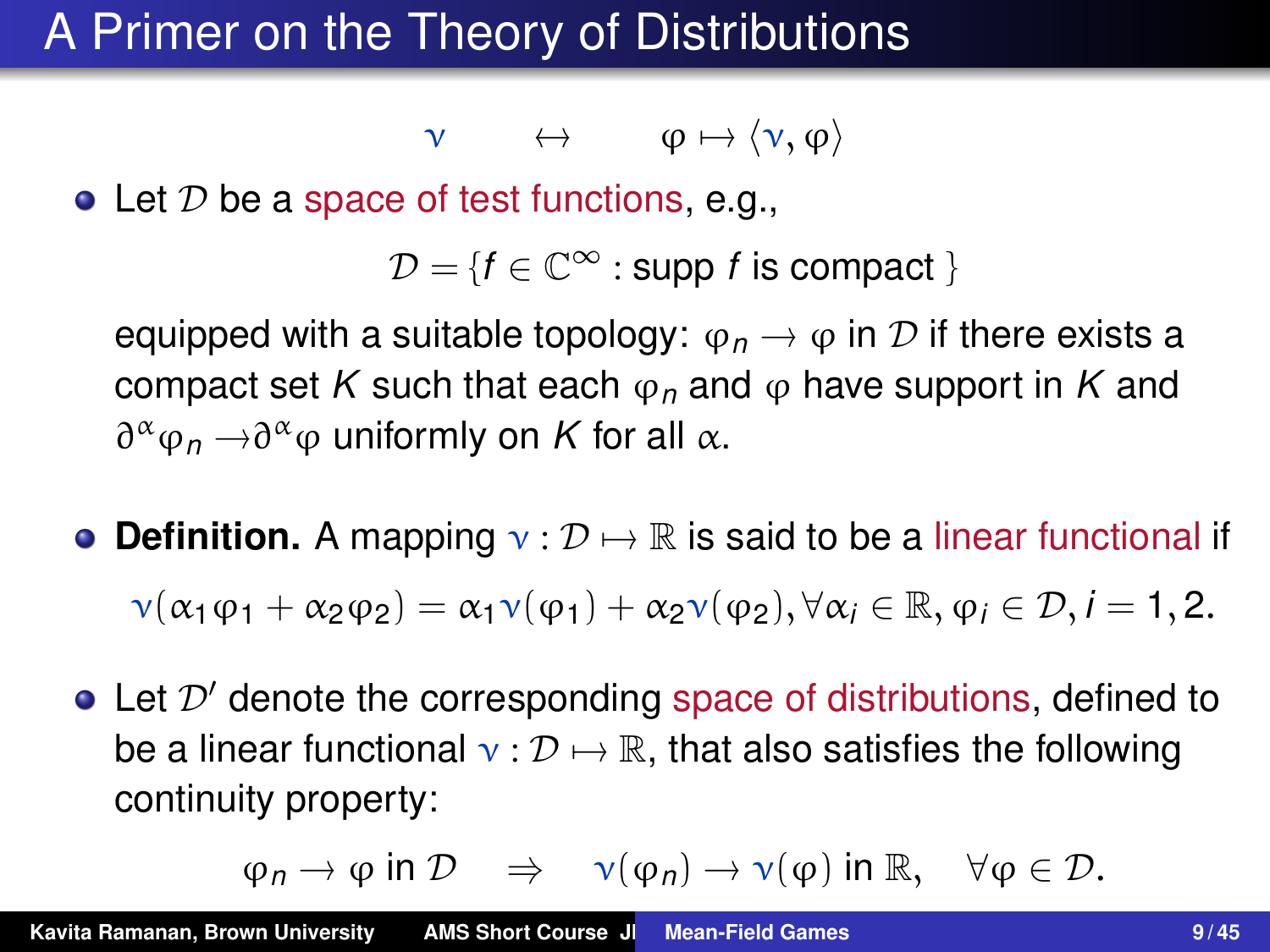# A Primer on the Theory of Distributions (contd.)

#### Examples of Distributions

**1** The space of distributions is clearly a vector space on  $\mathbb R$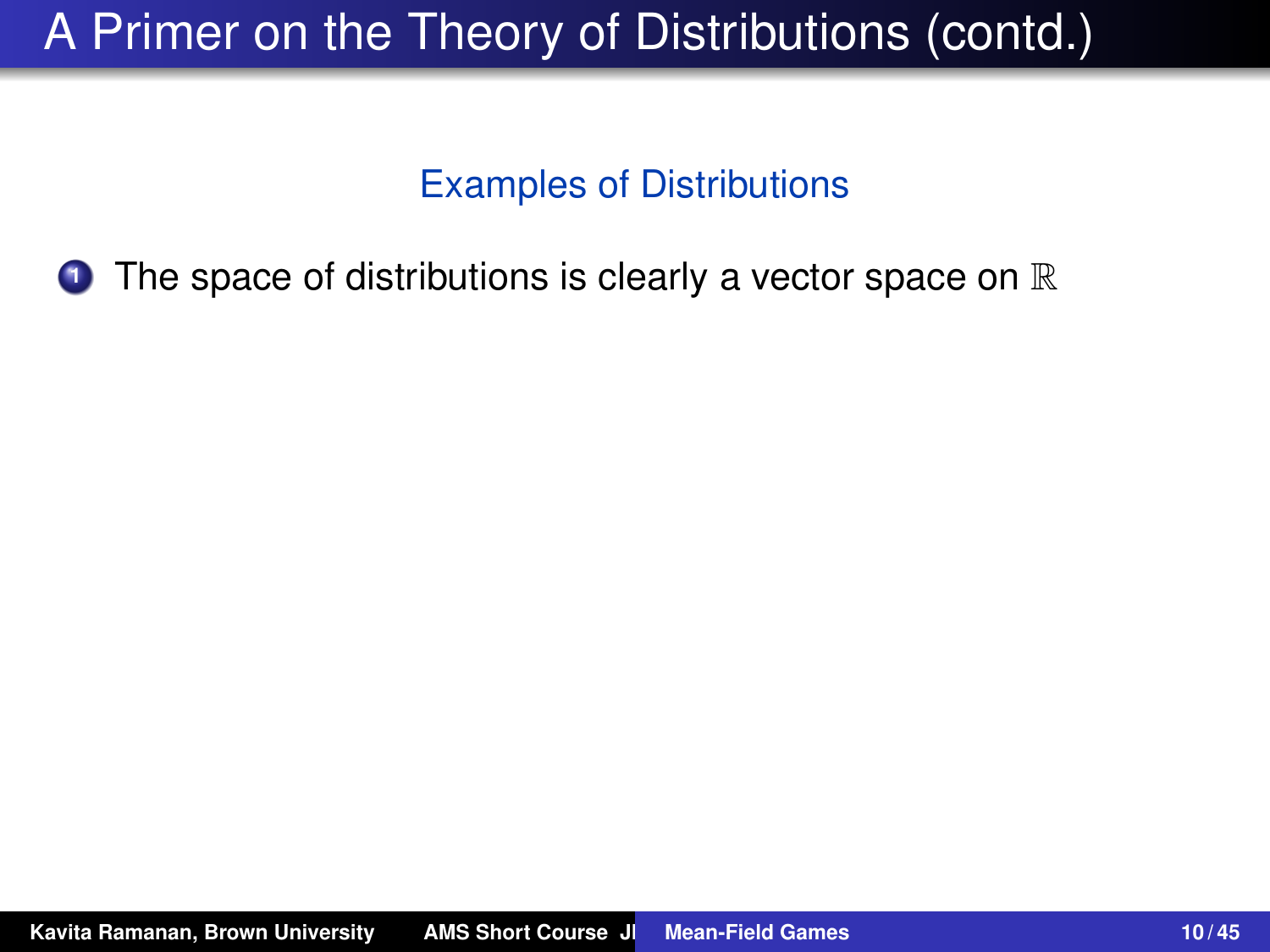#### Examples of Distributions

- **1** The space of distributions is clearly a vector space on  $\mathbb R$
- **2** Given a σ-finite measure *ν* on R, the linear functional  $\varphi \mapsto \langle \nu, \varphi \rangle = \int \varphi(x) \nu(dx)$  defines a distribution Exercise: Prove this by verifying the continuity property Note: For general  $v \in \mathcal{D}'$ ,  $v(\varphi)$  is often written as  $\langle v, \varphi \rangle$ .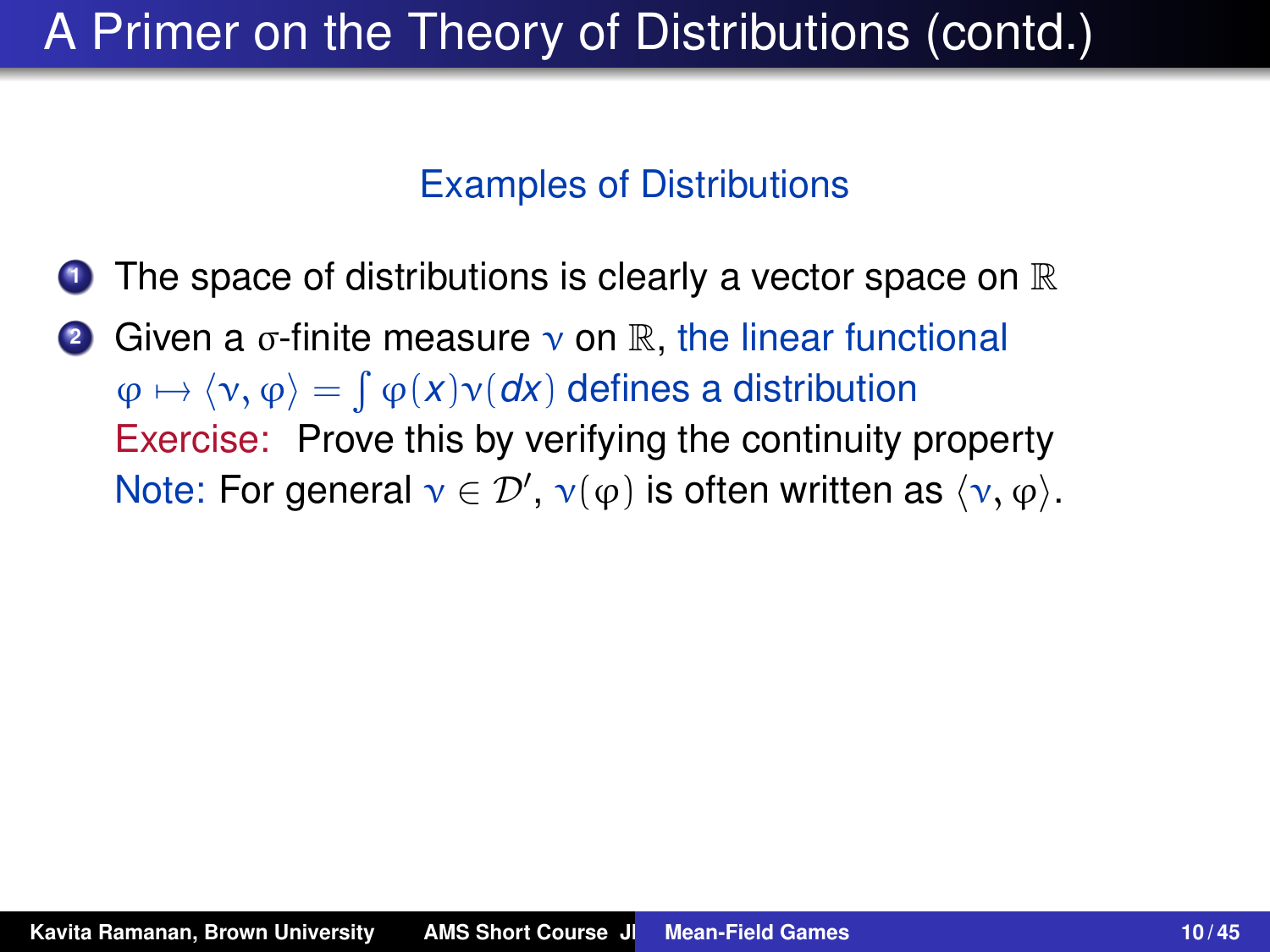#### Examples of Distributions

- **1** The space of distributions is clearly a vector space on  $\mathbb R$
- **2** Given a σ-finite measure *ν* on R, the linear functional  $\varphi \mapsto \langle \nu, \varphi \rangle = \int \varphi(x) \nu(dx)$  defines a distribution Exercise: Prove this by verifying the continuity property Note: For general  $v \in \mathcal{D}'$ ,  $v(\varphi)$  is often written as  $\langle v, \varphi \rangle$ .
- **3** Given a distribution  $\gamma \in \mathcal{D}'$ , and a  $\mathcal{C}^{\infty}$  function  $\psi$ ,  $\psi \gamma$  denotes the distribution

$$
(\psi\nu)(\phi)=\langle\nu,\psi\phi\rangle,\quad\forall\phi\in\mathcal{D}
$$

This is clearly a linear functional.

Exercise: Verify the continuity property to show  $\psi$  is a distribution.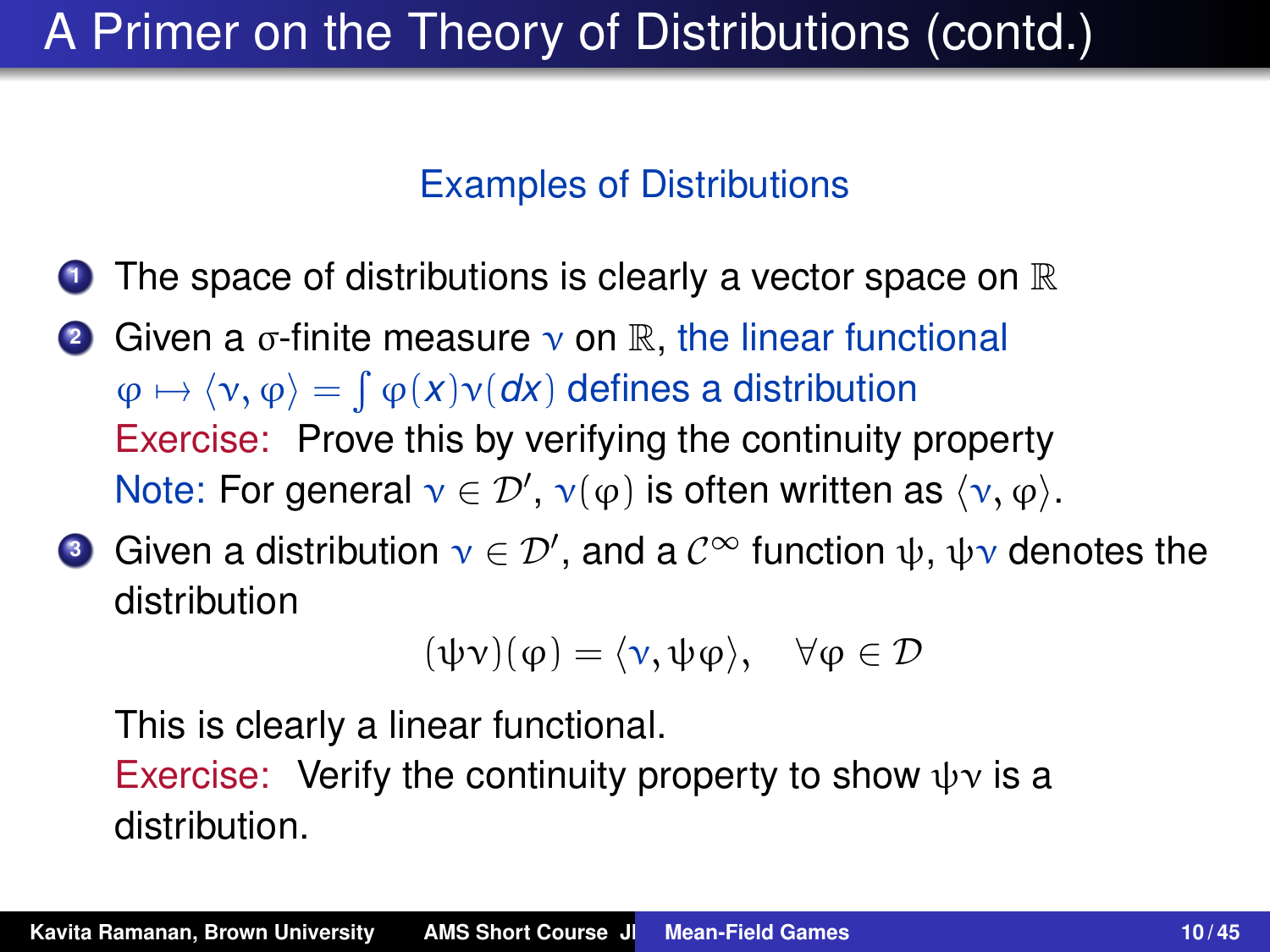Exercise: Which of the following maps  $w: \mathcal{D}(\mathbb{R}) \mapsto \mathbb{R}$  are distributions: here,  $\varphi^{(k)}$  is the *k*th derivative of  $\varphi$ 

**1**  $\langle w, \varphi \rangle := \int_{\mathbb{R}} f(x) \varphi(x) dx$  for a locally integrable function *f*. **2**  $\langle \mathbf{w}, \varphi \rangle := \sum_{k=0}^{\infty} \varphi(k).$ **3**  $\langle \mathbf{w}, \varphi \rangle := \sum_{k=0}^{\infty} \varphi^{(k)}(k)$ √ 2), **4**  $\langle w, \varphi \rangle := \int_{\mathbb{R}} \varphi^2(x) dx$ **5**  $\langle W, \phi \rangle := \int_{0}^{\infty}$ ϕ(*x*)−ϕ(−*x*)  $\frac{f(x)-f(x)}{x}$  dx

Exercise: Show that for any  $k \in \mathbb{N}$ ,  $\langle w, \varphi \rangle := (-1)^k \langle w, \varphi^{(k)} \rangle$  is a distribution.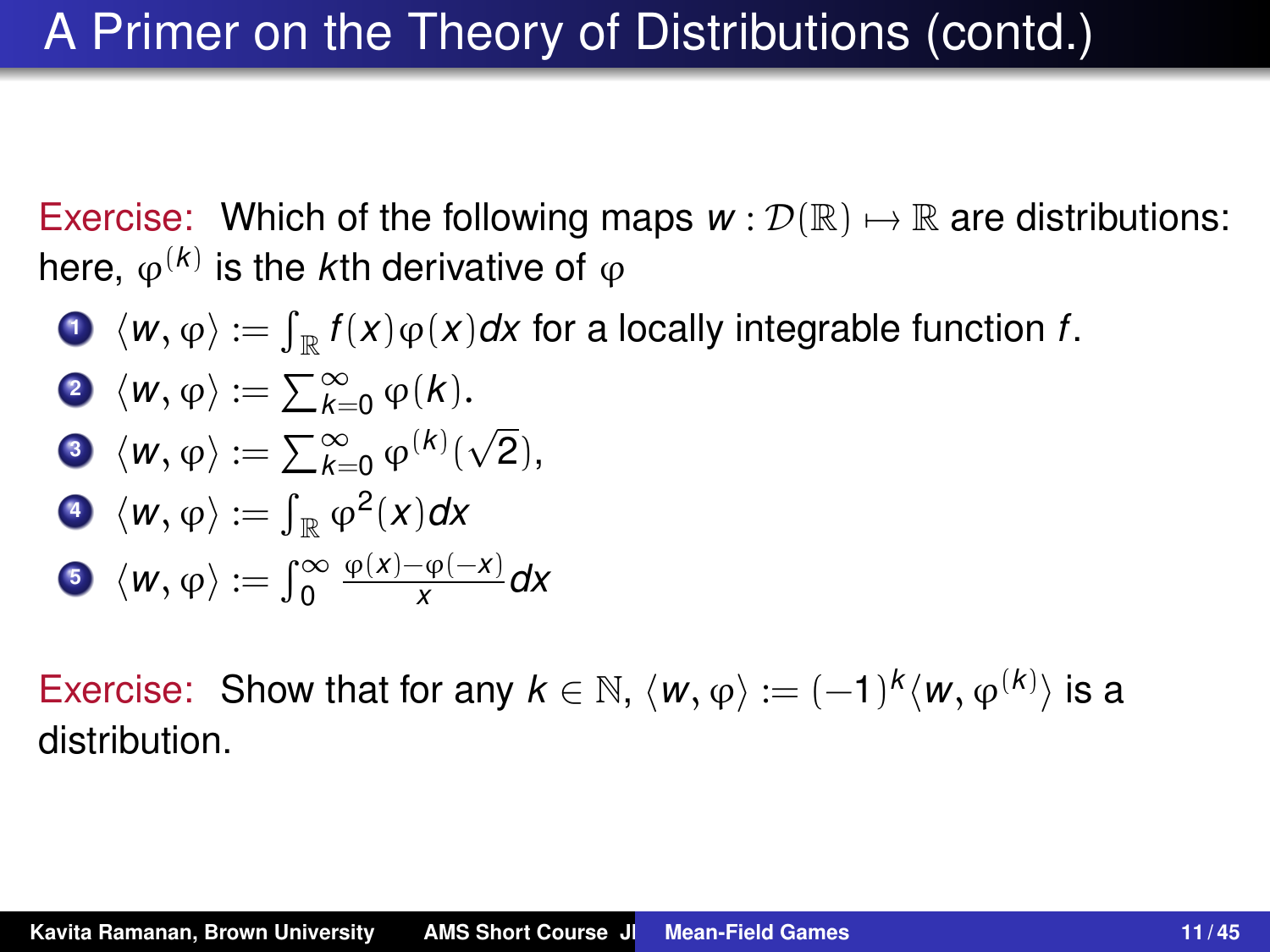# Convergence of Distributions

Let  $(v_\ell)$  be a sequence in  $\mathcal{D}'$  and  $v \in \mathcal{D}'.$ 

**1** Then  $(v_\ell)$  is said to converge to  $v$  in  $\mathcal{D}'$ , denoted  $v_\ell \to v$  if

$$
\lim_{\ell\to\infty}\langle \nu_\ell,\phi\rangle=\langle \nu,\phi\rangle.
$$

**2** Moreover,  $(\nu_\ell)$  is Cauchy in  $\mathcal{D}'$  if  $\forall \varphi \in \mathcal{D}$ ,  $(\langle \nu_\ell, \varphi \rangle)$  is Cauchy in  $\mathbb{R}$ .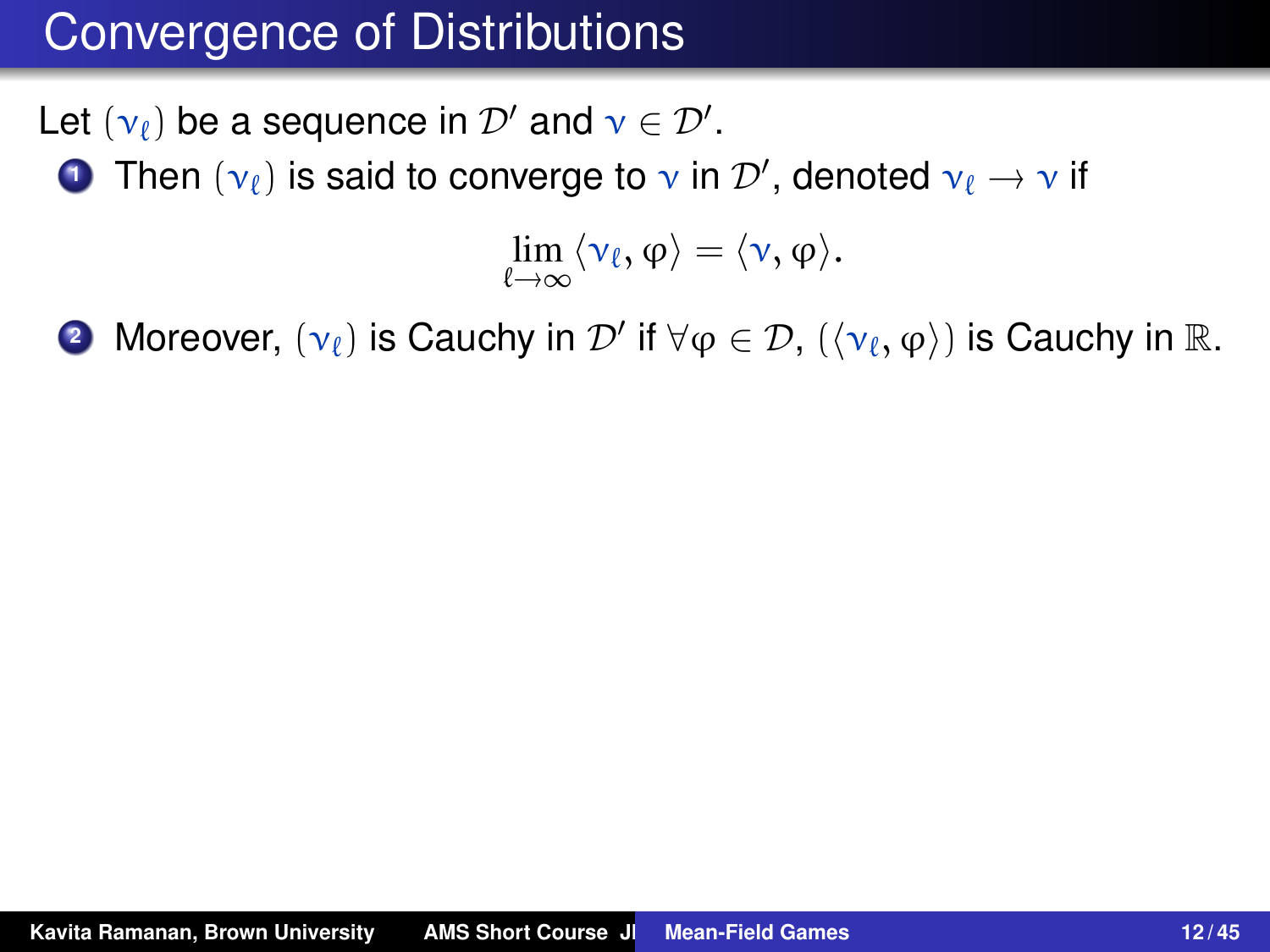# Convergence of Distributions

Let  $(v_\ell)$  be a sequence in  $\mathcal{D}'$  and  $v \in \mathcal{D}'.$ 

**1** Then  $(v_\ell)$  is said to converge to  $v$  in  $\mathcal{D}'$ , denoted  $v_\ell \to v$  if

$$
\lim_{\ell\to\infty}\langle \nu_\ell,\phi\rangle=\langle \nu,\phi\rangle.
$$

**2** Moreover,  $(\nu_\ell)$  is Cauchy in  $\mathcal{D}'$  if  $\forall \varphi \in \mathcal{D}$ ,  $(\langle \nu_\ell, \varphi \rangle)$  is Cauchy in  $\mathbb{R}$ .

#### **Returning to the Example:**

$$
\nu^n((-\infty, x]) = \nu((-\infty, x + n^{-1/2}]), \quad \hat{\nu}^n := \sqrt{n}[\nu^n - \nu].
$$

We showed that for all  $\varphi \in \mathcal{D}$ ,

$$
\lim_{n\to\infty}\langle \hat{v}^n,\phi\rangle:=-\langle v,\phi'\rangle,
$$

The linear functional  $\varphi \mapsto -\langle \nu, \varphi' \rangle$  lies in  $\mathcal{D}'$  (by the last exercise). It is in fact denoted by  $\partial y$  and is said to be the derivative of  $y$ . Thus, we showed that

$$
\hat{\mathbf{v}}^n \to \partial \mathbf{v} \text{ in } \mathcal{D}'.
$$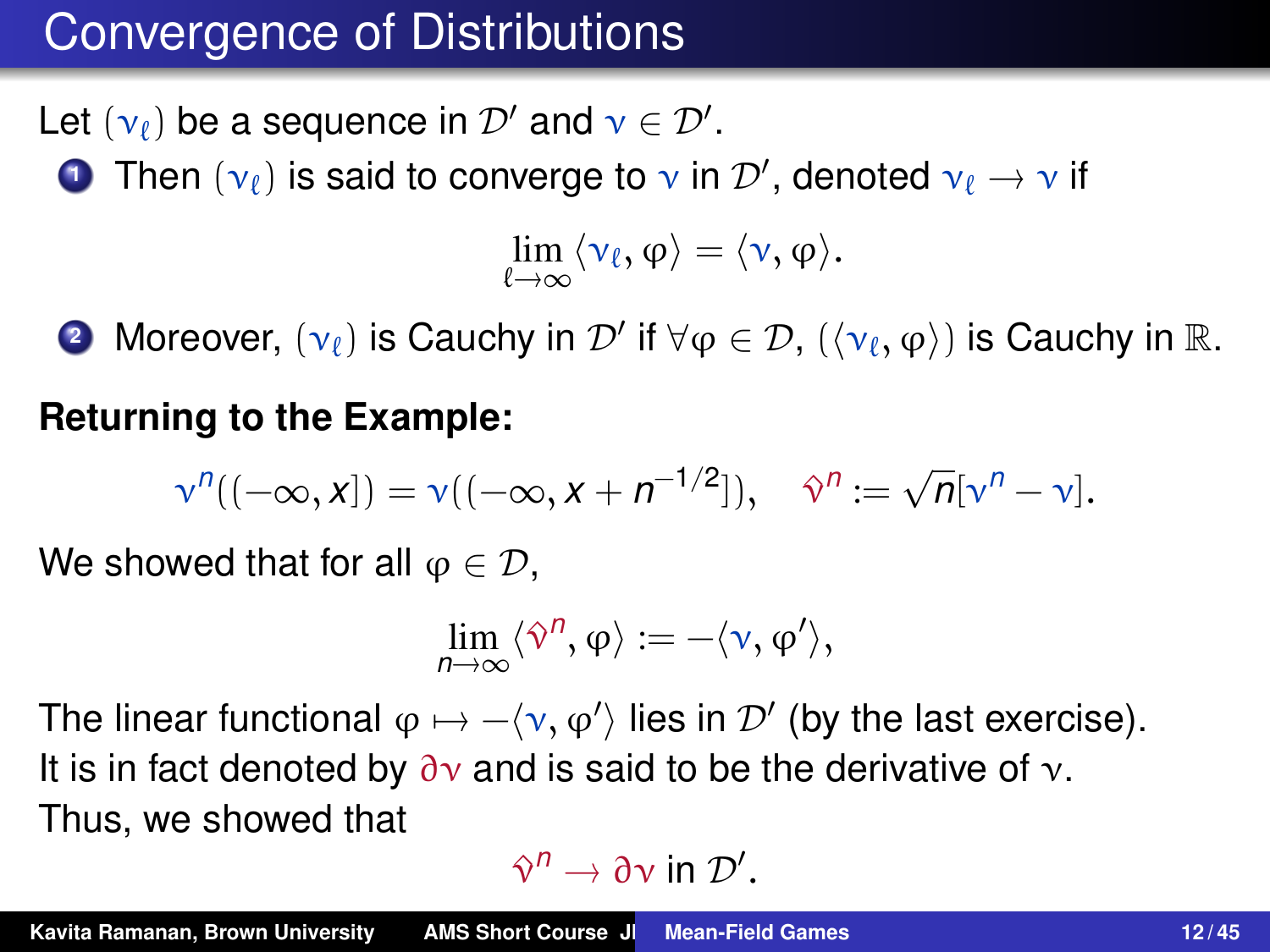# A Stochastic Example

- Let  $(B^k)_{k \in \mathbb{N}}$  be a sequence of independent 1-dimensional BMs with initial distribution  $\pi_0$ .
- For  $t > 0$ ,  $A \in \mathcal{B}(\mathbb{R})$ , define

$$
N_t^n(A):=\frac{1}{n}\sum_{k=1}^n\mathbb{I}_{\{B_t^k\in A\}}.
$$

Exercise: Calculate  $\lim_{n\to\infty} N_t^n(A)$ .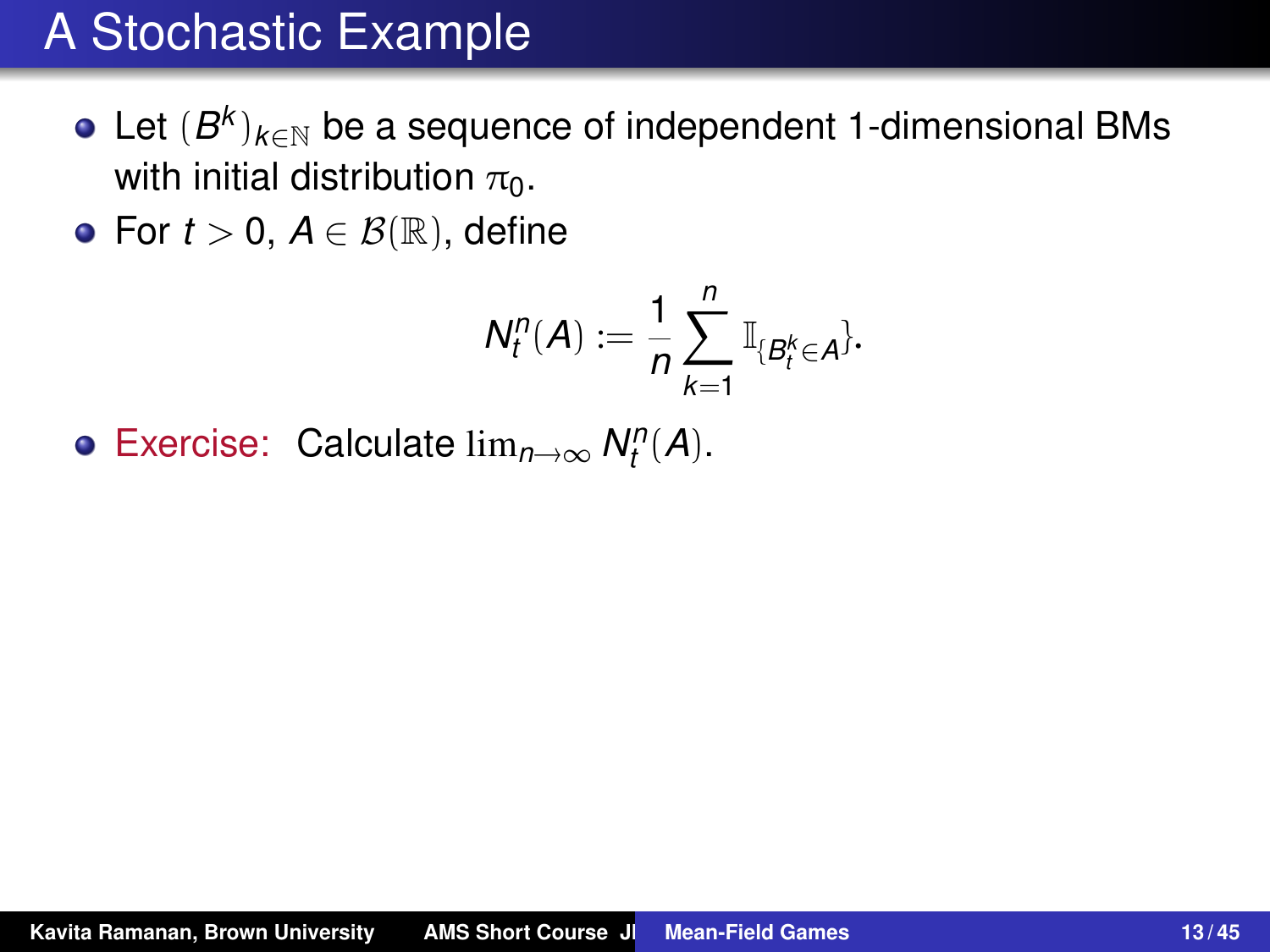# A Stochastic Example

- Let  $(B^k)_{k \in \mathbb{N}}$  be a sequence of independent 1-dimensional BMs with initial distribution  $\pi_0$ .
- For  $t > 0$ ,  $A \in \mathcal{B}(\mathbb{R})$ , define

$$
N_t^n(A):=\frac{1}{n}\sum_{k=1}^n\mathbb{I}_{\{B_t^k\in A\}}.
$$

Exercise: Calculate  $\lim_{n\to\infty} N_t^n(A)$ . Soln. Since  $(\mathbb{I}_{\{B_i^k\in A\}})_{k\in\mathbb{N}}$  are iid Bernoulli random variables, the SLLN tells us that  $N_l^n(A) \to \gamma_t(A)$  almost surely, where  $\gamma_t$  is a centered Gaussian distribution with variance *t*, because

$$
\gamma_t(A) = \mathbb{E}\left[\mathbb{I}_{\{B_t^1 \in A\}}\right] = \mathbb{P}(B_t^1 \in A) = \mathbb{P}(B_t^k \in A).
$$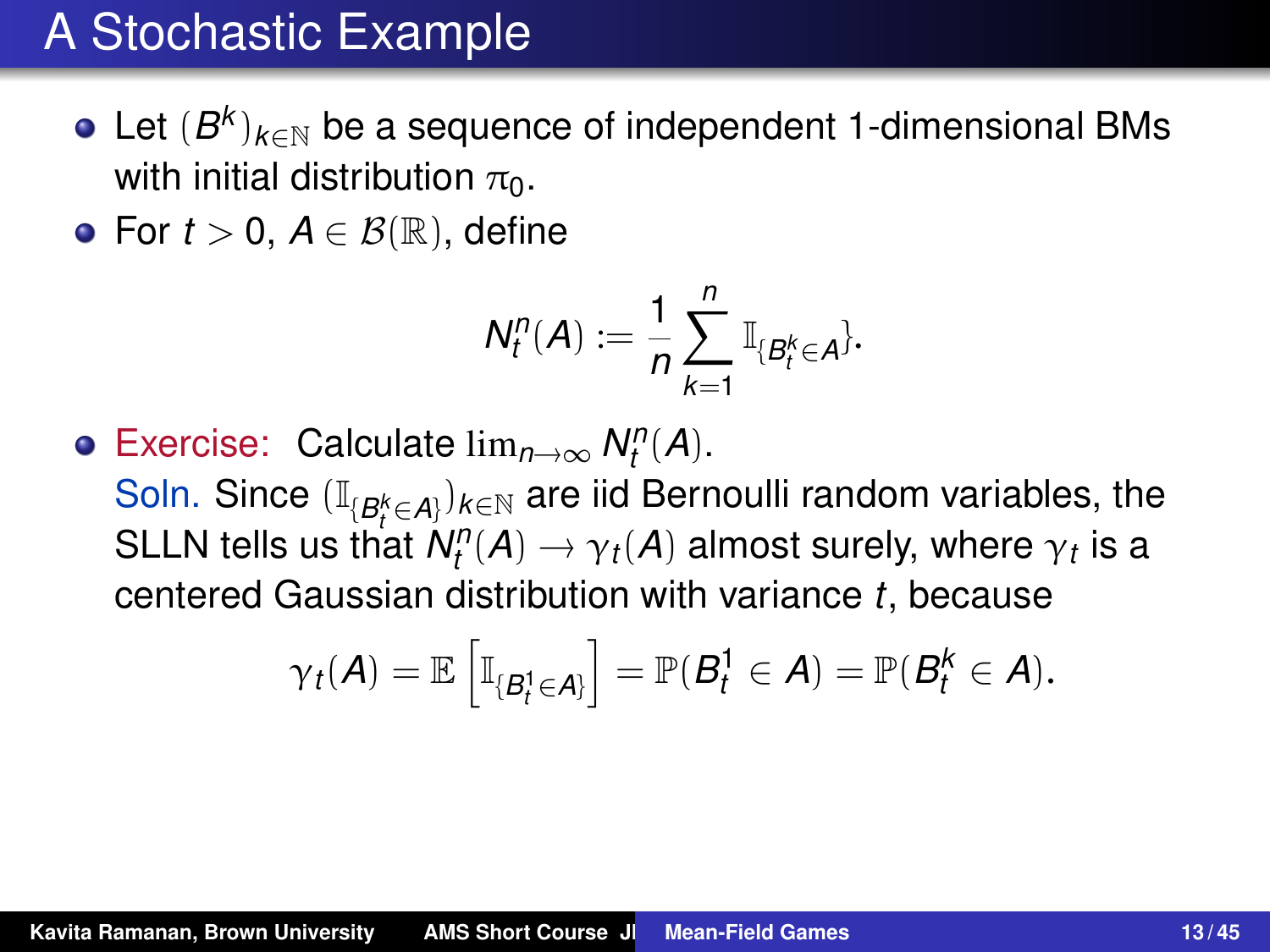# A Stochastic Example

- Let  $(B^k)_{k \in \mathbb{N}}$  be a sequence of independent 1-dimensional BMs with initial distribution  $\pi_0$ .
- For  $t > 0$ ,  $A \in \mathcal{B}(\mathbb{R})$ , define

$$
N_t^n(A):=\frac{1}{n}\sum_{k=1}^n\mathbb{I}_{\{B_t^k\in A\}}.
$$

Exercise: Calculate  $\lim_{n\to\infty} N_t^n(A)$ . Soln. Since  $(\mathbb{I}_{\{B_i^k\in A\}})_{k\in\mathbb{N}}$  are iid Bernoulli random variables, the SLLN tells us that  $N_l^n(A) \to \gamma_t(A)$  almost surely, where  $\gamma_t$  is a centered Gaussian distribution with variance *t*, because

$$
\gamma_t(A) = \mathbb{E}\left[\mathbb{I}_{\{B_t^1 \in A\}}\right] = \mathbb{P}(B_t^1 \in A) = \mathbb{P}(B_t^k \in A).
$$

Note: In fact, one can prove convergence in  $\mathcal{P}(\mathbb{R}^d)$ : a.s.,

$$
\lim_{n\to\infty}N_t^n(\cdot)\to\gamma_t
$$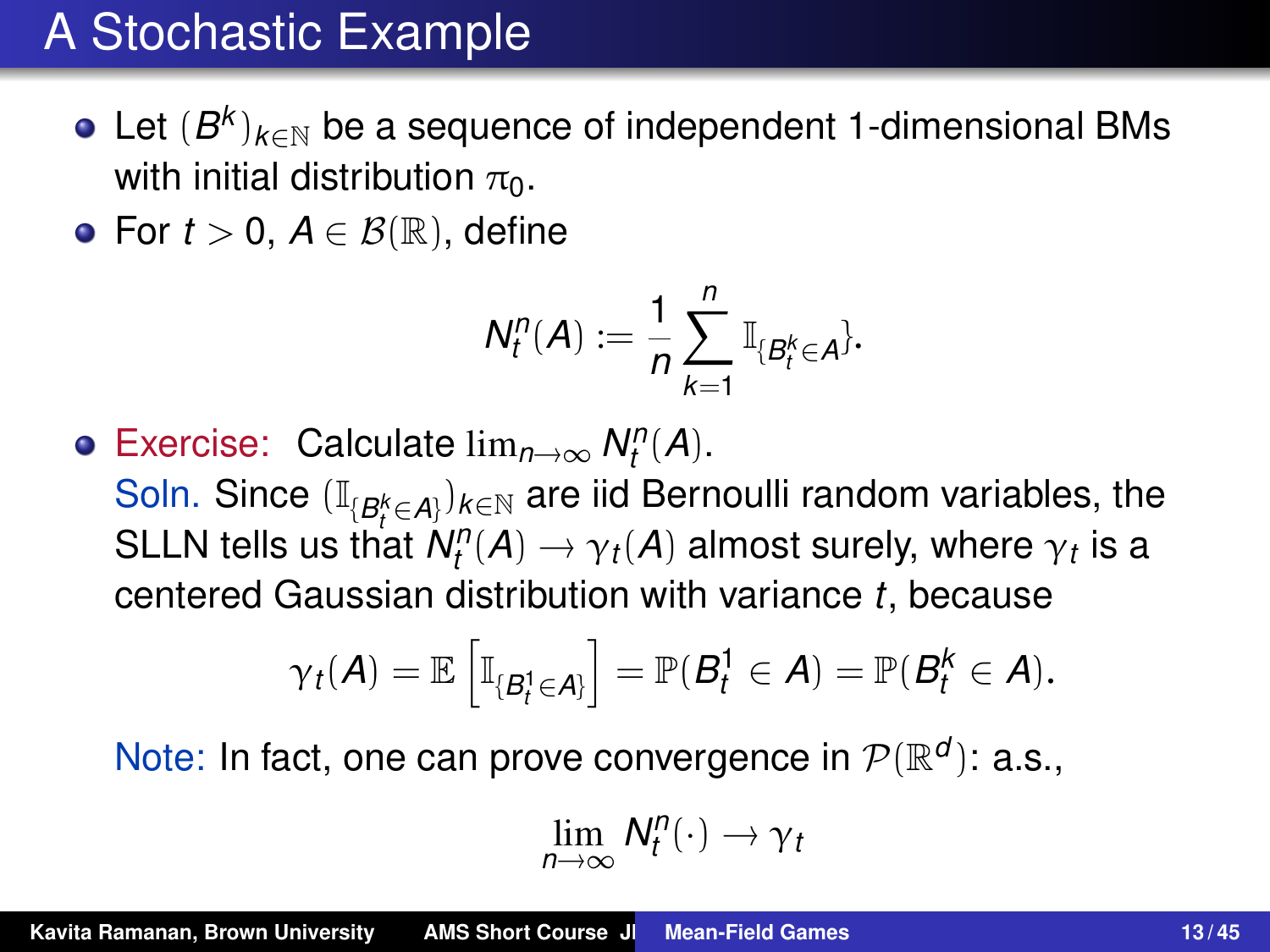Stochastic Example (contd.)

$$
N_t^n(A) = \frac{1}{n} \sum_{k=1}^n \mathbb{I}_{\{B_t^k \in A\}}, \quad \mathbb{E}[N_t^n(\cdot)] = \gamma_t, \quad A \in \mathcal{B}(\mathbb{R}), t \geq 0.
$$

Exercise\*: Find the limit of the (random) signed measure-valued proc.:

$$
S_t^n(A) := \sqrt{n} \left( N_t^n(A) - \gamma_t(A) \right), \quad t \geq 0, A \in \mathcal{B}(\mathbb{R}).
$$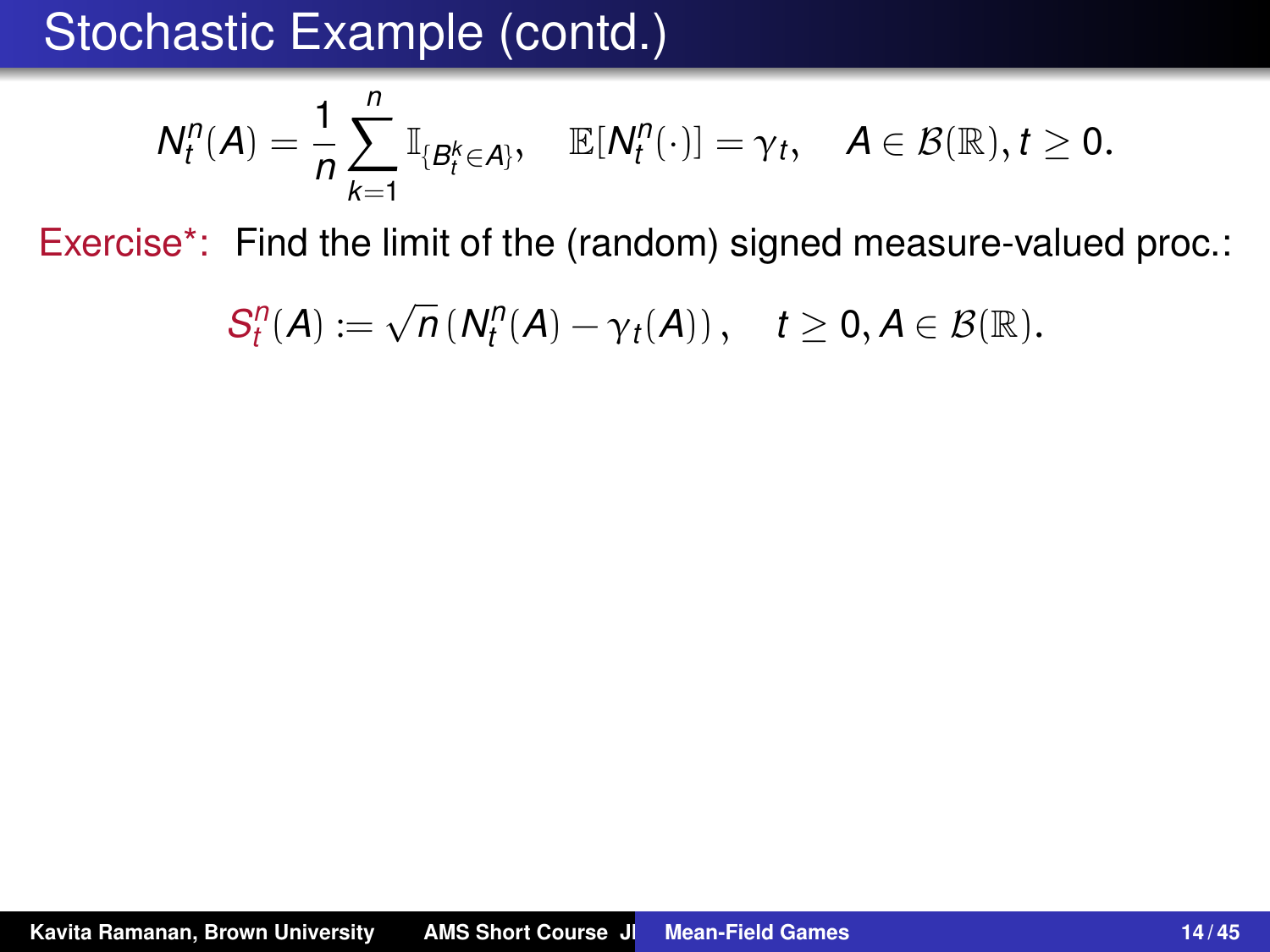Stochastic Example (contd.)

$$
N_t^n(A) = \frac{1}{n} \sum_{k=1}^n \mathbb{I}_{\{B_t^k \in A\}}, \quad \mathbb{E}[N_t^n(\cdot)] = \gamma_t, \quad A \in \mathcal{B}(\mathbb{R}), t \geq 0.
$$

Exercise\*: Find the limit of the (random) signed measure-valued proc.:

$$
S_t^n(A) := \sqrt{n} \left( N_t^n(A) - \gamma_t(A) \right), \quad t \geq 0, A \in \mathcal{B}(\mathbb{R}).
$$

Soln. View  $S^n$  as a distribution-valued process: for  $t > 0$ ,  $\varphi \in \mathcal{D}$ ,

$$
S_t^n(\varphi) := \int_{\mathbb{R}} \varphi(x) S_t^n(\boldsymbol{dx}) = \sqrt{n} \left[ \int_{\mathbb{R}} \varphi(x) N_t^n(\boldsymbol{dx}) - \int_{\boldsymbol{B}} \varphi(x) \gamma_t(\boldsymbol{dx}) \right],
$$

is a random variable, in fact it is equal to

$$
S_t^n(\varphi) = n^{-1/2} \sum_{k=1}^n \left( \varphi(B_t^k) - \langle \varphi, \gamma_t \rangle \right) = n^{-1/2} \sum_{k=1}^n \left( \varphi(B_t^k) - \mathbb{E}[\varphi(B_t^k)] \right)
$$

• Can show  $\forall \varphi \in \mathcal{D}, t \mapsto S_t^n(\varphi)$  is a.s. continuous and that,  $t \mapsto S_t^n(\cdot)$ is a continuous  $\mathcal{D}'$ -valued process.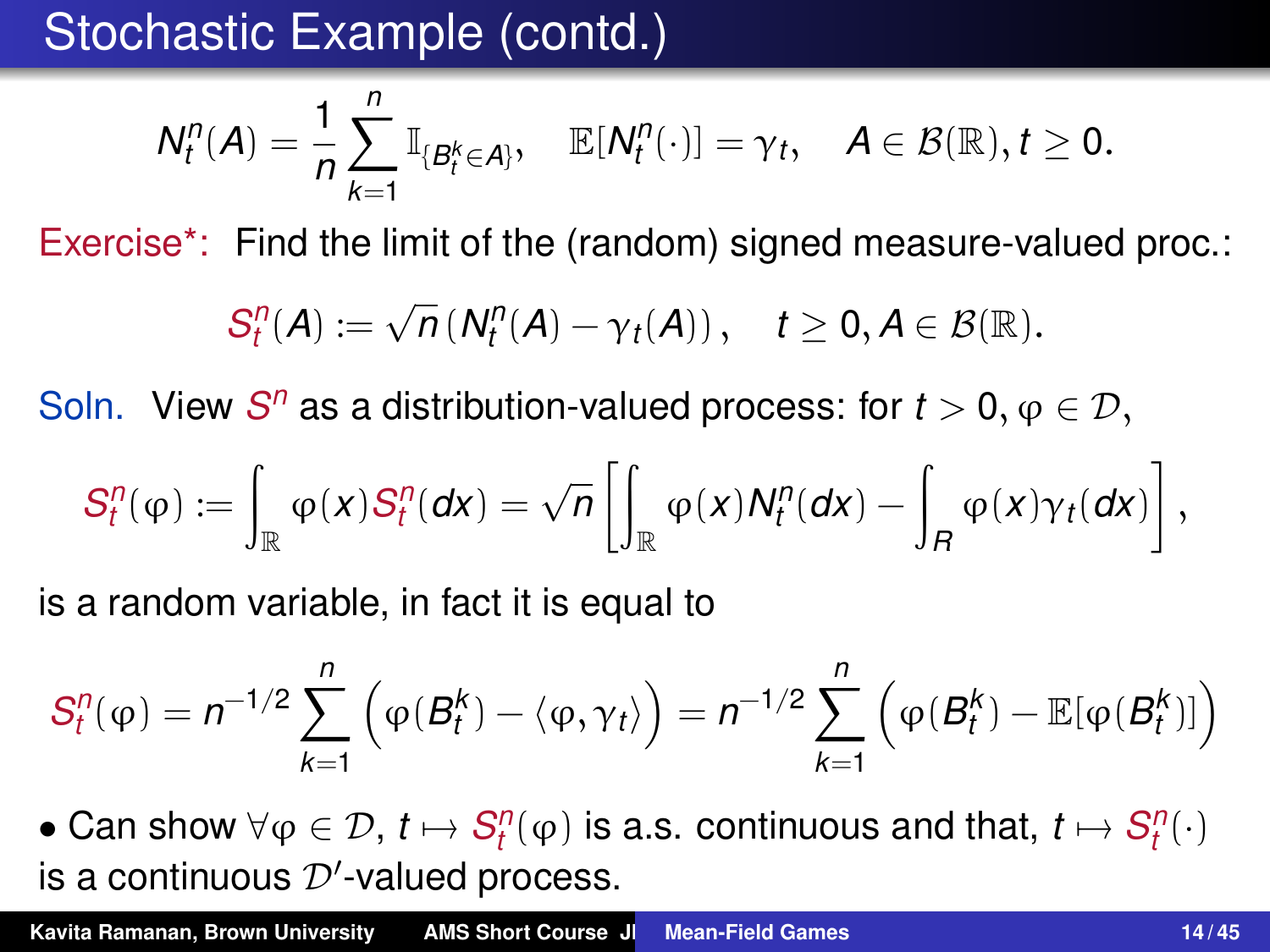# Stochastic Example (contd.)

$$
S_t^n(A) := \sqrt{n} \left( N_t^n(\cdot) - \gamma_t(\cdot) \right).
$$

Use the multidimensional CLT to show there exists a centered Gaussian  $\mathcal{D}'$ -valued process  $(S_t(\varphi))_{t,\varphi}$  such that every finite-dim. distribution of  $\mathcal{S}_t^n = (S_t^n(\varphi))_{t,\varphi}$  converges to the corresponding finite-dim. distribution of the solution  $S = (S_t(\varphi))_{t,\varphi}$  to the S(P)DE

$$
dS_t = (\partial \circ \sqrt{\pi_t}) db_t + \frac{1}{2} \partial^2 S_t dt,
$$
  

$$
dS_t(\varphi) = (\partial \circ \sqrt{\pi_t}) db_t(\varphi) + \frac{1}{2} \partial^2 S_t(\varphi) dt, \varphi \in \mathcal{D},
$$

where

- $\{b_t\} = \{b_t(\varphi), \varphi \in \mathcal{H}_2\}$  is a standard Wiener  $\mathcal{H}'_2$ -valued process.  $\bullet$   $\pi_t = \pi_0 * \gamma_t$
- $\sqrt{\pi_t} \in C^\infty(\mathbb{R})$  is viewed as a multiplication operator in  $\mathcal{D}'$
- $\bullet$  ∂ is differentiation in  $\mathcal{D}'$
- ∂ √ π*<sup>t</sup>* denotes a composition of these operators.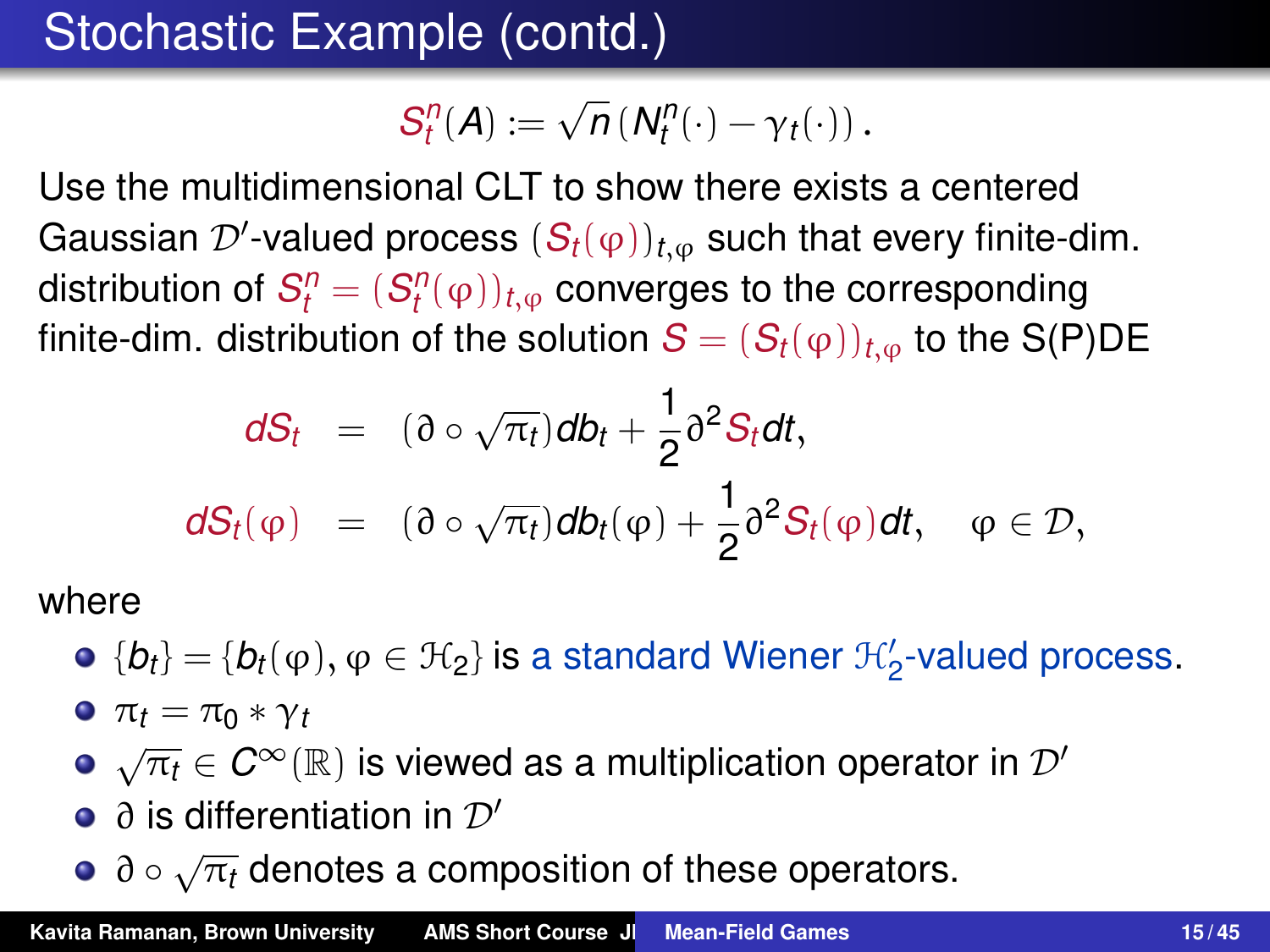# Recap so far

We started with interacting diffusions:

$$
dX_t^{n,i}=b(X_t^{n,i},\mu_t^n)dt+dW_t^i, \qquad \mu_t^n=\frac{1}{n}\sum_{k=1}^n \delta_{X_t^{n,k}}
$$

and recalled the McKean-Vlasov limit  $\mu$  that satisfies:

$$
\frac{d}{dt}\langle \mu_t, \varphi \rangle = \left\langle \mu_t, b(\cdot, \mu_t) \cdot \nabla \varphi + \frac{1}{2} \Delta \varphi \right\rangle, \quad \forall \varphi \in C_c^{\infty}.
$$

To capture rate of convergence, we wanted to understand the limit of

$$
S_t^n := \sqrt{n}(\mu_t^n - \mu_t), \quad t \geq 0.
$$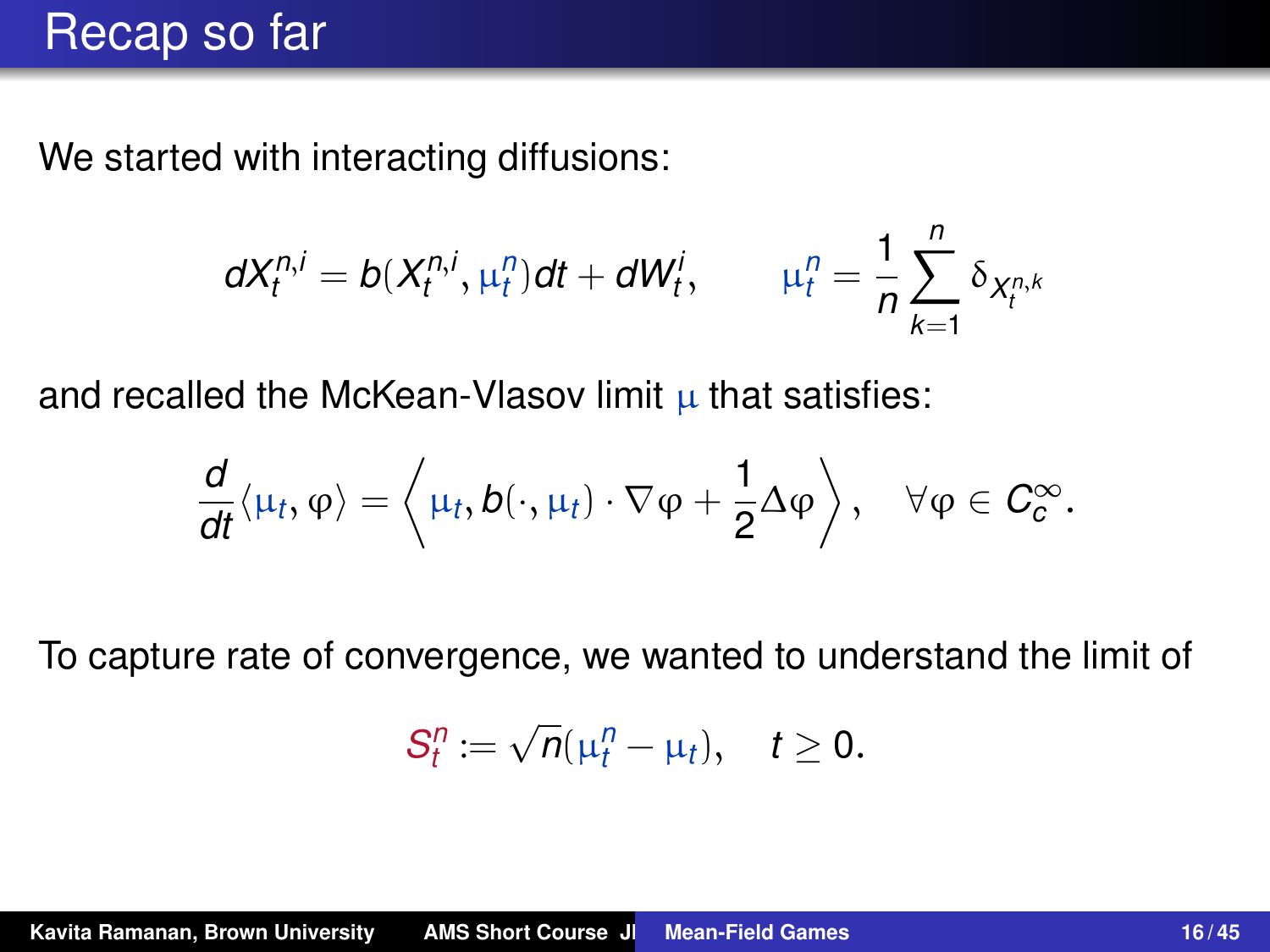## Recap so far (contd.)

$$
dX_t^{n,i} = b(X_t^{n,i}, \mu_t^n)dt + dW_t^i, \qquad \mu_t^n = \frac{1}{n}\sum_{k=1}^n \delta_{X_t^{n,k}}
$$

$$
\frac{d}{dt}\langle \mu_t, \varphi \rangle = \left\langle \mu_t, b(\cdot, \mu_t) \cdot \nabla \varphi + \frac{1}{2}\Delta \varphi \right\rangle, \quad \forall \varphi \in C_c^{\infty}.
$$

$$
S_t^n := \sqrt{n}(\mu_t^n - \mu_t), \quad t \ge 0.
$$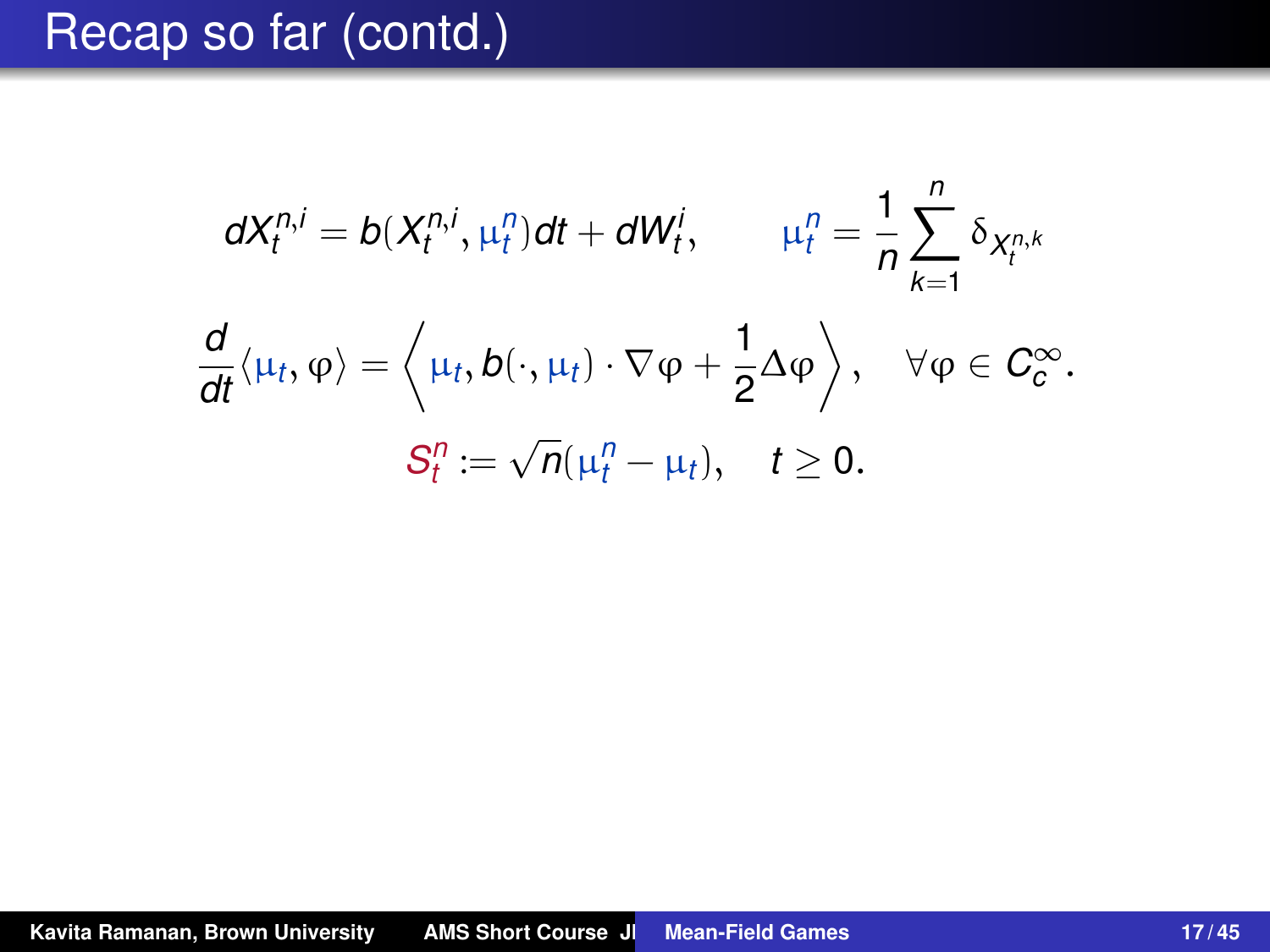## Recap so far (contd.)

$$
dX_t^{n,i} = b(X_t^{n,i}, \mu_t^n)dt + dW_t^i, \qquad \mu_t^n = \frac{1}{n}\sum_{k=1}^n \delta_{X_t^{n,k}}
$$

$$
\frac{d}{dt}\langle \mu_t, \varphi \rangle = \left\langle \mu_t, b(\cdot, \mu_t) \cdot \nabla \varphi + \frac{1}{2}\Delta \varphi \right\rangle, \quad \forall \varphi \in C_c^{\infty}.
$$

$$
S_t^n := \sqrt{n}(\mu_t^n - \mu_t), \quad t \ge 0.
$$

To understand the form of potential limits of processes such as  $S_t^n$ , we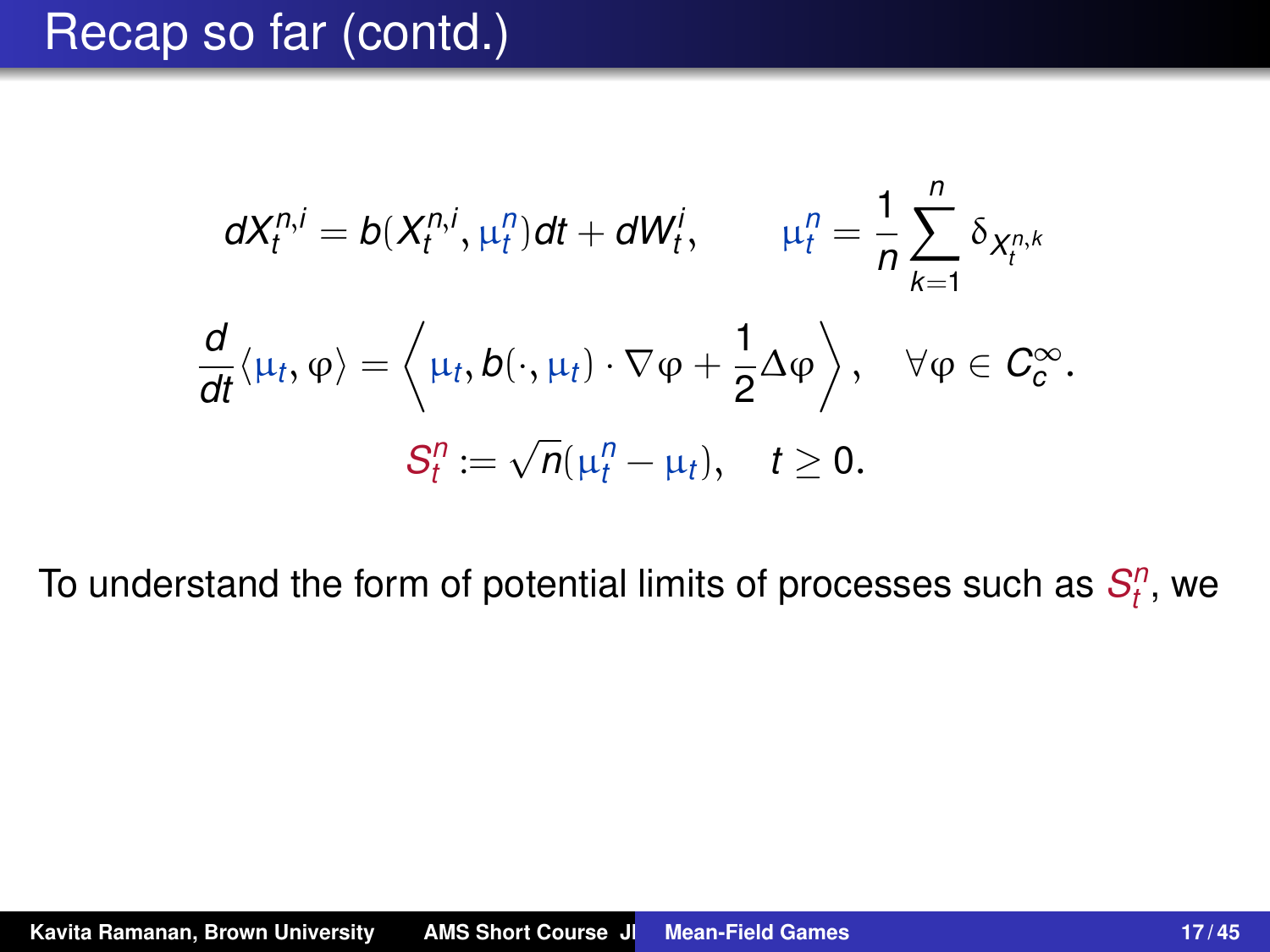# Recap so far (contd.)

$$
dX_t^{n,i} = b(X_t^{n,i}, \mu_t^n)dt + dW_t^i, \qquad \mu_t^n = \frac{1}{n}\sum_{k=1}^n \delta_{X_t^{n,k}}
$$

$$
\frac{d}{dt}\langle \mu_t, \varphi \rangle = \left\langle \mu_t, b(\cdot, \mu_t) \cdot \nabla \varphi + \frac{1}{2}\Delta \varphi \right\rangle, \quad \forall \varphi \in C_c^{\infty}.
$$

$$
S_t^n := \sqrt{n}(\mu_t^n - \mu_t), \quad t \ge 0.
$$

To understand the form of potential limits of processes such as  $S_t^n$ , we

- 1. considered sequences of scaled centered deterministic signed measures of a similar form, and showed that their limits are often distributions, not (signed) measures;
- 2. provided a brief introduction to the theory of distributions;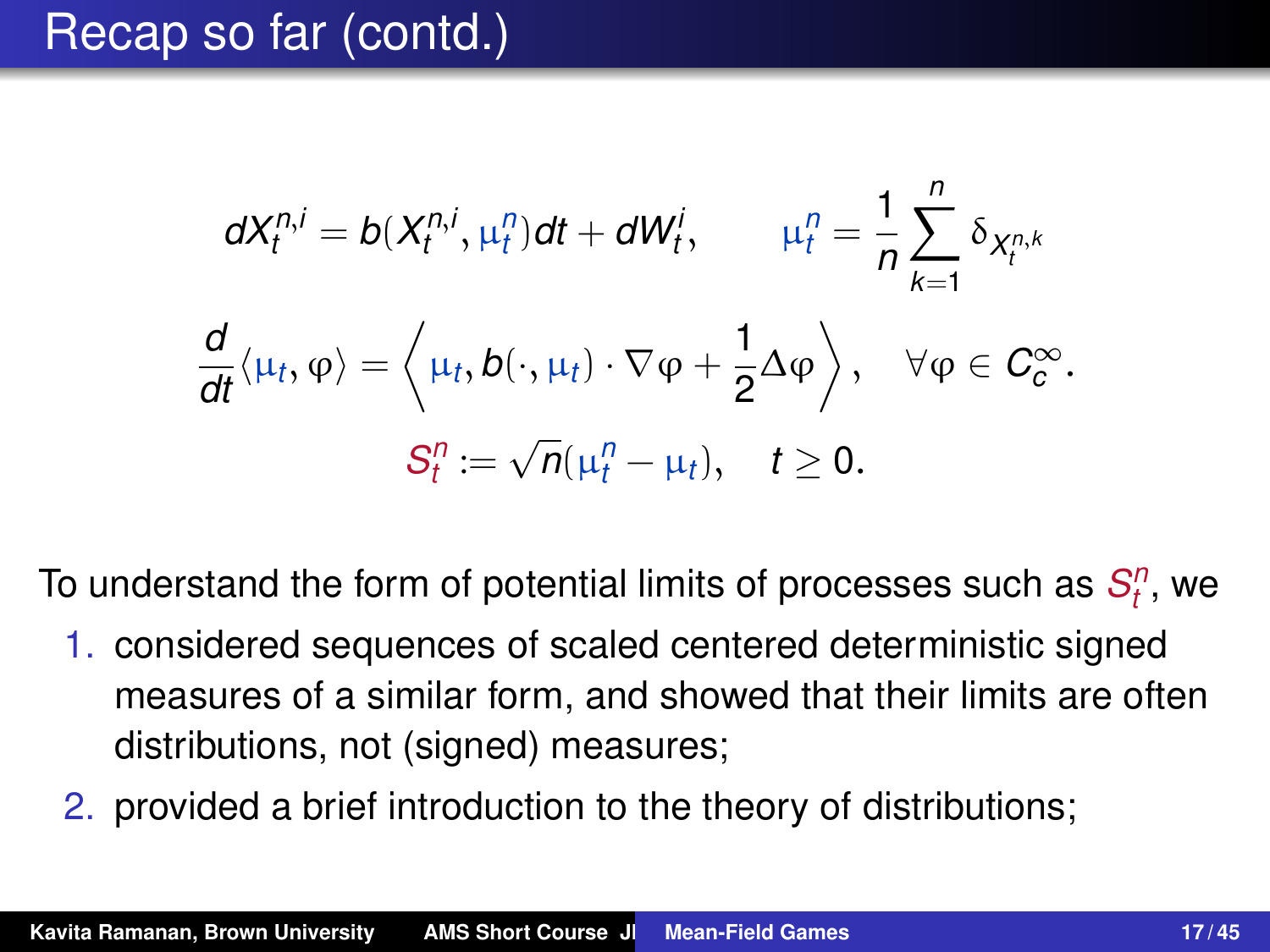## Back to: Fluctuations around the McKean-Vlasov limit

$$
dX_t^{n,i} = b(X_t^{n,i}, \mu_t^n)dt + dW_t^i, \qquad \mu_t^n = \frac{1}{n}\sum_{k=1}^n \delta_{X_t^{n,k}}
$$

$$
\frac{d}{dt}\langle \mu_t, \varphi \rangle = \left\langle \mu_t, b(\cdot, \mu_t) \cdot \nabla \varphi + \frac{1}{2}\Delta \varphi \right\rangle, \quad \forall \varphi \in C_c^{\infty}.
$$

$$
S_t^n := \sqrt{n}(\mu_t^n - \mu_t), \quad t \ge 0.
$$

To understand the form of potential limits of processes such as  $S_t^n$ , we

3. considered the simplest stochastic case, namely to study the limit of fluctuations (or CLT – central limit theorems) for non-interacting diffusions, that is, where  $b \equiv 0$ , and characterized the limit as a solution to distribution-valued process, governed by an "SPDE".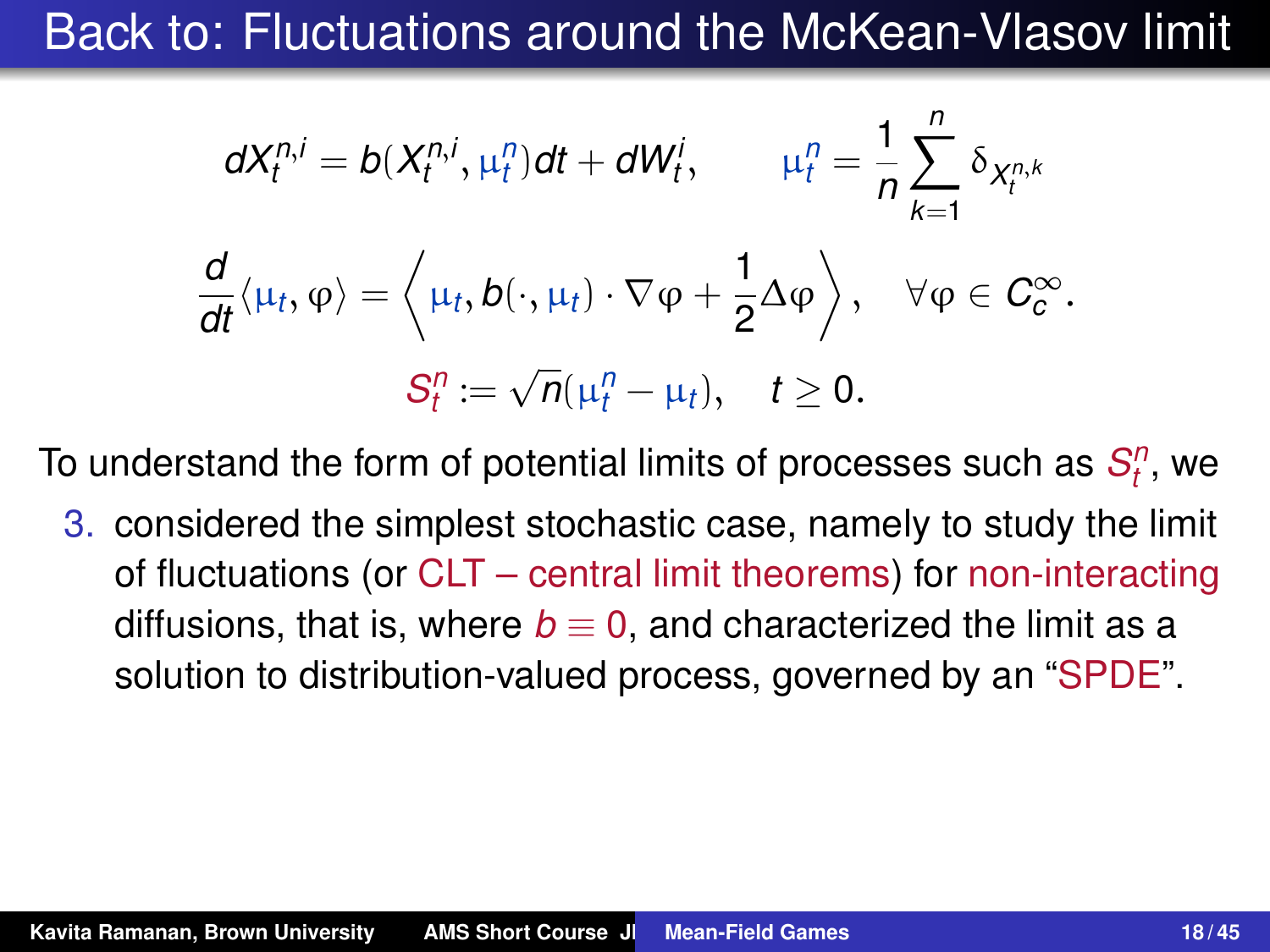### Back to: Fluctuations around the McKean-Vlasov limit

$$
dX_t^{n,i} = b(X_t^{n,i}, \mu_t^n)dt + dW_t^i, \qquad \mu_t^n = \frac{1}{n}\sum_{k=1}^n \delta_{X_t^{n,k}}
$$

$$
\frac{d}{dt}\langle \mu_t, \varphi \rangle = \left\langle \mu_t, b(\cdot, \mu_t) \cdot \nabla \varphi + \frac{1}{2}\Delta \varphi \right\rangle, \quad \forall \varphi \in C_c^{\infty}.
$$

$$
S_t^n := \sqrt{n}(\mu_t^n - \mu_t), \quad t \ge 0.
$$

To understand the form of potential limits of processes such as  $S_t^n$ , we

- 3. considered the simplest stochastic case, namely to study the limit of fluctuations (or CLT – central limit theorems) for non-interacting diffusions, that is, where  $b \equiv 0$ , and characterized the limit as a solution to distribution-valued process, governed by an "SPDE".
- 4. We now consider the interacting case,  $b \neq 0$  and, in analogy with the non-interacting case, will view *S <sup>n</sup>* as a suitable distribution-valued process.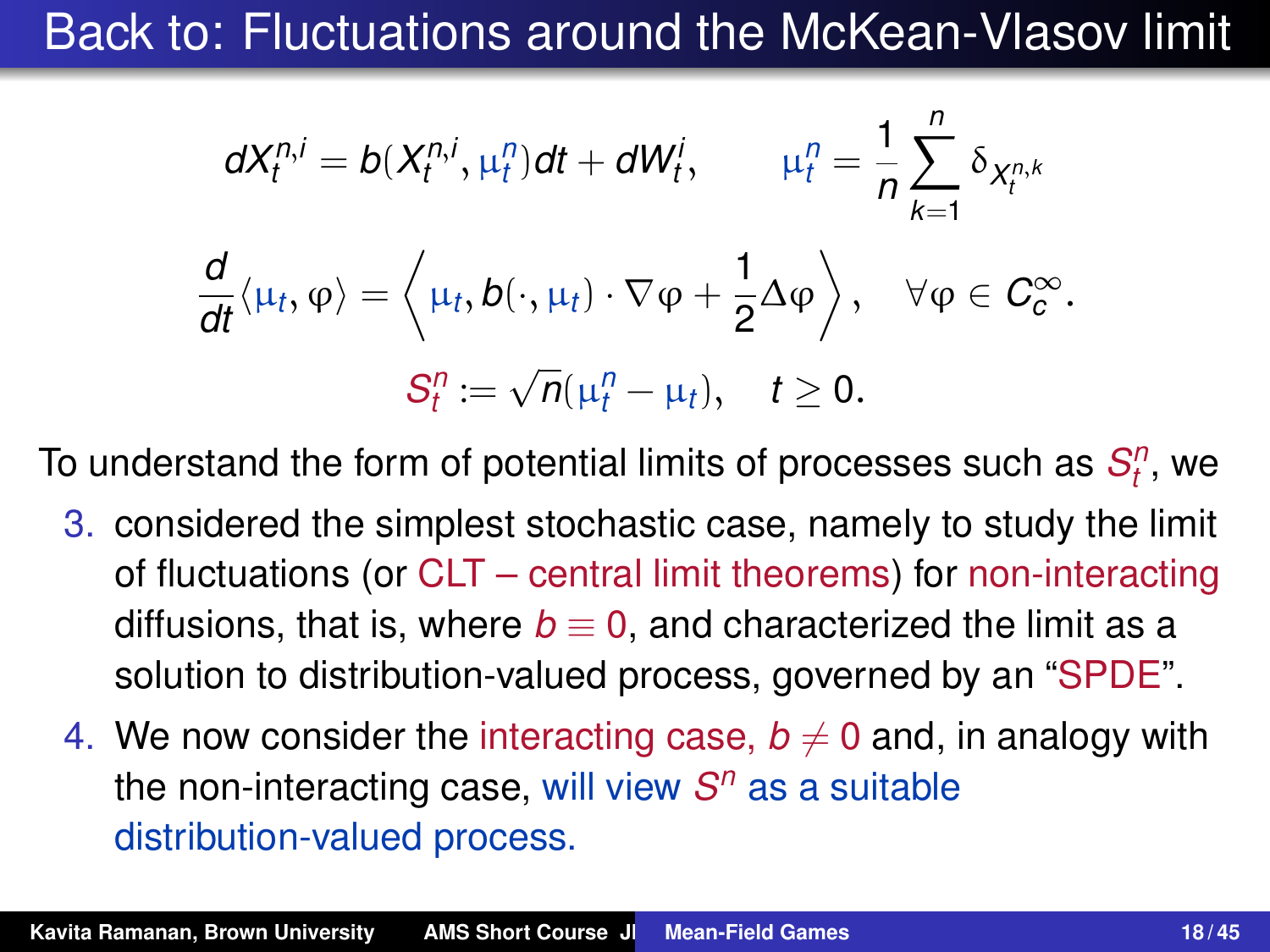#### References assuming affine dependence of drift on the empirical measure

- **<sup>1</sup>** H. Tanaka and M. Hitsuda. *Central limit theorem for a simple diffusion model of interacting particles*. Hiroshima Mathematical Journal **11** (1981), no. 2, 415–423.
- **<sup>2</sup>** A.S. Sznitman. *A fluctuation result for nonlinear diffusions.* Infinite-dimensional analysis and Stochastic Processes (1985), 145–160.
- **<sup>3</sup>** S. Méléard. *Asymptotic behaviour of some interacting particle systems: McKean-Vlasov and Boltzman models,* Probabilistic models for nonlinear partial differential equations, Lecture Notes in Math, vol. 1627, Springer, 1996, pp. 42–95.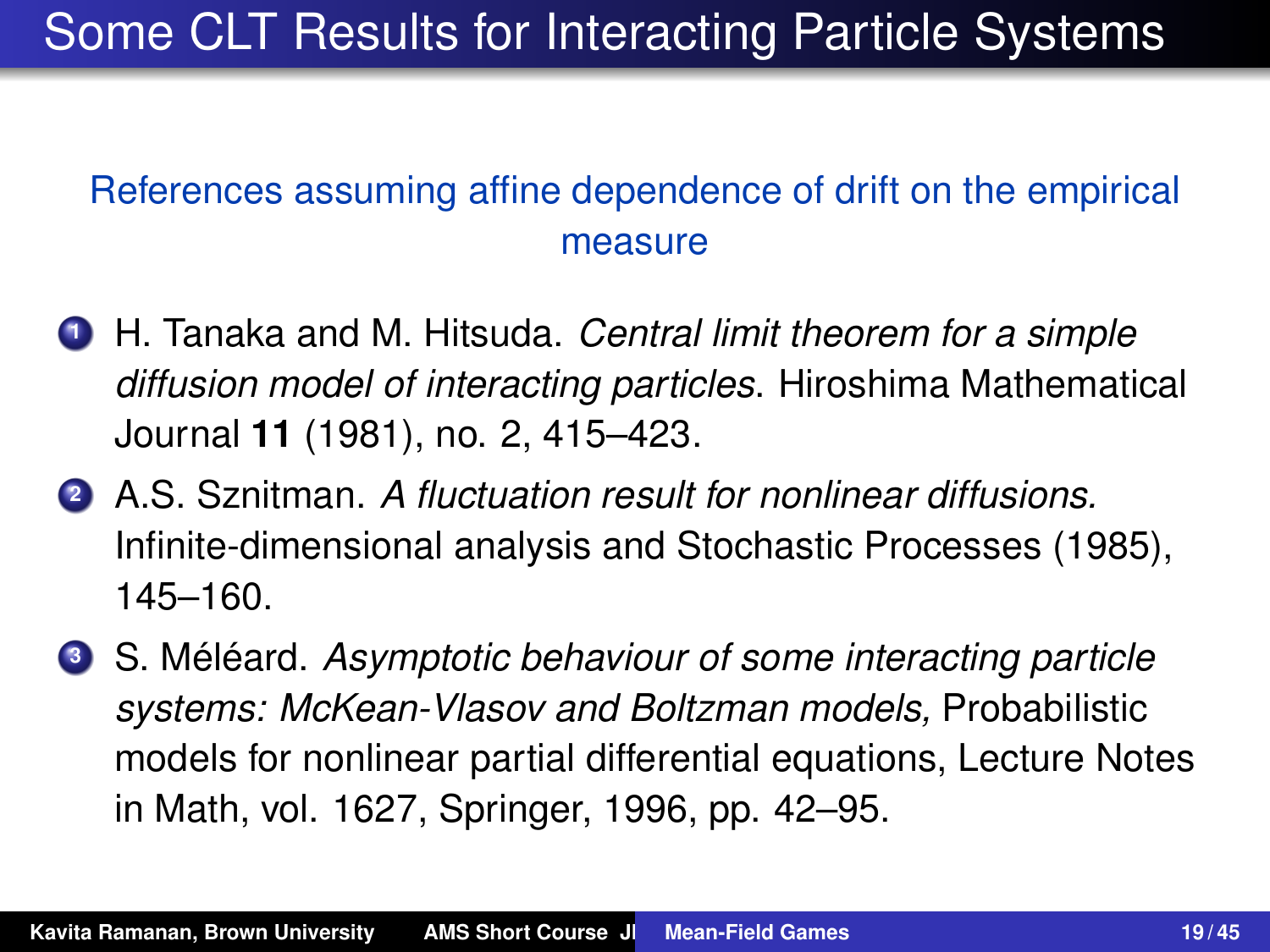# Some CLT Results for Interacting Particle Systems

#### References that consider more general dependence on the empirical measure

**<sup>1</sup>** T.G. Kurtz and J. Xiong. *A stochastic evolution equation arising from fluctuations of a class of interacting particle systems,* Communications in Mathematical Sciences **2** (2004) no. 3, 325–358.

Comment: Only in the case where each particle takes values in  $\mathbb R$ – one-dimensional case

**<sup>2</sup>** F. Delarue, D. Lacker and K.R., "From the master equation to mean field game limit theory: a central limit theorem", Electron. J. Probab., Volume 24 (2019), paper no. 51, 54 pp.

Comment 1: This covers more general dependence and particles taking values in  $\mathbb{R}^d$  for general  $d\in\mathbb{N}.$ 

Comment 2: The precise space in which the limit process lies ends up depending on the dimension *d*.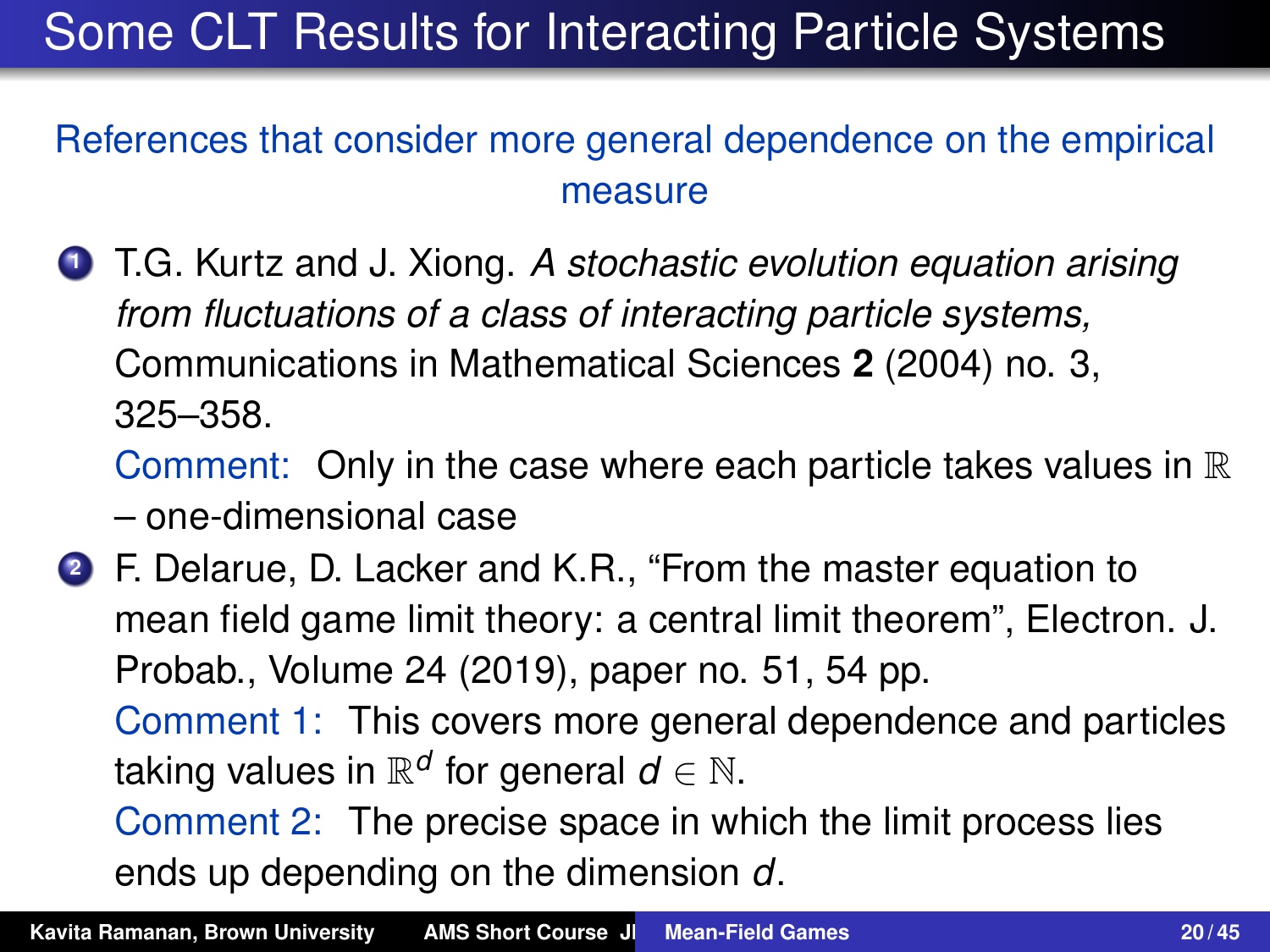## General CLT for Interacting Particle Systems

$$
dX_t^{n,i}=b(X_t^{n,i},\mu_t^n)dt+dW_t^i, \qquad \mu_t^n=\frac{1}{n}\sum_{k=1}^n \delta_{X_t^{n,k}}
$$

and, with  $\mu$  the McKean-Vlasov limit,

$$
S_t^n := \sqrt{n}(\mu_t^n - \mu_t), \quad t \geq 0.
$$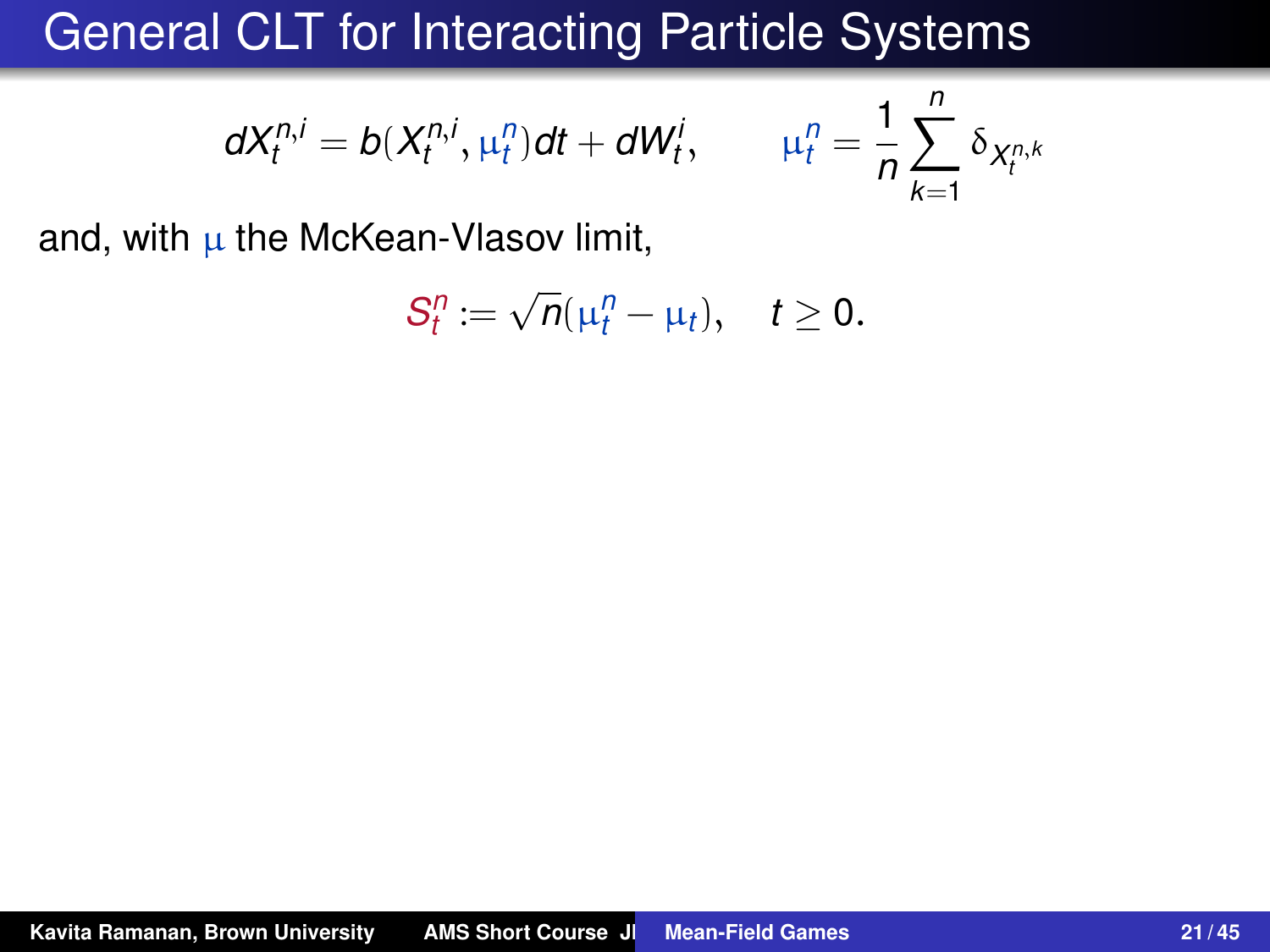### General CLT for Interacting Particle Systems

$$
dX_t^{n,i}=b(X_t^{n,i},\mu_t^n)dt+dW_t^i, \qquad \mu_t^n=\frac{1}{n}\sum_{k=1}^n \delta_{X_t^{n,k}}
$$

and, with  $\mu$  the McKean-Vlasov limit.

$$
S_t^n := \sqrt{n}(\mu_t^n - \mu_t), \quad t \ge 0.
$$

**Theorem:** Under suitable regularity assumptions on *b*, *S <sup>n</sup>* converges weakly to  $\mathcal{S} = ( \mathcal{S}_t(\varphi) )_{t,\varphi}$  in  $\mathcal{H}^{\prime}_{\mathcal{d}}$ , where  $\mathcal{H}^{\prime}_{\mathcal{d}}$  is a suitable distribution space with test function space  $\mathcal{H}_d$ , where *S* solves the SPDE:

$$
\textit{d} \langle \textit{S}_t, \phi \rangle = \langle \textit{S}_t, \mathcal{A}_{t,\mu_t} \phi \rangle \textit{dt} + \textit{d} \textit{W}_t(\phi), \quad \phi \in \mathcal{H}_\textit{d}
$$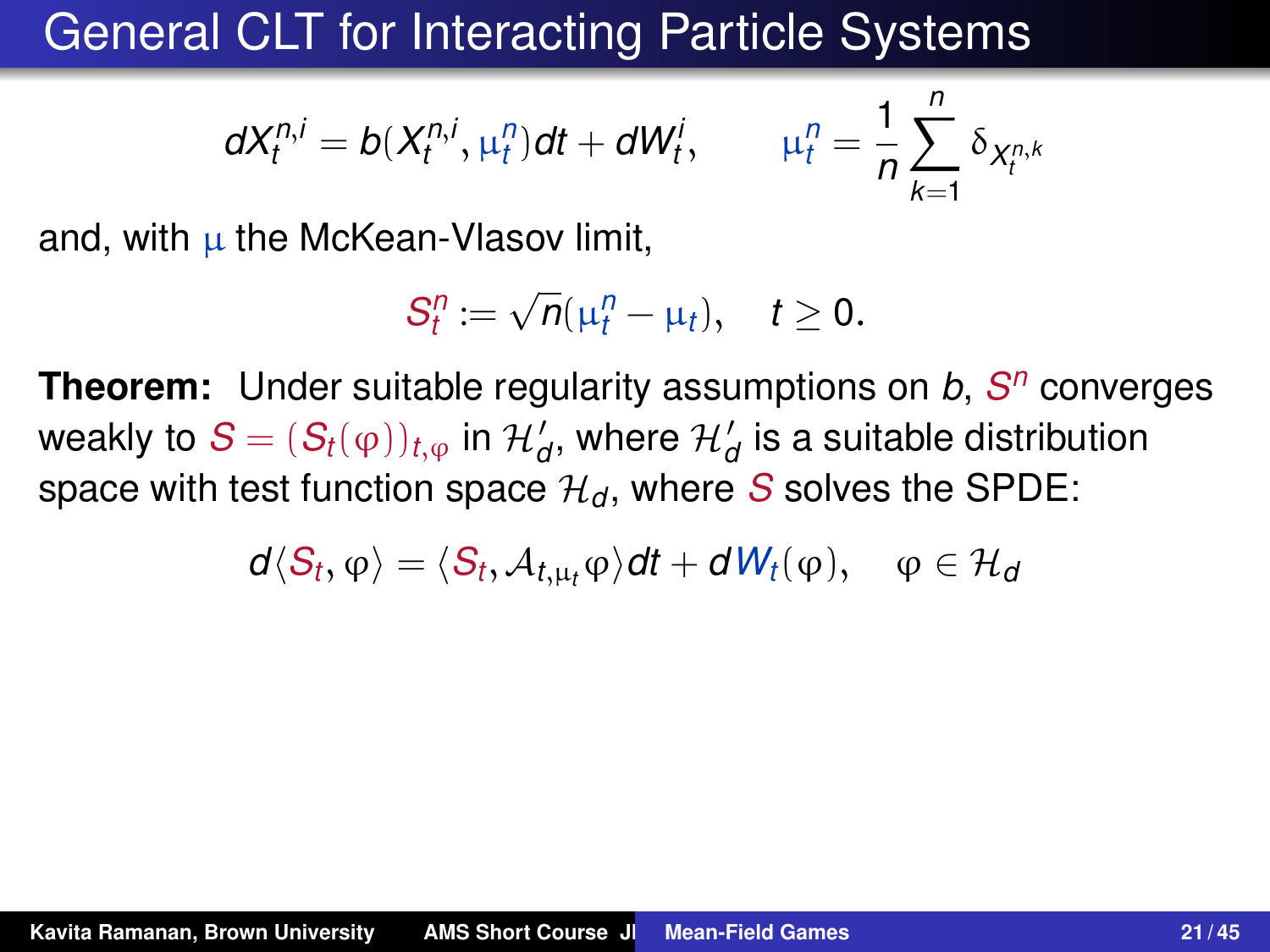# General CLT for Interacting Particle Systems

$$
dX_t^{n,i} = b(X_t^{n,i}, \mu_t^n)dt + dW_t^i, \qquad \mu_t^n = \frac{1}{n}\sum_{k=1}^n \delta_{X_t^{n,k}}
$$

and, with  $\mu$  the McKean-Vlasov limit,

$$
S_t^n := \sqrt{n}(\mu_t^n - \mu_t), \quad t \ge 0.
$$

**Theorem:** Under suitable regularity assumptions on *b*, *S <sup>n</sup>* converges weakly to  $\mathcal{S} = ( \mathcal{S}_t(\varphi) )_{t,\varphi}$  in  $\mathcal{H}^{\prime}_{\mathcal{d}}$ , where  $\mathcal{H}^{\prime}_{\mathcal{d}}$  is a suitable distribution space with test function space  $\mathcal{H}_d$ , where *S* solves the SPDE:

$$
d\langle S_t, \phi \rangle = \langle S_t, \mathcal{A}_{t,\mu_t} \phi \rangle dt + dW_t(\phi), \quad \phi \in \mathcal{H}_d
$$

where  $\,$  is a centered  $\mathcal{H}'_d$ -valued continuous centered Gaussian process with covariance functional

$$
\mathbb{E}[W_t(\varphi_1)W_s(\varphi_2)]=\int_0^{s\wedge t}\langle\mu_r,D_x\varphi_1\cdot D_x\varphi_2\rangle dr, \quad \varphi_1,\varphi_2\in \mathcal{H}_d,
$$

and where  $\mathcal{A}_{t,\mu_t}$  is some suitable (nonlocal) operator.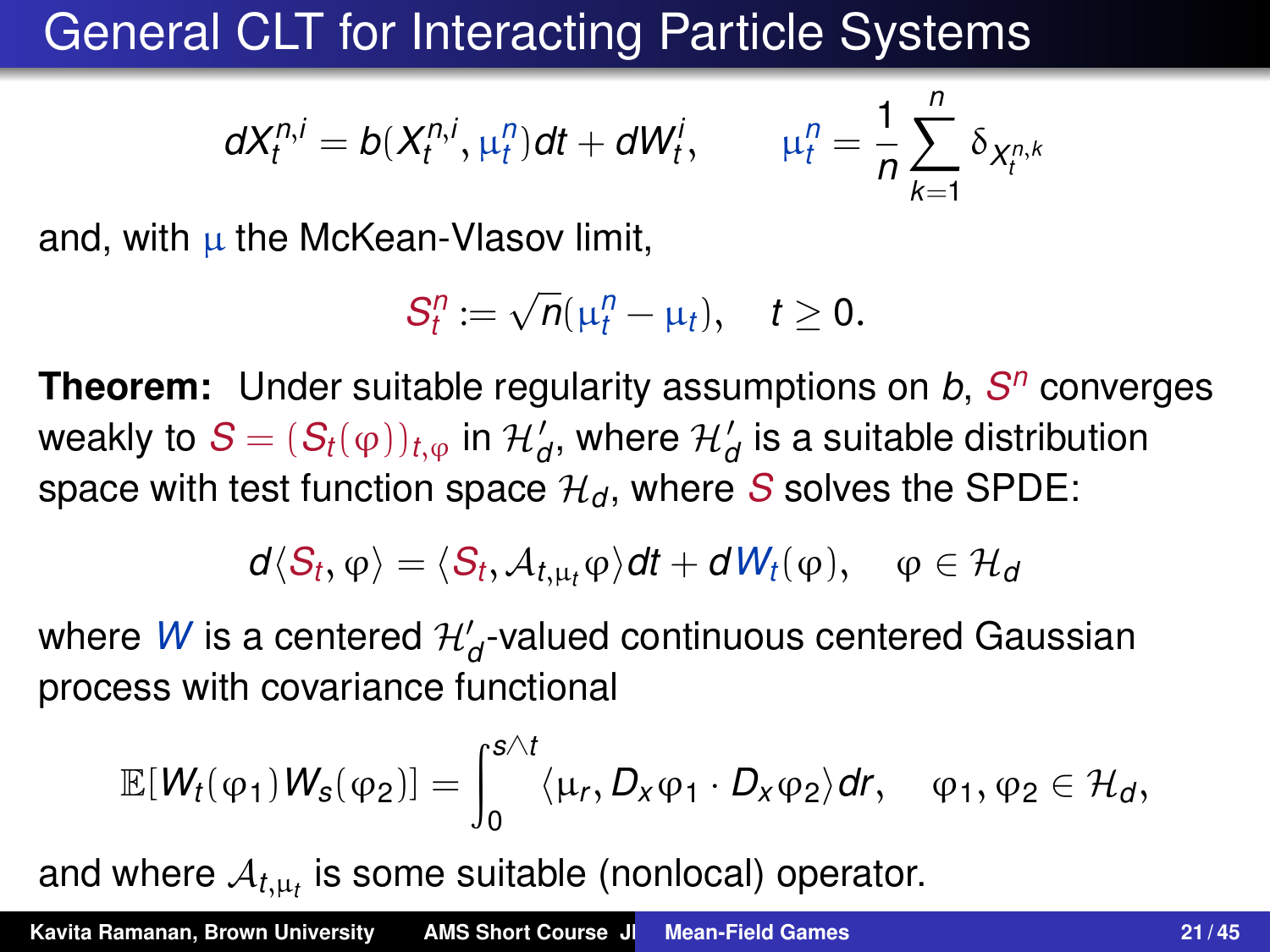# 2. From Interacting Diffusions to MFG: **Fluctuations**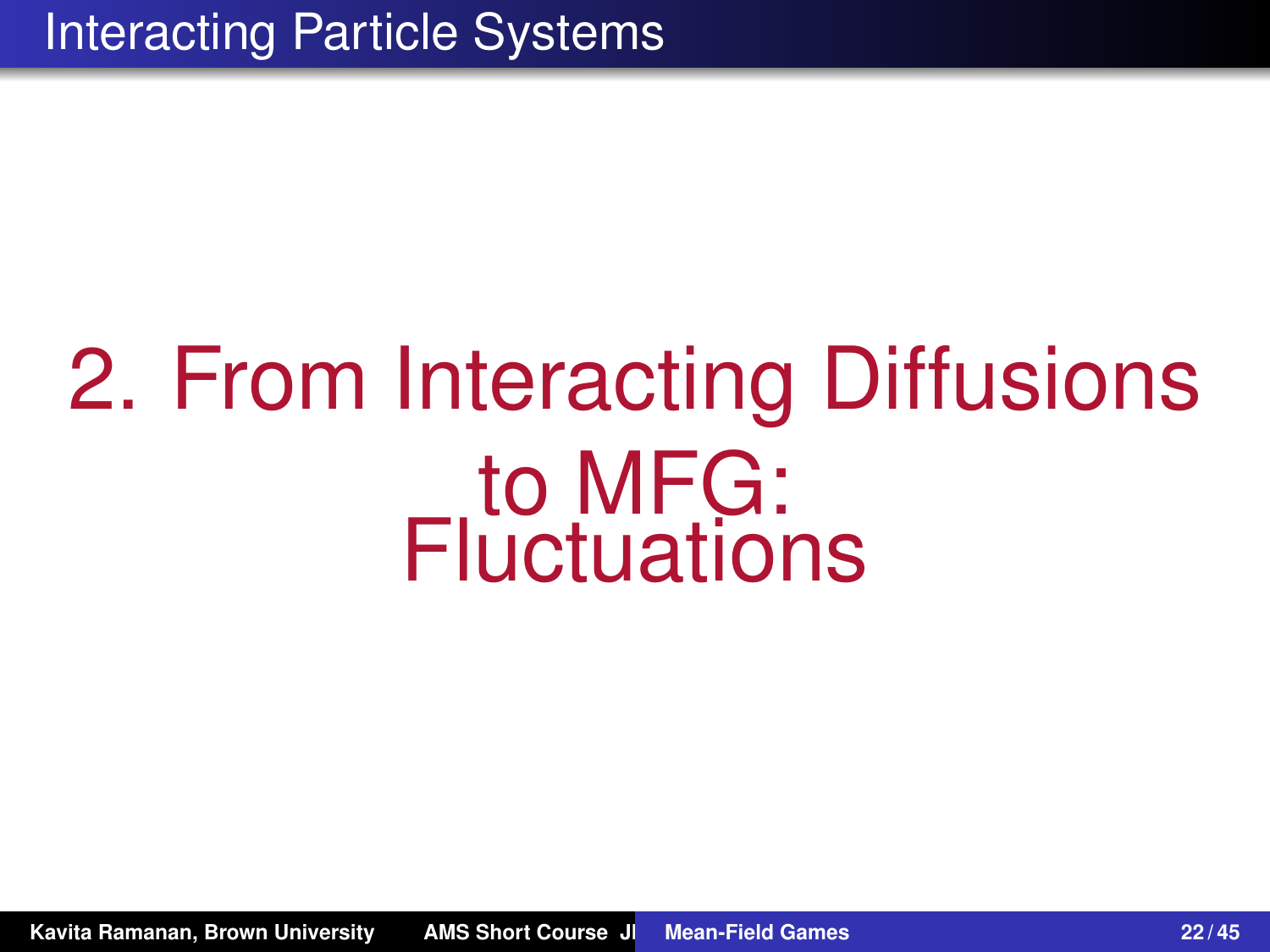### Motivation and Context

#### Multi-agent or Many-player Systems

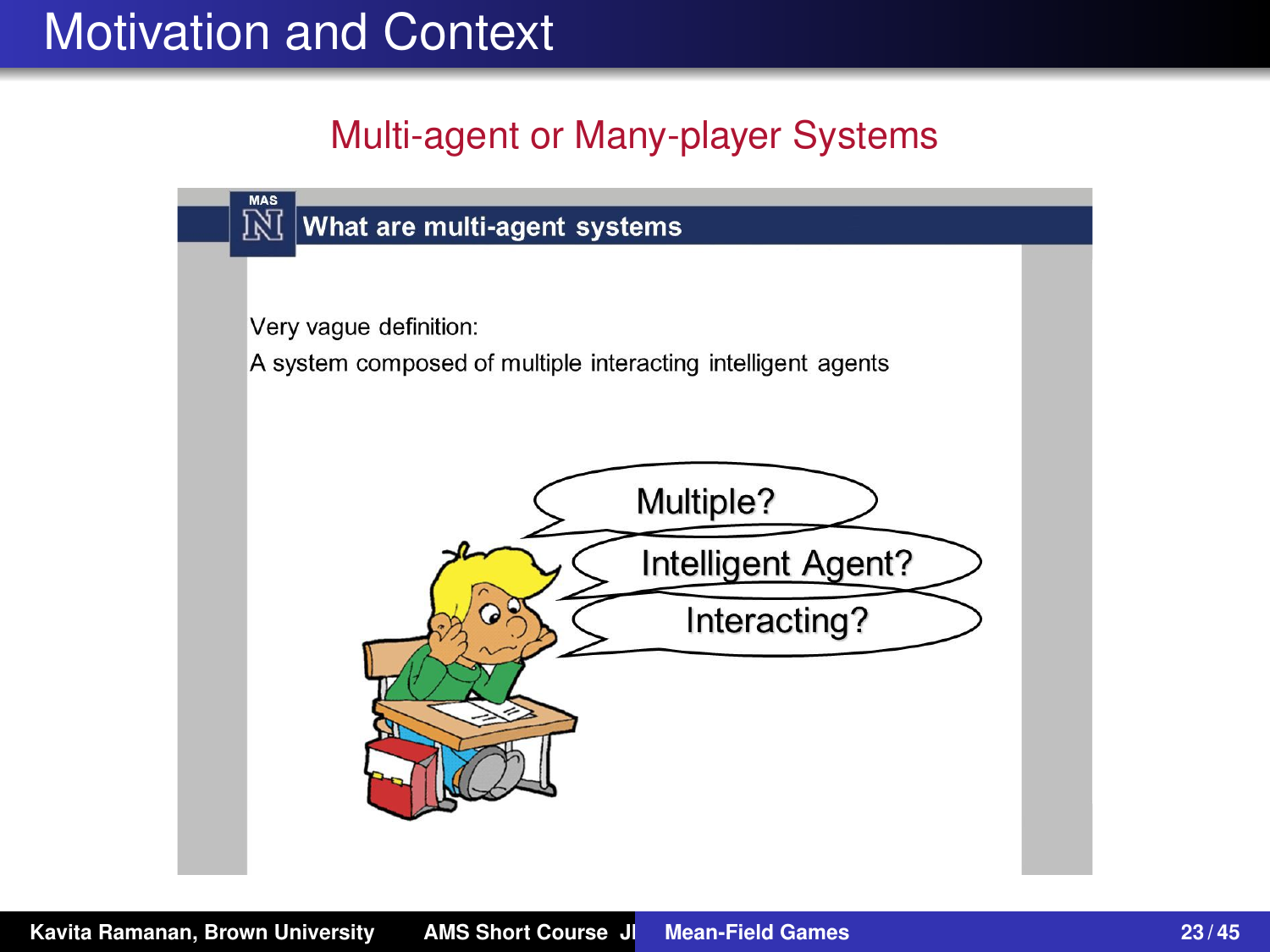## Symmetric *n*-player Differential Games

- $W^1, \ldots, W^n$  ind. *d*-dim BMs
- Polish action space
- drift functional  $b : \mathbb{R}^d \times \mathcal{P}^p(\mathbb{R}^d) \times \mapsto \mathbb{R}^d$

#### State Dynamics

$$
dX_t^{n,i} = b(X_t^{n,i}, \mu_t^n, \alpha^i(t, \boldsymbol{X}_t))dt + dW_t^i, \qquad \mu_t^n = \frac{1}{n}\sum_{k=1}^n \delta_{X_t^{n,k}}
$$

where  $\alpha^j:[0,T]\times (\mathbb{R}^d)^n\to$  is a Markovian control that is chosen to the internal order of the state of the state of the state of the state of the state of the state of the state of the state of the state of the state o minimize the *i*th objective function

$$
J_l^n(\alpha^1,\ldots,\alpha^n)=\mathbb{E}\left[\int_0^Tf(X_t^i,\mu_t^n,\alpha^i(t,\boldsymbol{X}_t))dt+g(X_T^i,m_{\boldsymbol{X}_T}^n)\right],
$$

for suitable cost functionals *f* and *g*.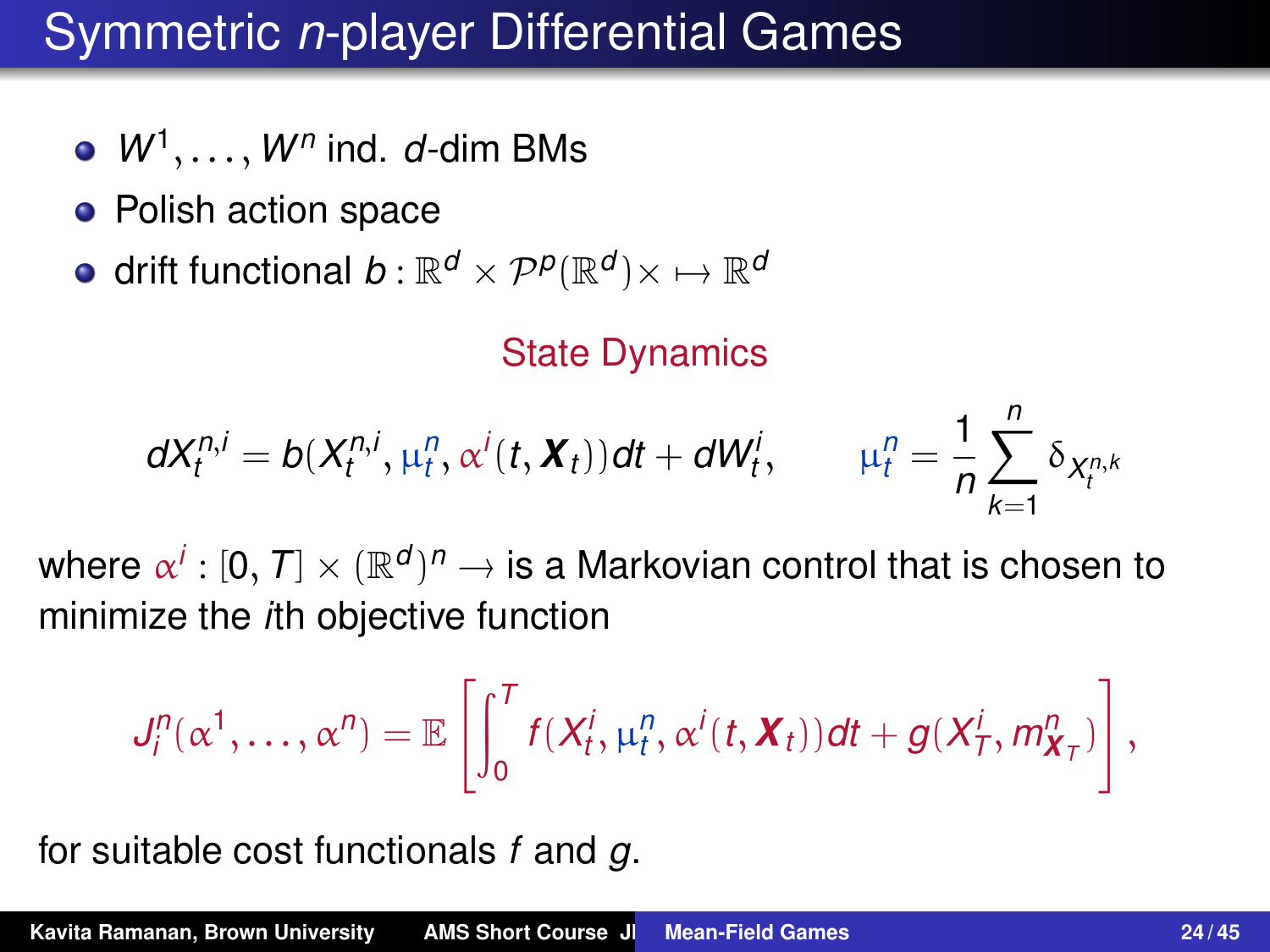Definition A (closed-loop) Nash equilibrium is defined in the usual way as a vector of feedback functions or controls  $(\alpha^1,\ldots,\alpha^n)$ , where  $\alpha^j : [0, T] \times (\mathbb{R}^d)^n \rightarrow \text{are such that the SDE}$ 

$$
dX_t^{n,i} = b(X_t^{n,i}, \mu_t^n, \alpha^i(t, \boldsymbol{X}_t))dt + dW_t^i, \qquad \mu_t^n = \frac{1}{n}\sum_{k=1}^n \delta_{X_t^{n,k}}
$$

is unique in law, and

$$
J^{n,i}(\alpha^1,\ldots,\alpha^n) \leq J^{n,i}(\alpha^1,\ldots,\alpha^{i-1},\widetilde{\alpha},\alpha^{i+1},\ldots,\alpha^n),
$$

for any alternative choice of feedback control  $\tilde{\alpha}$ .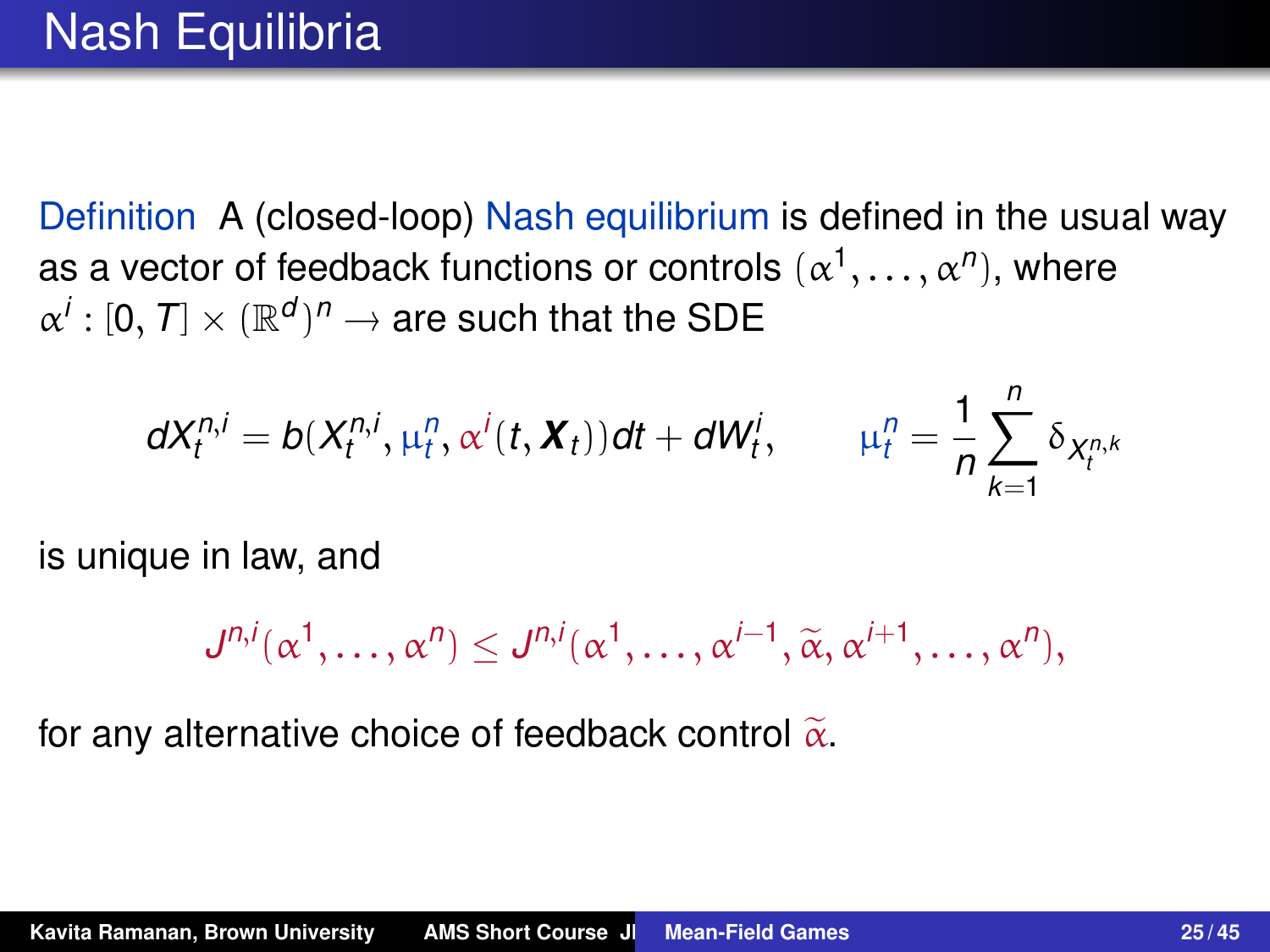## Characterization of *n*-player Nash equilibria

Main Point (Cardialaguet et al '15)

A verification theorem tells us that if we have a unique solution {*v n*,*i* }*i*=1,...,*<sup>n</sup>* to a coupled system of *n* PDEs called the Nash system such that  $v^{n,i}$  lies in  $C^{1,2}$  for each  $i=1,\ldots,n,$  then the controls

$$
(\mathbf{0},\,\mathcal{T}]\times(\mathbb{R}^d)^n\ni (t,\mathbf{x})\mapsto\hat{\alpha}^{n,i}\left(\mathbf{x},m_X^n,D_{x_i}v^{n,i}(t,\mathbf{x})\right)
$$

form a closed-loop Nash equilibrium, where  $m_{\chi}^n = \frac{1}{n}$  $\frac{1}{n}\sum_{i=1}^n \delta_{x_i}$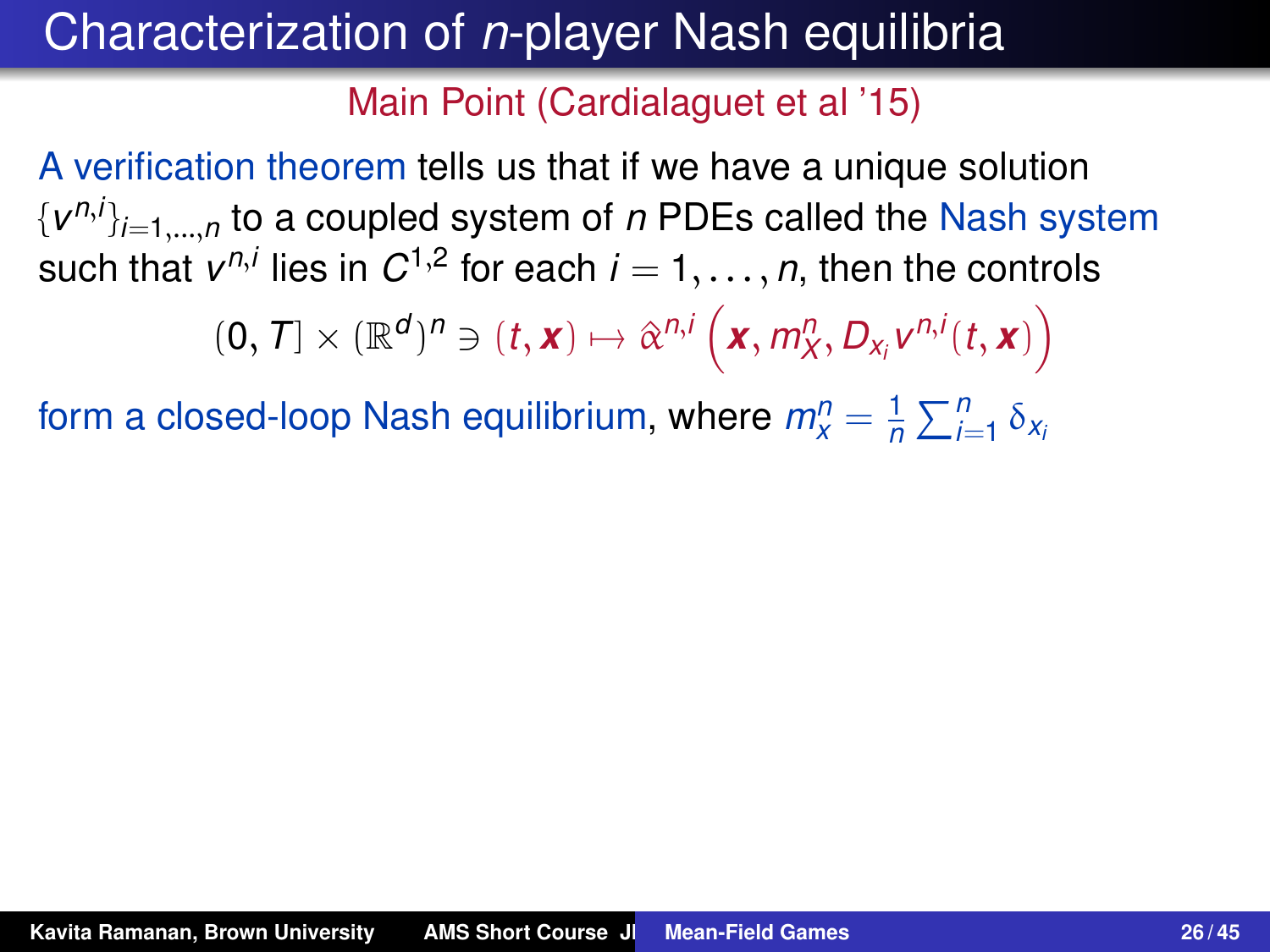## Characterization of *n*-player Nash equilibria

Main Point (Cardialaguet et al '15)

A verification theorem tells us that if we have a unique solution {*v n*,*i* }*i*=1,...,*<sup>n</sup>* to a coupled system of *n* PDEs called the Nash system such that  $v^{n,i}$  lies in  $C^{1,2}$  for each  $i=1,\ldots,n,$  then the controls

$$
(\mathbf{0},\,\mathcal{T}]\times(\mathbb{R}^d)^n\ni (t,\mathbf{x})\mapsto\hat{\alpha}^{n,i}\left(\mathbf{x},m_X^n,D_{x_i}v^{n,i}(t,\mathbf{x})\right)
$$

form a closed-loop Nash equilibrium, where  $m_{\chi}^n = \frac{1}{n}$  $\frac{1}{n}\sum_{i=1}^n \delta_{x_i}$ The corresponding Nash equilibrium dynamics, given by

$$
dX_t^{n,i} = \hat{b}(X_t^{n,i}, \mu_t^n, D_{x_i}v^{n,i}(t, \boldsymbol{X}_t^n))dt + dW_t^i, \quad \mu_t^n = \frac{1}{n}\sum_{k=1}^n \delta_{X_t^{n,k}}
$$

defines a collection of interacting diffusions,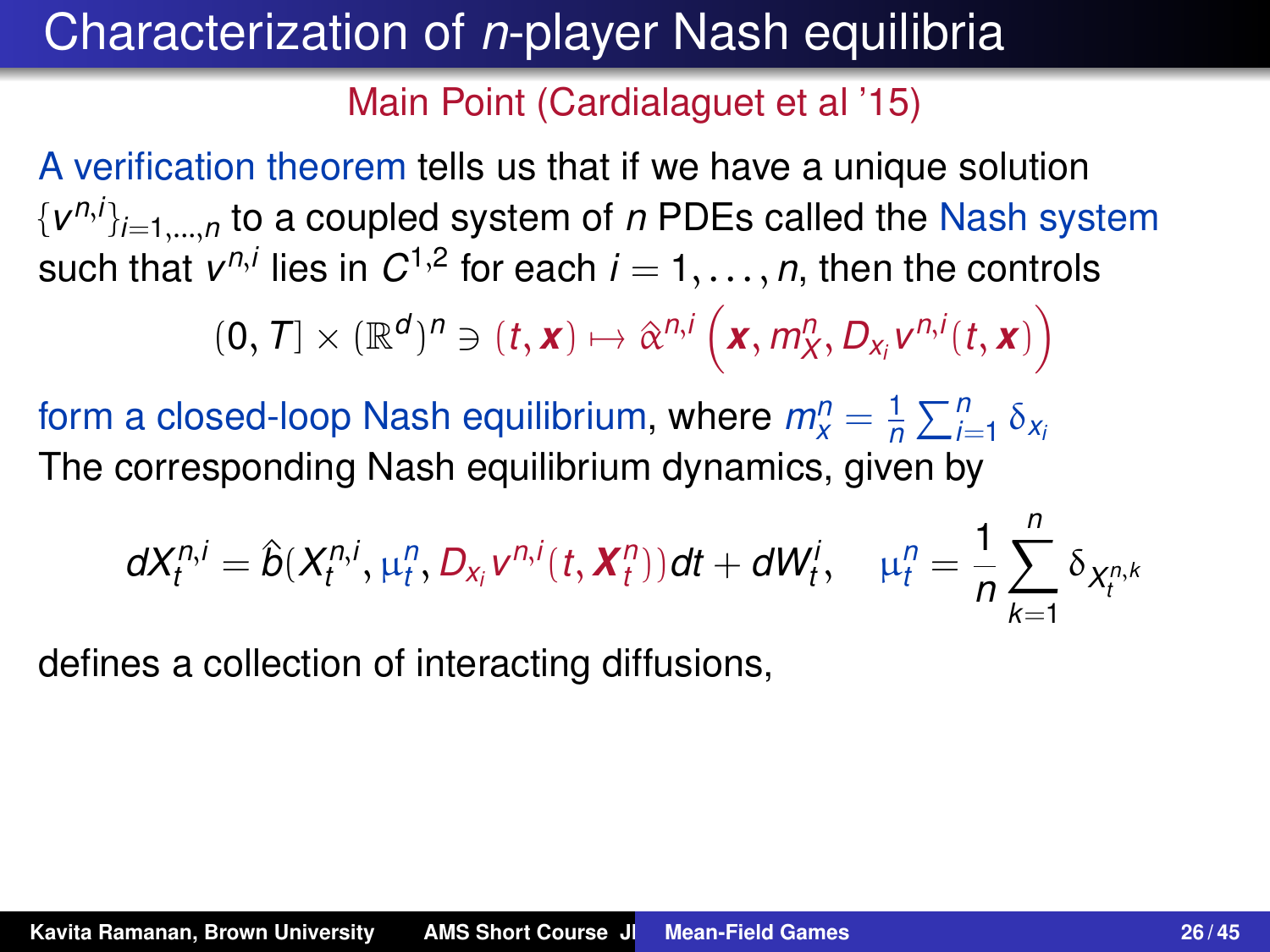# Characterization of *n*-player Nash equilibria

Main Point (Cardialaguet et al '15)

A verification theorem tells us that if we have a unique solution {*v n*,*i* }*i*=1,...,*<sup>n</sup>* to a coupled system of *n* PDEs called the Nash system such that  $v^{n,i}$  lies in  $C^{1,2}$  for each  $i=1,\ldots,n,$  then the controls

$$
(\mathbf{0},\,\mathcal{T}]\times(\mathbb{R}^d)^n\ni (t,\mathbf{x})\mapsto\hat{\alpha}^{n,i}\left(\mathbf{x},m_X^n,D_{x_i}v^{n,i}(t,\mathbf{x})\right)
$$

form a closed-loop Nash equilibrium, where  $m_{\chi}^n = \frac{1}{n}$  $\frac{1}{n}\sum_{i=1}^n \delta_{x_i}$ The corresponding Nash equilibrium dynamics, given by

$$
dX_t^{n,i} = \hat{b}(X_t^{n,i}, \mu_t^n, D_{x_i}v^{n,i}(t, \boldsymbol{X}_t^n))dt + dW_t^i, \quad \mu_t^n = \frac{1}{n}\sum_{k=1}^n \delta_{X_t^{n,k}}
$$

defines a collection of interacting diffusions, with

 $\hat{b}(x, m, v) = b(x, m, \hat{\alpha}(x, m, v)),$ 

being the Nash equilibrium drift, where  $\hat{\alpha}$  takes the explicit form:

 $\widehat{\alpha}(x, m, y) \in \arg \min_{a \in A} [b(x, m, a) \cdot y + f(x, m, a)]$ .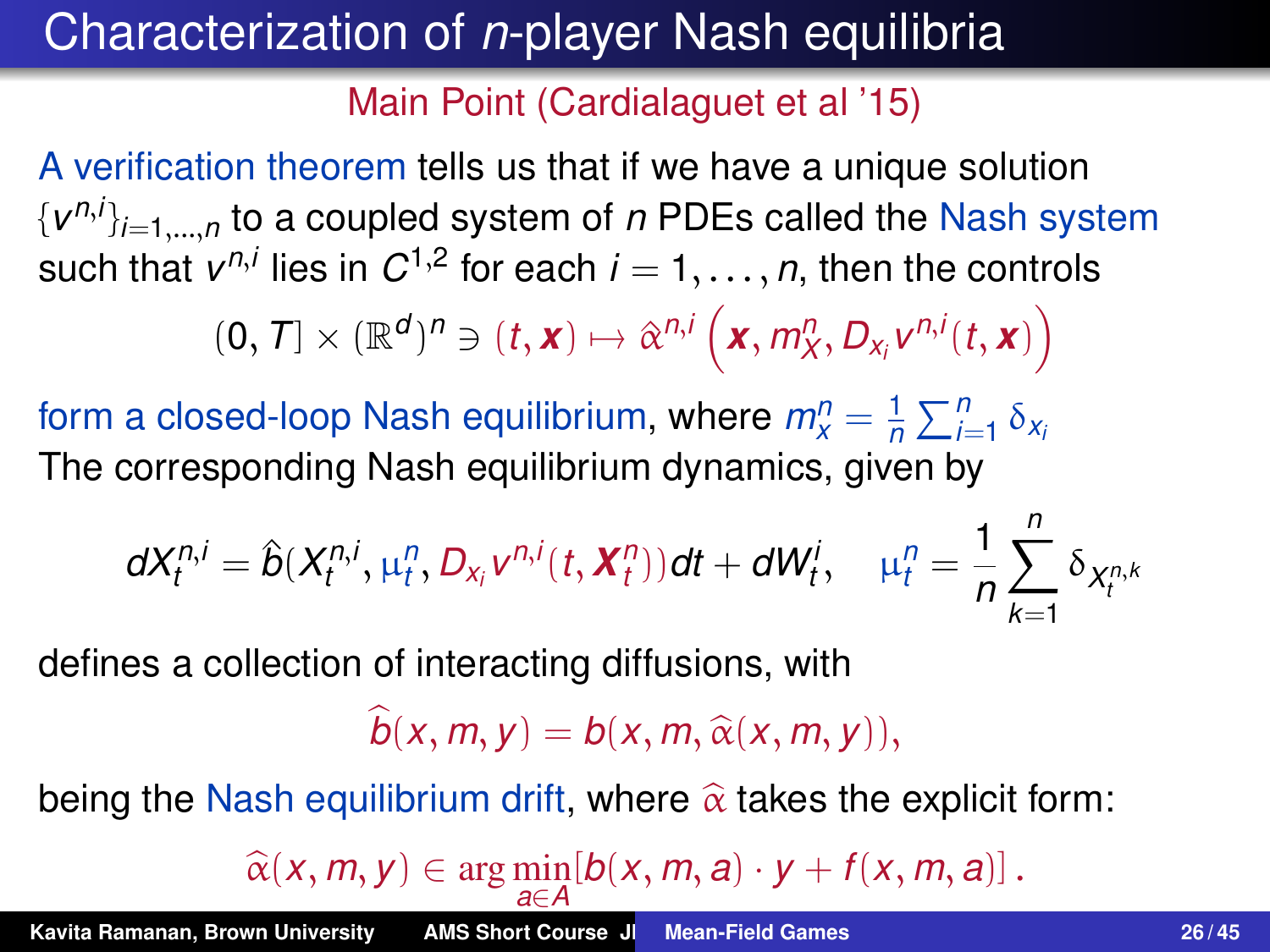### Nash Equilibrium *n*-player dynamics

Recall that the corresponding Nash equilibrium dynamics has the form

$$
dX_t^{n,i} = \hat{b}(X_t^{n,i}, \mu_t^n, D_{x_i} v^{n,i}(t, \boldsymbol{X}_t^n))dt + dW_t^i, \quad \mu_t^n = \frac{1}{n}\sum_{k=1}^n \delta_{X_t^{n,k}}
$$

In other words, it is a system of weakly interacting diffusions:

$$
dX_t^i = \tilde{b}_n(t, X_t^i, \mu_t^n) dt + \sigma dB_t^i, \quad i = 1, \ldots, n,
$$

where

$$
\tilde{b}_n(t, x, m) = \hat{b}(x, m, D_{x_i} v^{n,i}(t, x))
$$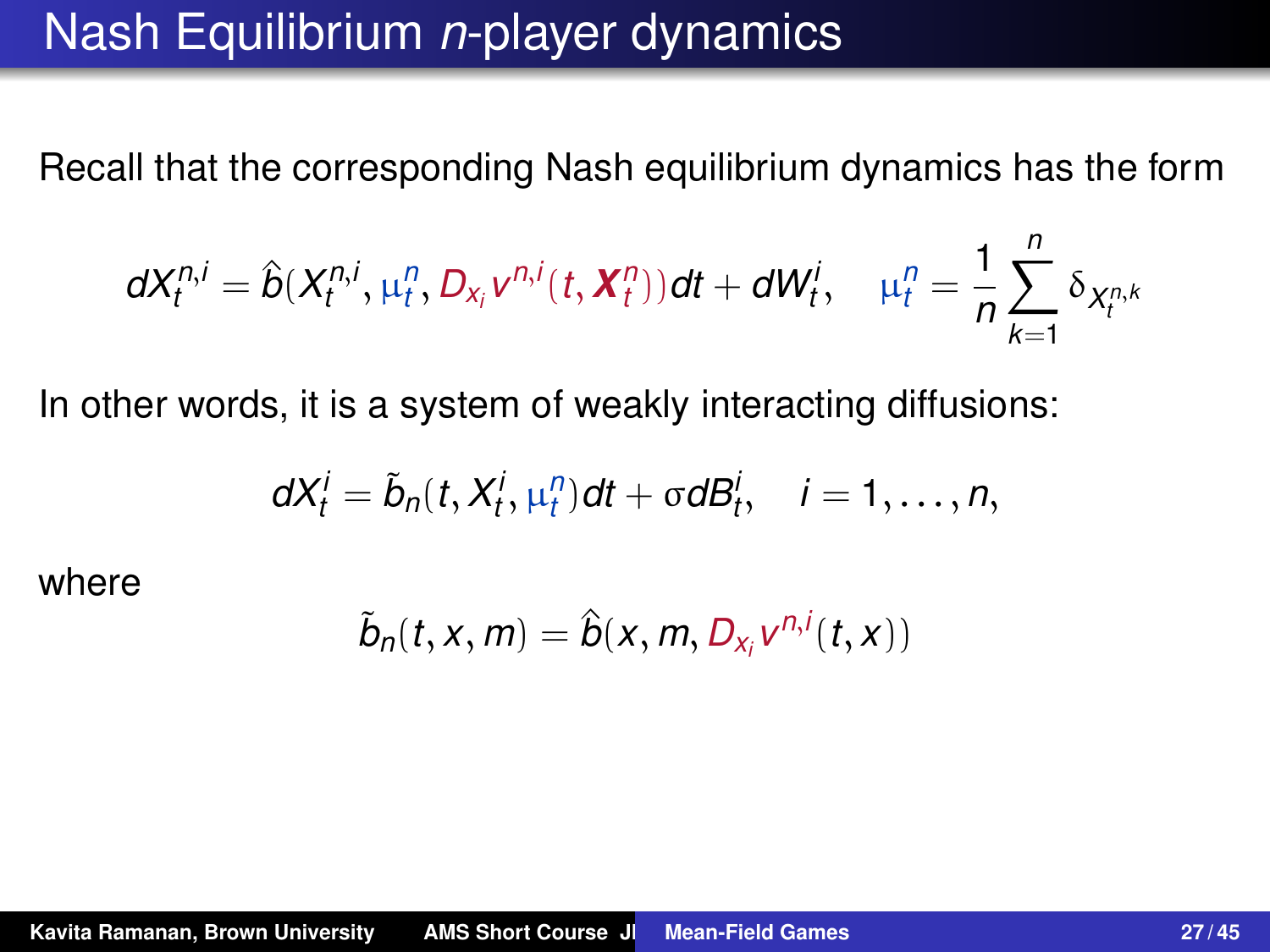## Nash Equilibrium *n*-player dynamics

Recall that the corresponding Nash equilibrium dynamics has the form

$$
dX_t^{n,i} = \hat{b}(X_t^{n,i}, \mu_t^n, D_{x_i} v^{n,i}(t, \boldsymbol{X}_t^n))dt + dW_t^i, \quad \mu_t^n = \frac{1}{n}\sum_{k=1}^n \delta_{X_t^{n,k}}
$$

In other words, it is a system of weakly interacting diffusions:

$$
dX_t^i = \tilde{b}_n(t, X_t^i, \mu_t^n) dt + \sigma dB_t^i, \quad i = 1, \ldots, n,
$$

where

$$
\tilde{b}_n(t, x, m) = \hat{b}(x, m, D_{x_i} v^{n,i}(t, x))
$$

But the drift is *n*-dependent, so this is not of the form we considered earlier. Instead, replace the *n*-dependent control *v <sup>n</sup>*,*<sup>i</sup>* by a quantity coming from the master equation.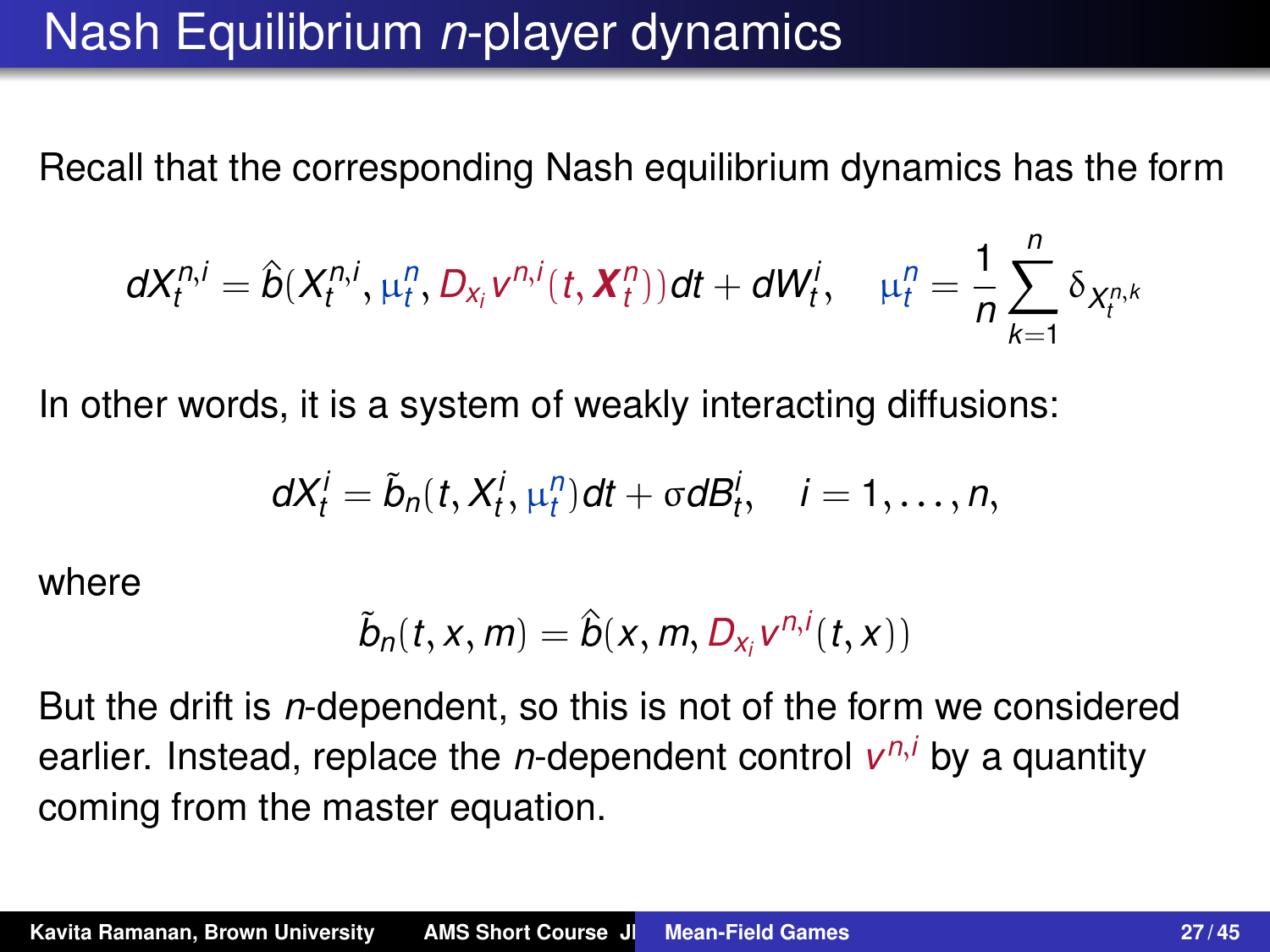# An Approximating System

Recall: Interacting diffusions describing Nash equilibrium dynamics:

$$
dX_t^{n,i} = \hat{b}(X_t^{n,i}, \mu_t^n, D_{x_i}v^{n,i}(t, \boldsymbol{X}_t^n))dt + dW_t^i, \quad \mu_t^n = \frac{1}{n}\sum_{k=1}^n \delta_{X_t^{n,k}}
$$
  
Instead: Consider the modified system coming from the limit system:

"**Replace**"  $v^{n,i}$  by  $u^{n,i}$ , where

$$
u^{n,i}(t,x_1,\ldots,x_n) = U(t,x_i,m_x^n), \quad m_x^n = \frac{1}{n}\sum_{k=1}^n \delta_{x_i}.
$$

the dependence of *u <sup>n</sup>*,*<sup>i</sup>* on *n* is **only through the empirical measure**

• That is, consider the sequence of IPS:

$$
d\tilde{X}^{n,i}_t=\tilde{b}(t,\tilde{X}^{n,i}_t,m_{\tilde{X}_t}^n)+dW_t^i, \quad i=1,\ldots,n,
$$

where

$$
\tilde{b}(t,x,m) = \hat{b}(x,m,D_xU(t,x,m))
$$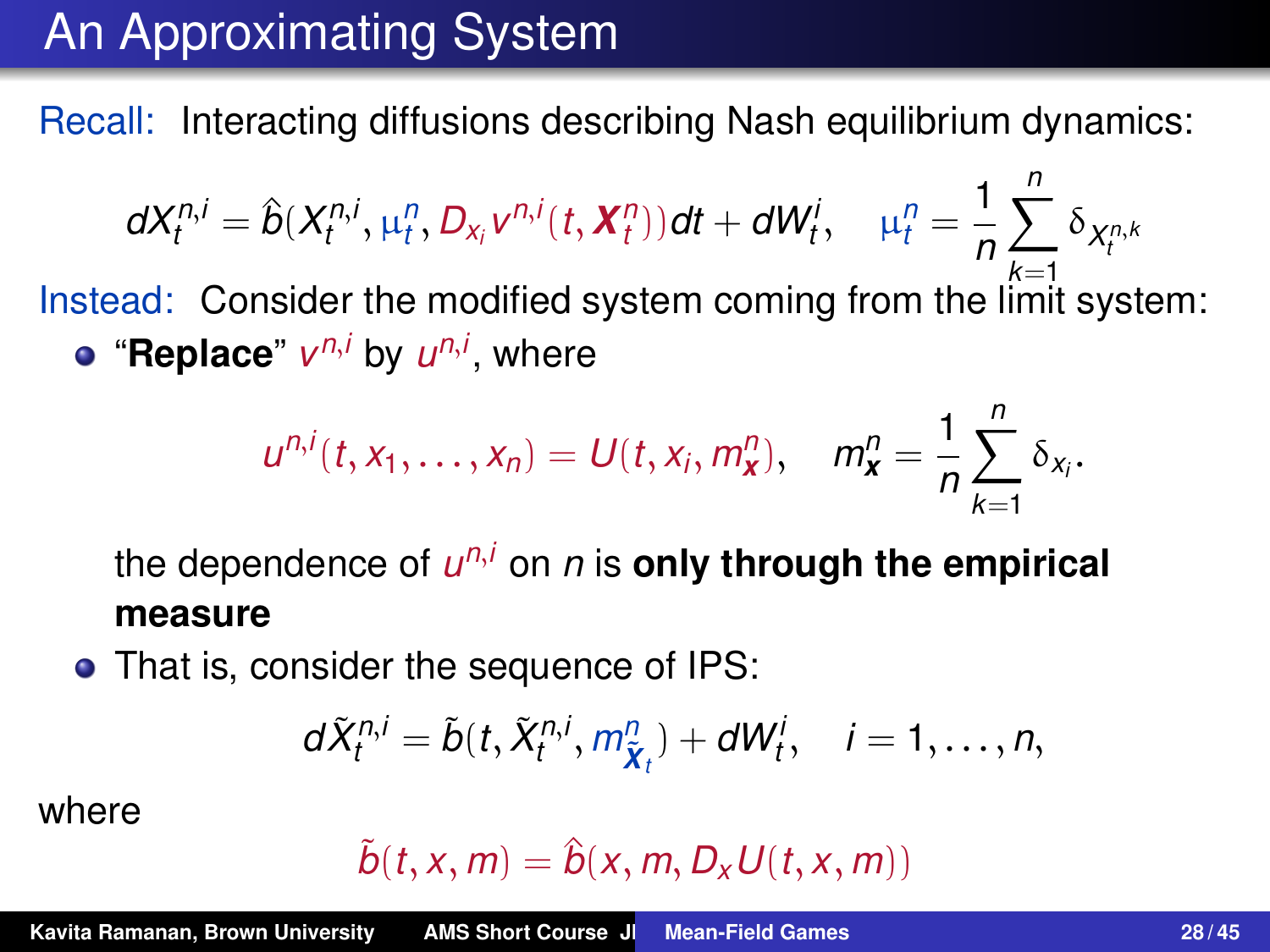## Overall Philosophy:Transferring LLN/CLT Results

Interacting diffusions describing Nash equilibrium dynamics:

$$
dX_t^{n,i} = \hat{b}(X_t^{n,i}, \mu_t^n, D_{x_i} v^{n,i}(t, \boldsymbol{X}_t^n))dt + dW_t^i, \quad \mu_t^n = \frac{1}{n}\sum_{k=1}^n \delta_{X_t^{n,k}}
$$

Approximating diffusions in the form of an IPS

$$
d\tilde{X}_t^{n,i} = \tilde{b}(t,\tilde{X}_t^{n,i},\tilde{\mu}_t^n) + dW_t^i, \quad \tilde{\mu}_t^n = \frac{1}{n}\sum_{k=1}^n \delta_{\tilde{X}_t^{n,k}}
$$

 $\tilde{b}(t, x, m) = \hat{b}(x, m, D_xU(t, x, m))$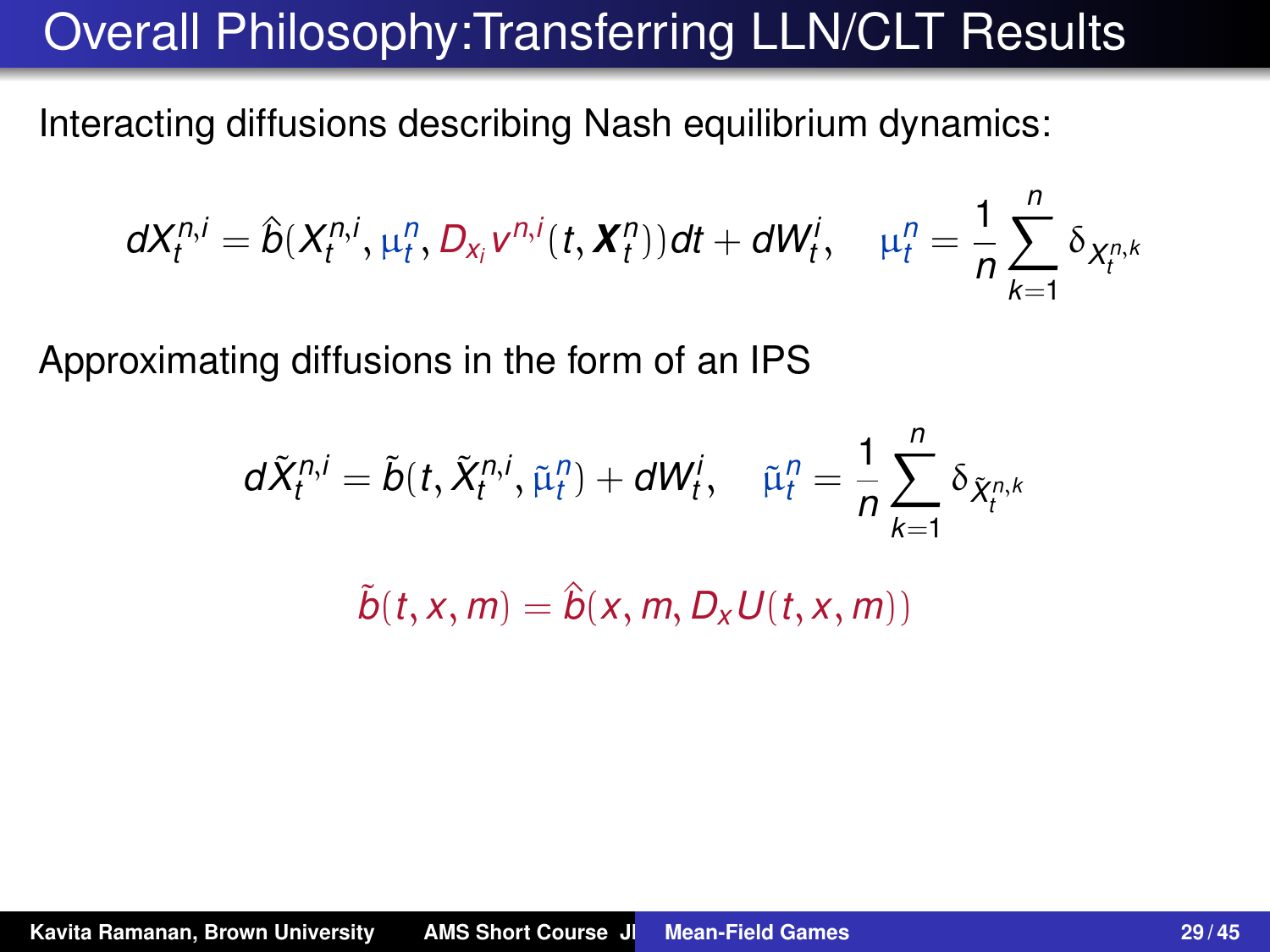# Overall Philosophy:Transferring LLN/CLT Results

Interacting diffusions describing Nash equilibrium dynamics:

$$
dX_t^{n,i} = \hat{b}(X_t^{n,i}, \mu_t^n, D_{x_i}v^{n,i}(t, \boldsymbol{X}_t^n))dt + dW_t^i, \quad \mu_t^n = \frac{1}{n}\sum_{k=1}^n \delta_{X_t^{n,k}}
$$

Approximating diffusions in the form of an IPS

$$
d\tilde{X}_t^{n,i} = \tilde{b}(t,\tilde{X}_t^{n,i},\tilde{\mu}_t^n) + dW_t^i, \quad \tilde{\mu}_t^n = \frac{1}{n}\sum_{k=1}^n \delta_{\tilde{X}_t^{n,k}}
$$

 $\tilde{b}(t, x, m) = \hat{b}(x, m, D_xU(t, x, m))$ 

- **1** Analyze master equation  $+$  Nash PDE to prove  $\mathbb{E}[W_{2,\mathcal{C}^d}(\mu^n, \tilde{\mu}^n)] = O(n^{-2})$
- **2** Invoke IPS results to deduce LLN/CLT for  $\{\tilde{\mu}^n\}$ .
- **3** Use estimate in 1. to deduce LLN/CLT for  $\{\mu^n\}$ .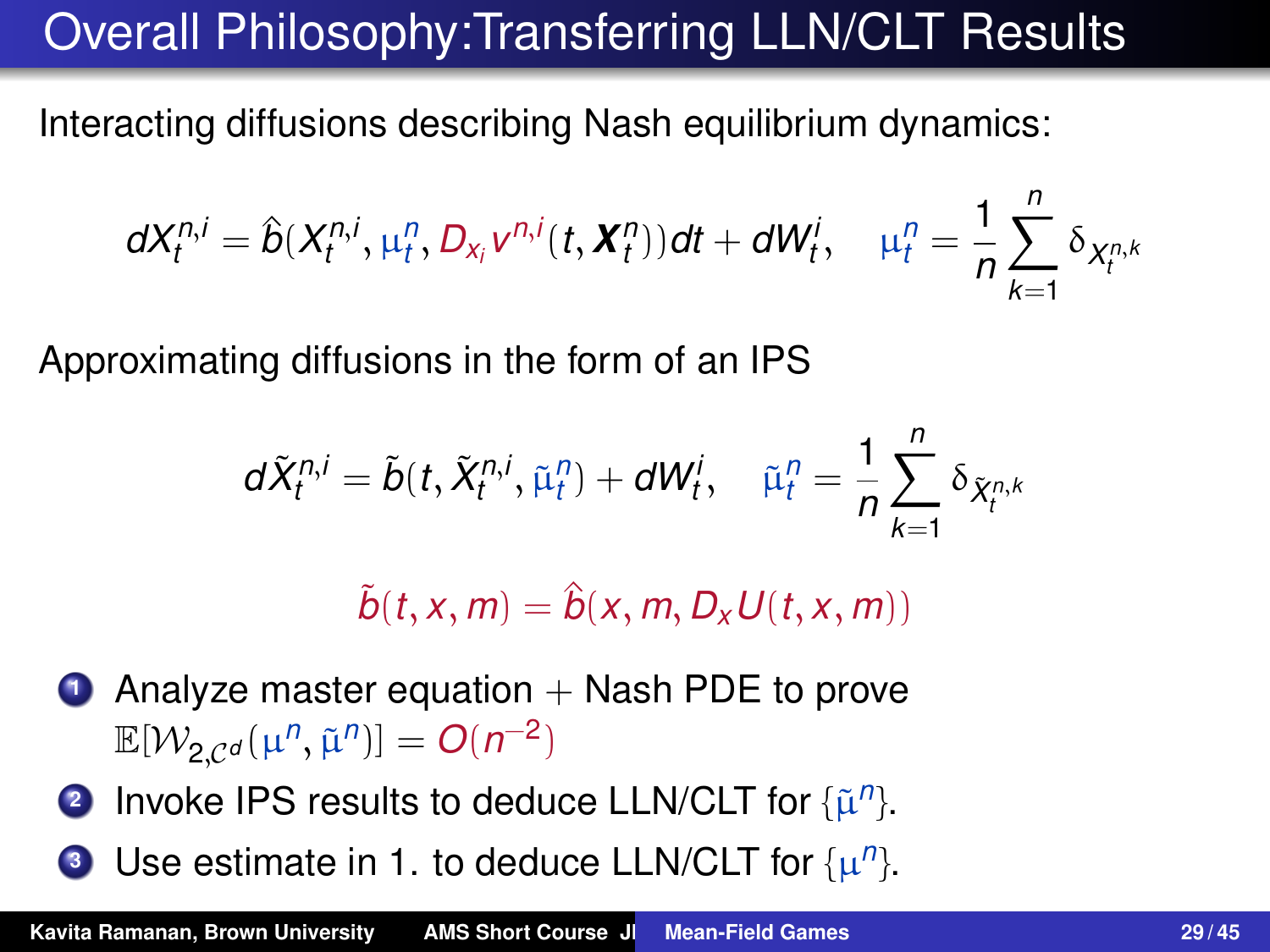# 3. Large Deviations for Interacting Particle Systems and MFG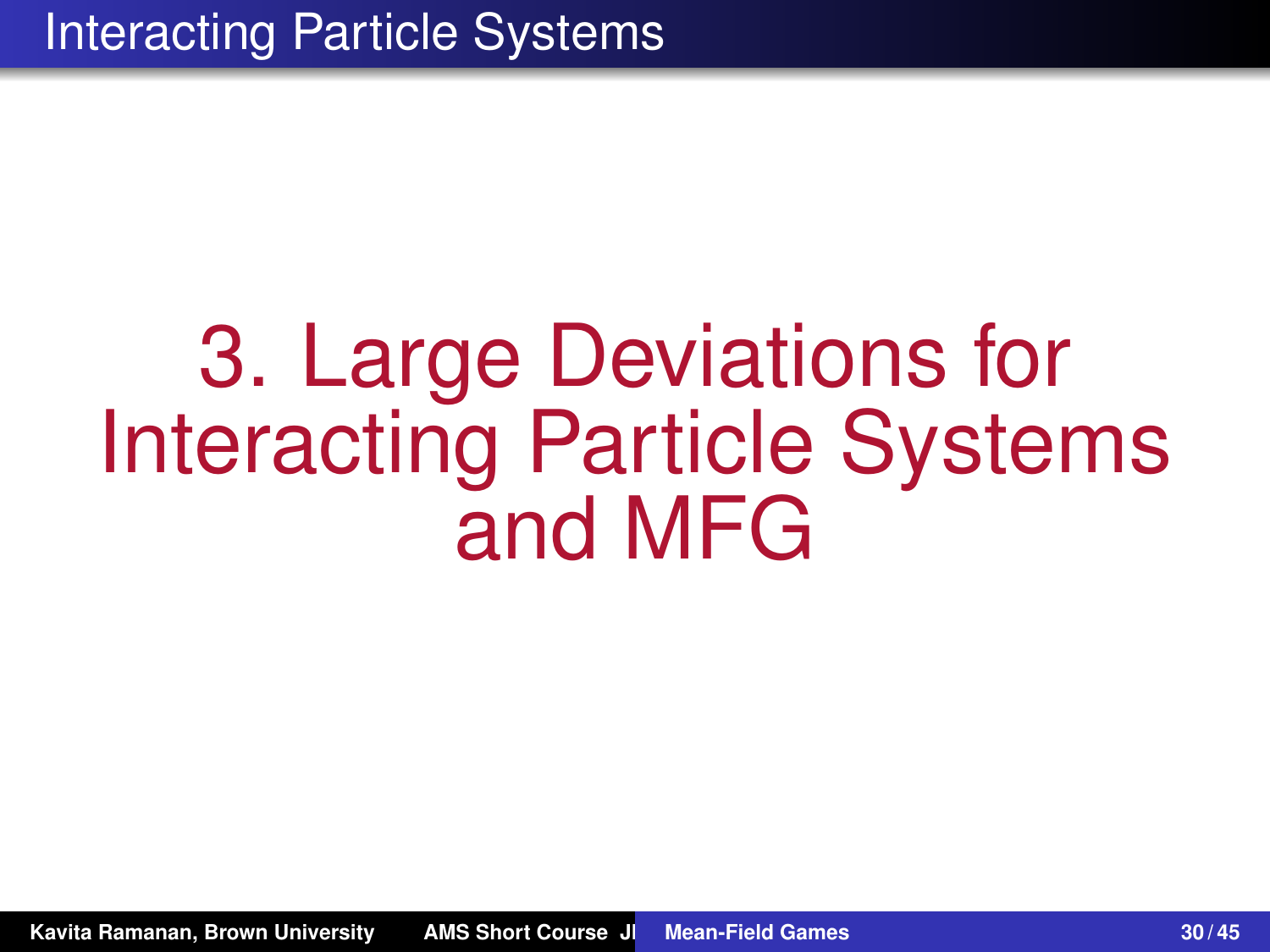Large deviations (LD) is an asymptotic theory that characterizes the asymptotic probability of rare events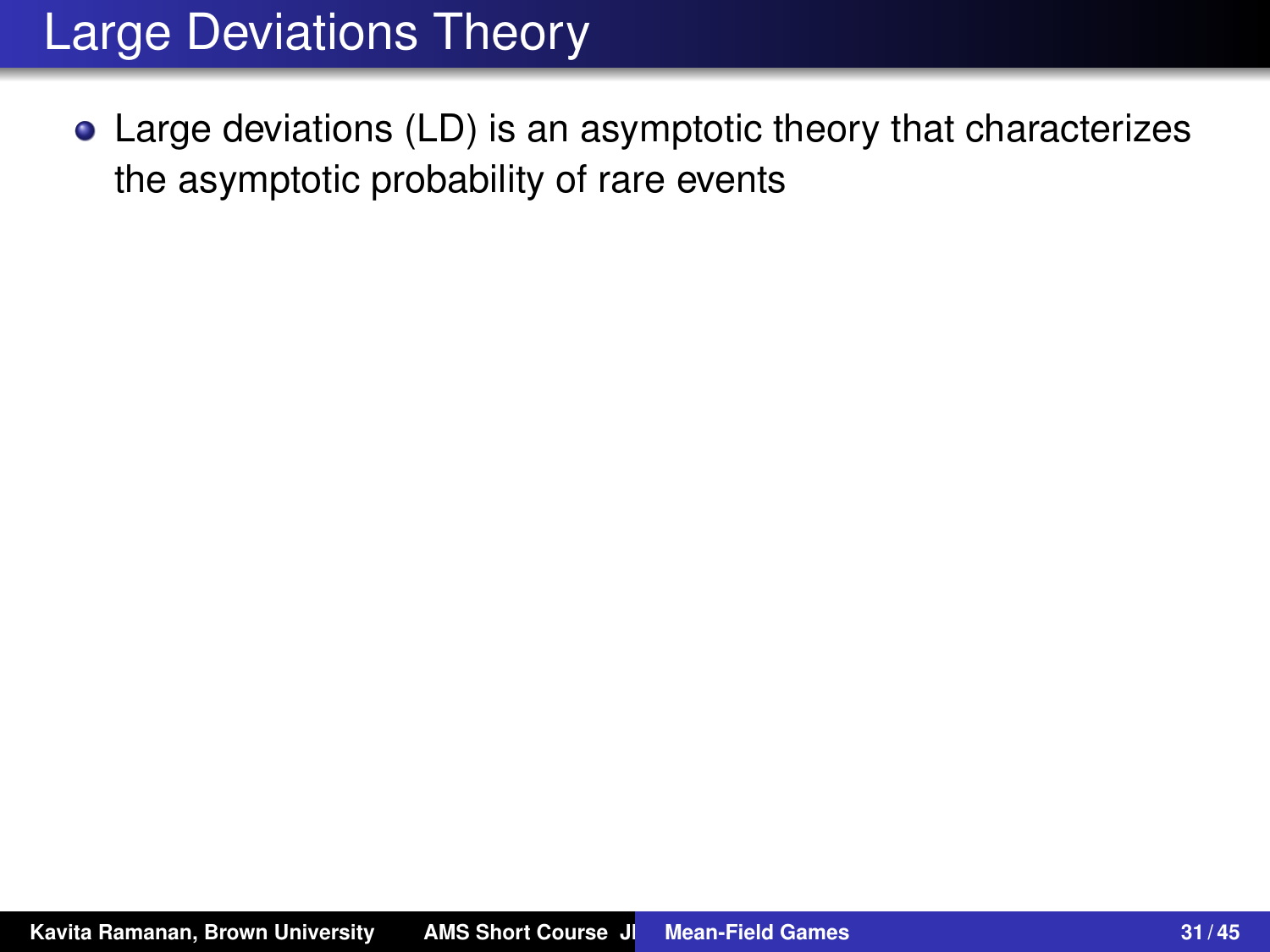- Large deviations (LD) is an asymptotic theory that characterizes the asymptotic probability of rare events
- When a sequence of probabilities of events decay to 0, large deviations characterizes the asymptotic exponential decay rate: suppose  $v^n$ ,  $n \in \mathbb{N}$  take values in (some topological space)  $\mathcal{E}$ , and satisfies for all "nice"  $A \subset S$ .

 $\mathbb{P}(\nu^n \in A) \sim e^{-S_n I(A)},$ 

where  $I: \mathcal{E} \mapsto [0, \infty]$  is lowersemicontinuous with compact level sets, and  $I(A) := \inf_{s \in A} I(s)$ .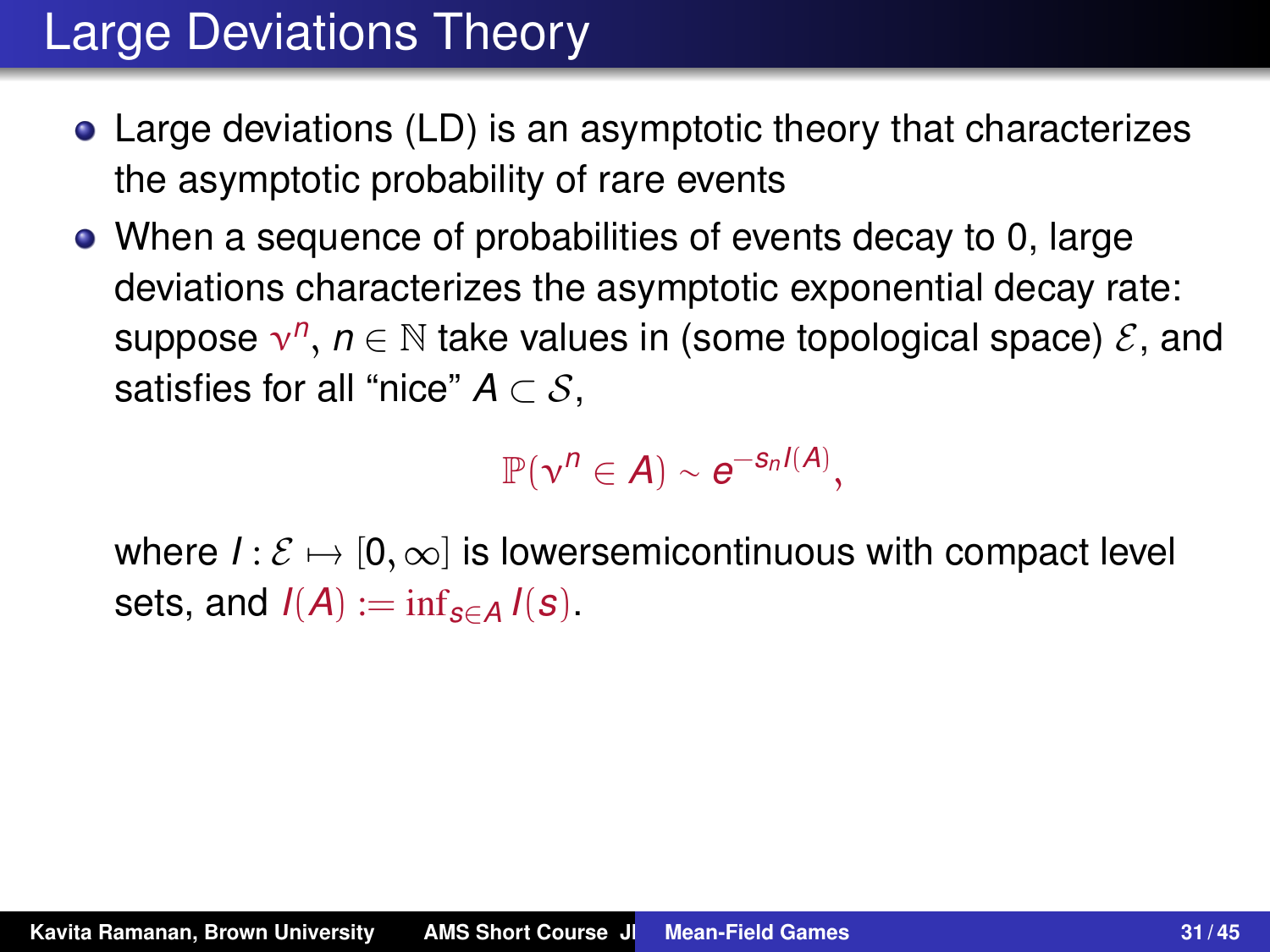- Large deviations (LD) is an asymptotic theory that characterizes the asymptotic probability of rare events
- When a sequence of probabilities of events decay to 0, large deviations characterizes the asymptotic exponential decay rate: suppose  $v^n$ ,  $n \in \mathbb{N}$  take values in (some topological space)  $\mathcal{E}$ , and satisfies for all "nice"  $A \subset S$ .

 $\mathbb{P}(\mathbf{\nu}^n \in A) \sim e^{-\mathcal{S}_n I(A)},$ 

where  $I: \mathcal{E} \mapsto [0, \infty]$  is lowersemicontinuous with compact level sets, and  $I(A) := \inf_{s \in A} I(s)$ .

One says in this case that  $\{v^n\}$  satisfies a large deviation principle (LDP) on  $\mathcal E$  with speed  $\{s_n\}$  and good rate function (GRF) *I*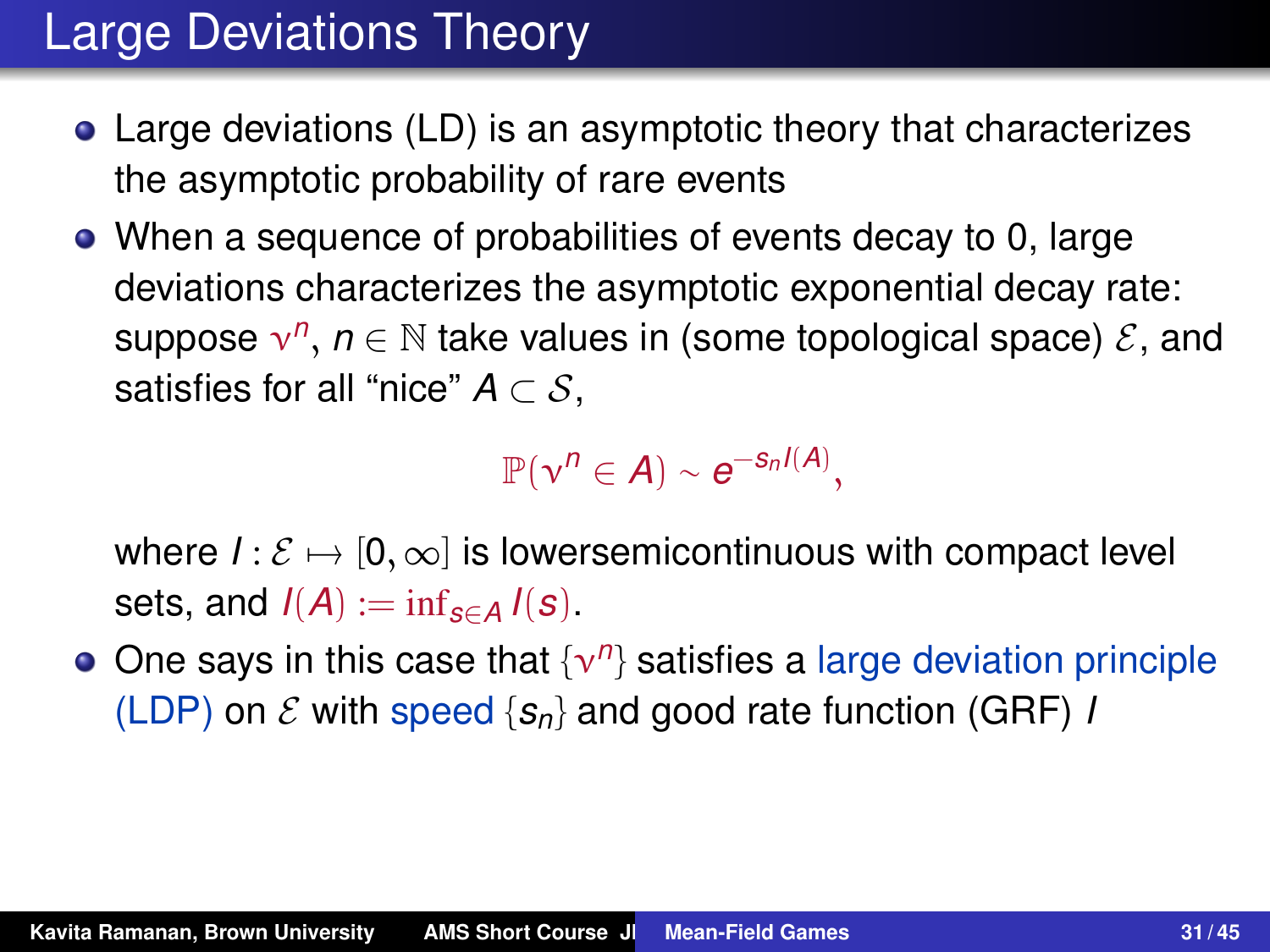- Large deviations (LD) is an asymptotic theory that characterizes the asymptotic probability of rare events
- When a sequence of probabilities of events decay to 0, large deviations characterizes the asymptotic exponential decay rate: suppose  $v^n$ ,  $n \in \mathbb{N}$  take values in (some topological space)  $\mathcal{E}$ , and satisfies for all "nice"  $A \subset S$ .

 $\mathbb{P}(\mathbf{\nu}^n \in A) \sim e^{-\mathcal{S}_n I(A)},$ 

where  $I: \mathcal{E} \mapsto [0, \infty]$  is lowersemicontinuous with compact level sets, and  $I(A) := \inf_{s \in A} I(s)$ .

- One says in this case that  $\{v^n\}$  satisfies a large deviation principle (LDP) on  $\mathcal E$  with speed  $\{s_n\}$  and good rate function (GRF) *I*
- Thus the rate of decay of the probabilities is expressed in terms of a variational problem. Often *I*(*a*) itself is also expressed in terms of a variational problem.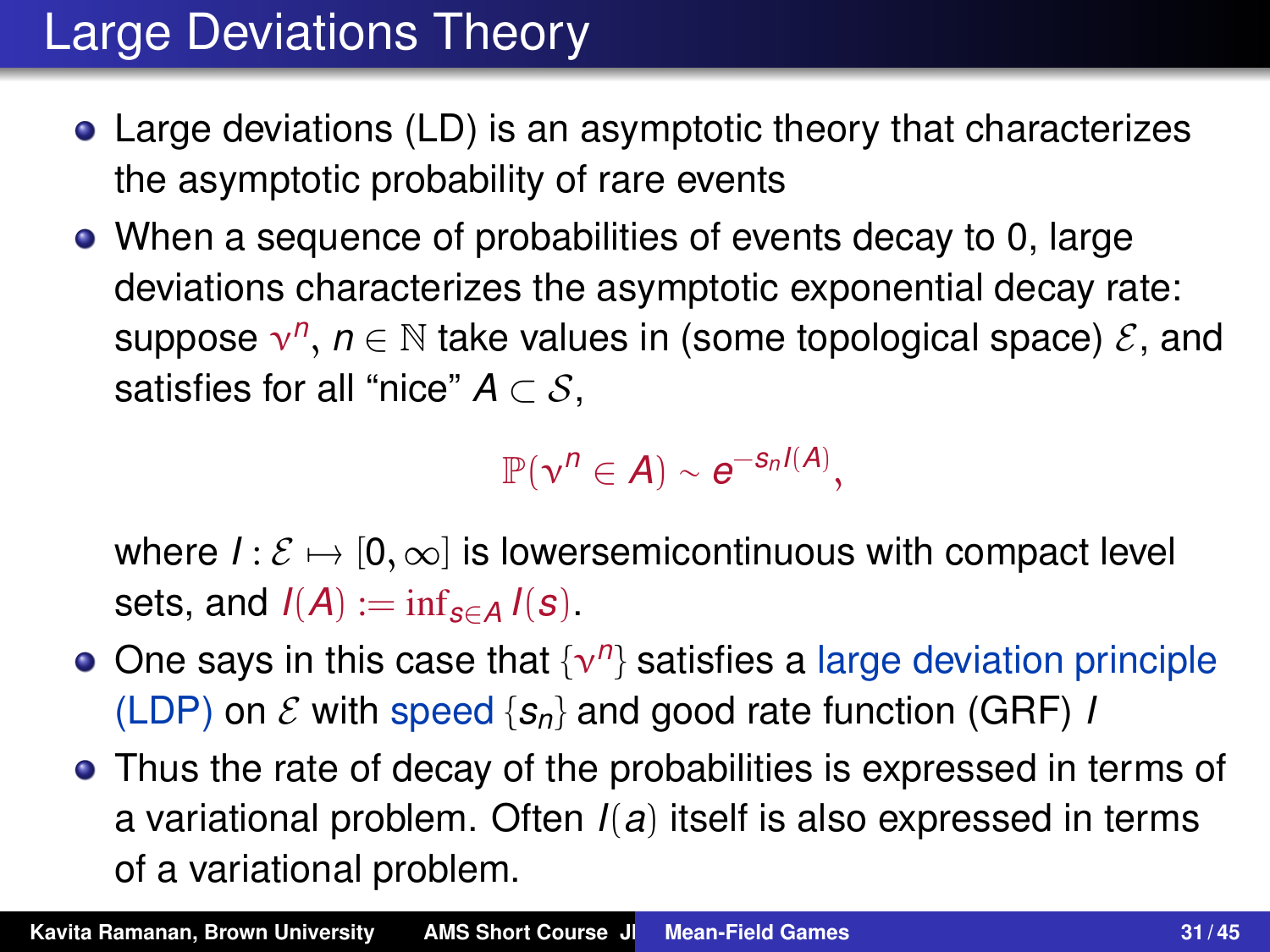# A Rigorous Statement of the Large Deviation Principle

- $\mathcal{E}$  topological space
- $\bullet$   $\{\nu^n\}$  sequence of  $\mathcal E$ -valued random elements

#### Definition (Large Deviation Principle (LDP))

{ν*n*} is said to satisfy a large deviations principle (**LDP**) with **speed** {*sn*} and **rate function**  $\mathbb{I}: \mathbb{R} \mapsto [0, \infty)$  if for all measurable *A*,

$$
-\inf_{w \in A^{\circ}} \mathbb{I}(w) \leq \liminf_{n \to \infty} \frac{1}{s(n)} \log \mathbb{P}(\nu^n \in A)
$$
  
\$\leq\$  $\limsup_{n \to \infty} \frac{1}{s(n)} \log \mathbb{P}(\nu^n \in A) \leq -\inf_{w \in \overline{A}} \mathbb{I}(w),$ 

where I is lower semicontinuous and has compact level sets.

In short, the LDP says that for all "nice" sets  $A \subset \mathcal{E}$ ,

$$
\mathbb{P}(\nu^n \in A) \approx e^{-s_n \inf_{w \in A} \mathbb{I}(w)}
$$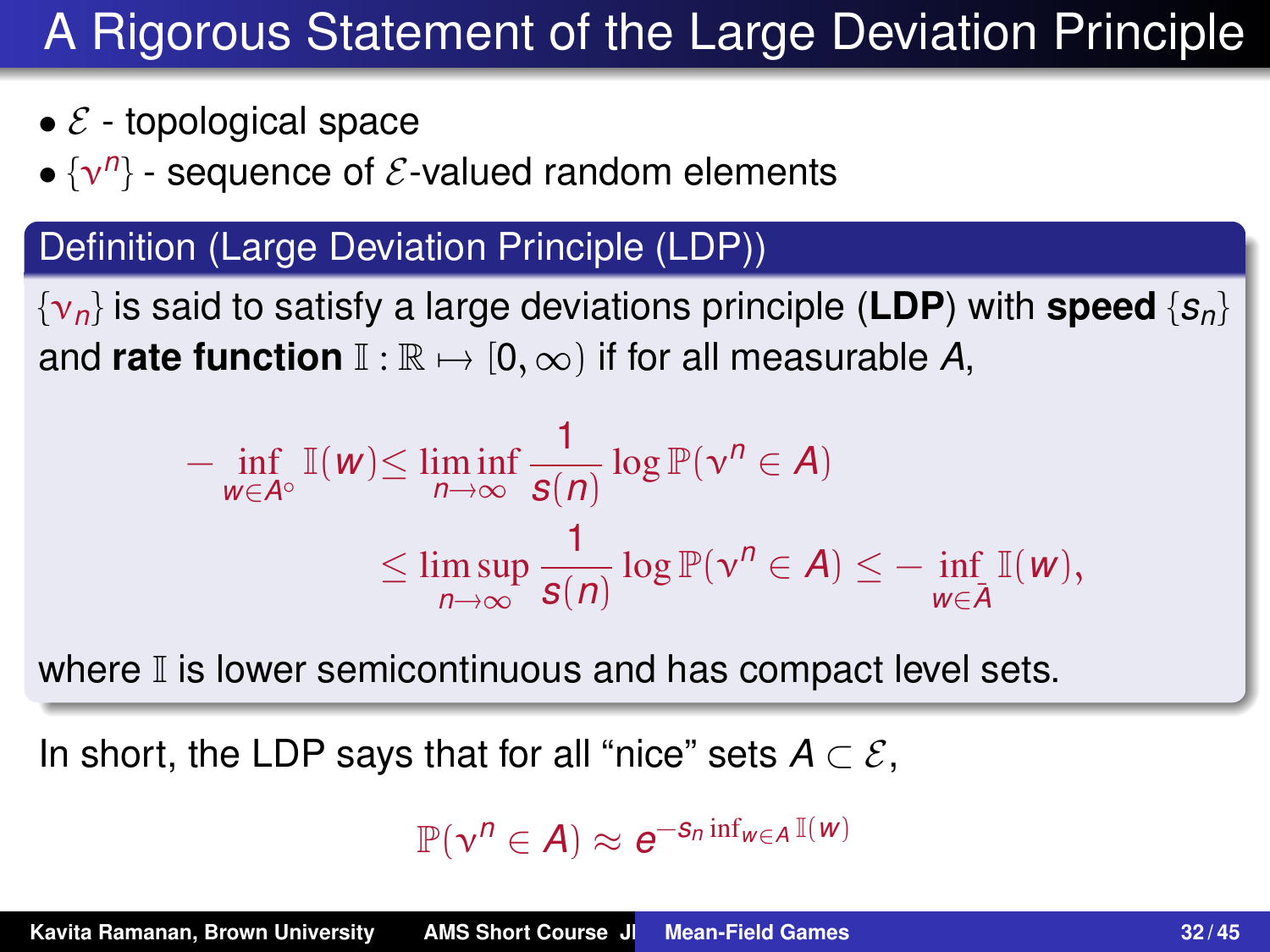#### The Contraction Principle

**Theorem.** Let  $Y$  and  $Y'$  be topological spaces and let  $F: Y \mapsto Y'$  be a partiausus magnetic Currence a sequence  $(X)$  of  $Y$  when the problem a continuous mapping. Suppose a sequence  ${Y_n}$  of  $\mathcal Y$ -valued random variables satisfies an LDP with rate function  $I: \mathcal{Y} \mapsto [0, \infty]$ . Then the sequence  $\{Y'_n := F(Y_n)\}$  satisfies an LDP with rate function  $J: \mathcal{Y}' \mapsto [0,\infty],$  given by

$$
J(y') = \inf\{I(y) : F(y) = y' \text{ for some } y \in \mathcal{Y}\}.
$$

Exercise 3: Prove the contraction principle.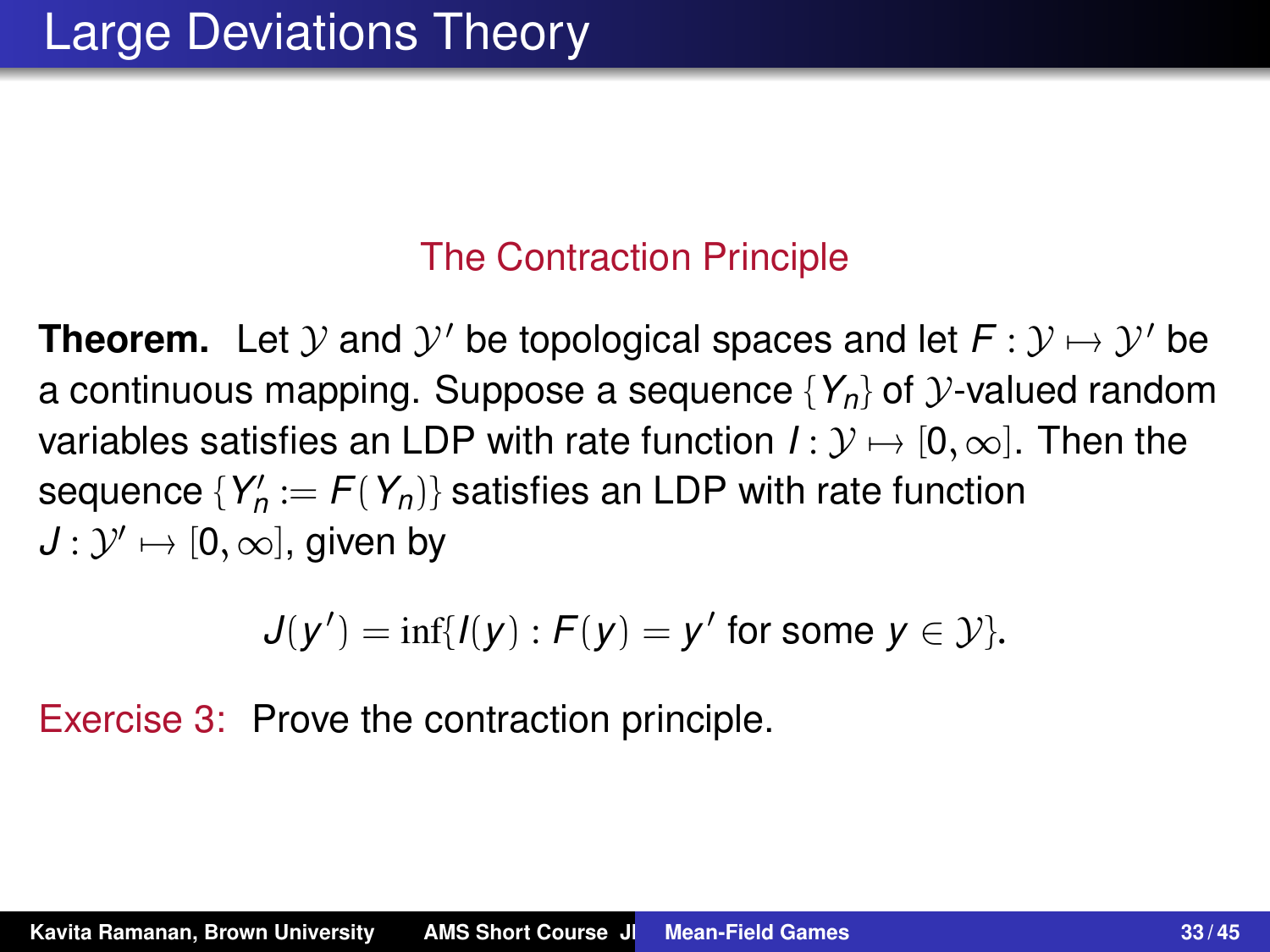# Theory of Large Deviations (Sanov's Theorem)

Suppose  $Y_i, i=1,\ldots,$  are iid on some Polish space  ${\mathcal{Y}}$  with common distribution  $\theta \in \mathcal{P}(\mathcal{Y})$ , and define

$$
\nu_n := \frac{1}{n} \sum_{i=1}^n \delta_{Y_i}
$$

Also, define relative entropy: given  $v, \mu \in \mathcal{P}(\mathcal{Y})$ ,

$$
H(\nu|\theta) := \int_{\mathcal{Y}} \ln\left(\frac{d\nu}{d\theta}(x)\right) \nu(dx).
$$

if  $v \ll \theta$  and  $H(v|\theta) = \infty$  otherwise.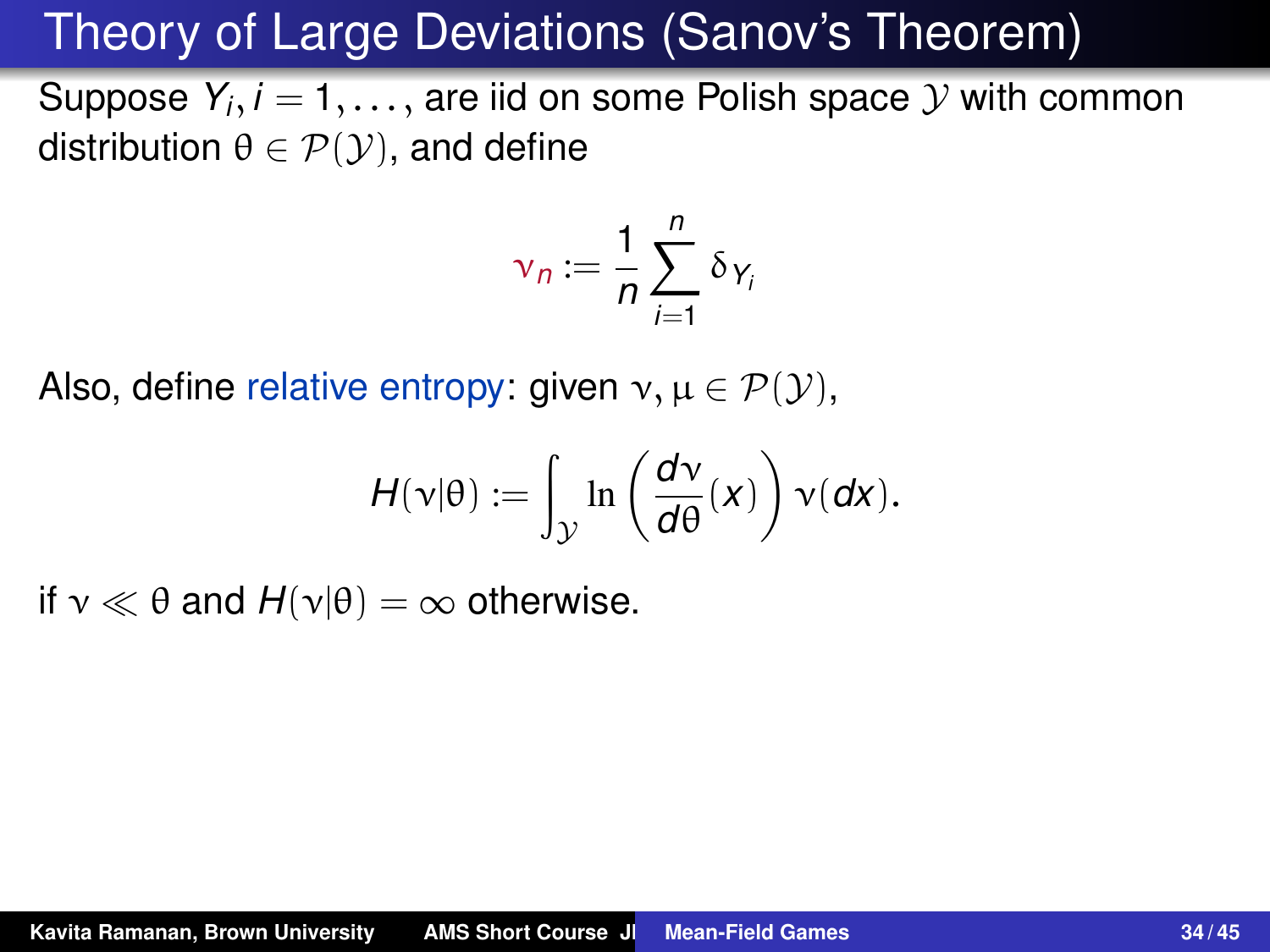# Theory of Large Deviations (Sanov's Theorem)

Suppose  $Y_i, i=1,\ldots,$  are iid on some Polish space  ${\mathcal{Y}}$  with common distribution  $\theta \in \mathcal{P}(\mathcal{Y})$ , and define

$$
\nu_n := \frac{1}{n} \sum_{i=1}^n \delta_{Y_i}
$$

Also, define relative entropy: given  $v, \mu \in \mathcal{P}(\mathcal{Y})$ ,

$$
H(\mathsf{v}|\theta) := \int_{\mathcal{Y}} \ln\left(\frac{d\mathsf{v}}{d\theta}(x)\right) \mathsf{v}(dx).
$$

if  $v \ll \theta$  and  $H(v|\theta) = \infty$  otherwise.

#### Sanov's Theorem

Then  $\{\mathsf v_n\}$  satisfies an LDP in  $\mathcal P^1(\mathcal Y)$  with good rate function  $H(\cdot|\theta).$ 

Exercise 4: Prove Sanov's theorem when *Y<sup>i</sup>* take values in a finite state space.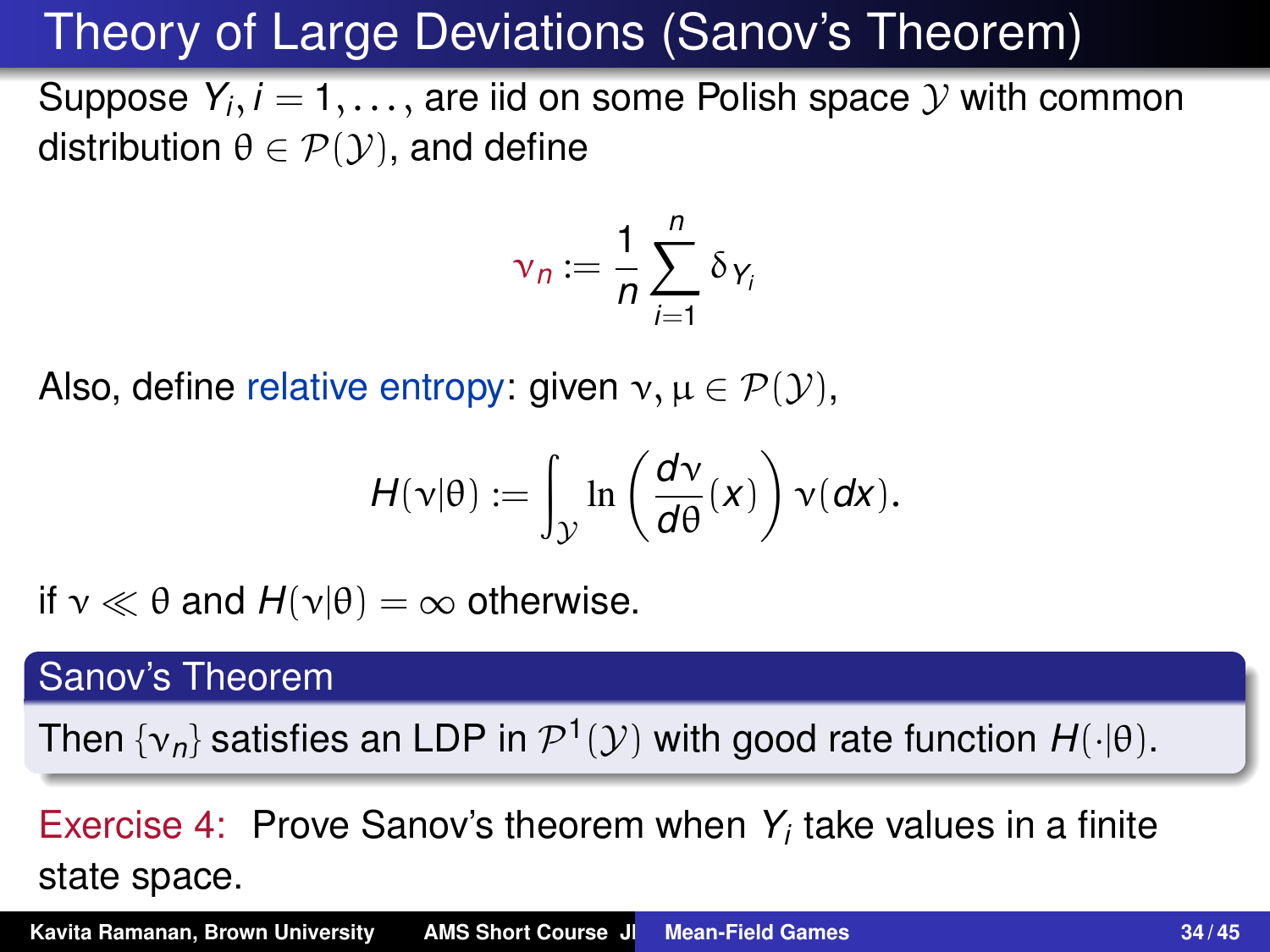# Large Deviations in the non-interacting Case  $(b = 0)$

$$
X_t^{n,i} = X_0^{n,i} + W_t^i, \qquad \mathcal{Q}_t^n = \frac{1}{n} \sum_{k=1}^n \delta_{X_0^{n,k}, W^i},
$$

 $\{X_0^i\}_{i\in\mathbb{N}}$  iid with common distribution  $\mu_0$ ;  $\{W^i\}_{i\in\mathbb{N}}$  iid Brownian motions.

**Theorem:** As an immediate consequence of Sanov's theorem we have  $\{\mathcal{Q}^\eta\}$  satisfies an LDP on  $\mathcal{P}^1(\mathbb{R}^d\times\mathbb{C}^d_0)$  with rate function

#### $\mathcal{R}(\nu|\mathfrak{u}_{n}\times\mathbb{W}).$

where recall  $\mu_0$  is the initial distribution of  $X^i_0$  and  $\mathbb W$  is  $d$ -dimensional Wiener measure on C *d* 0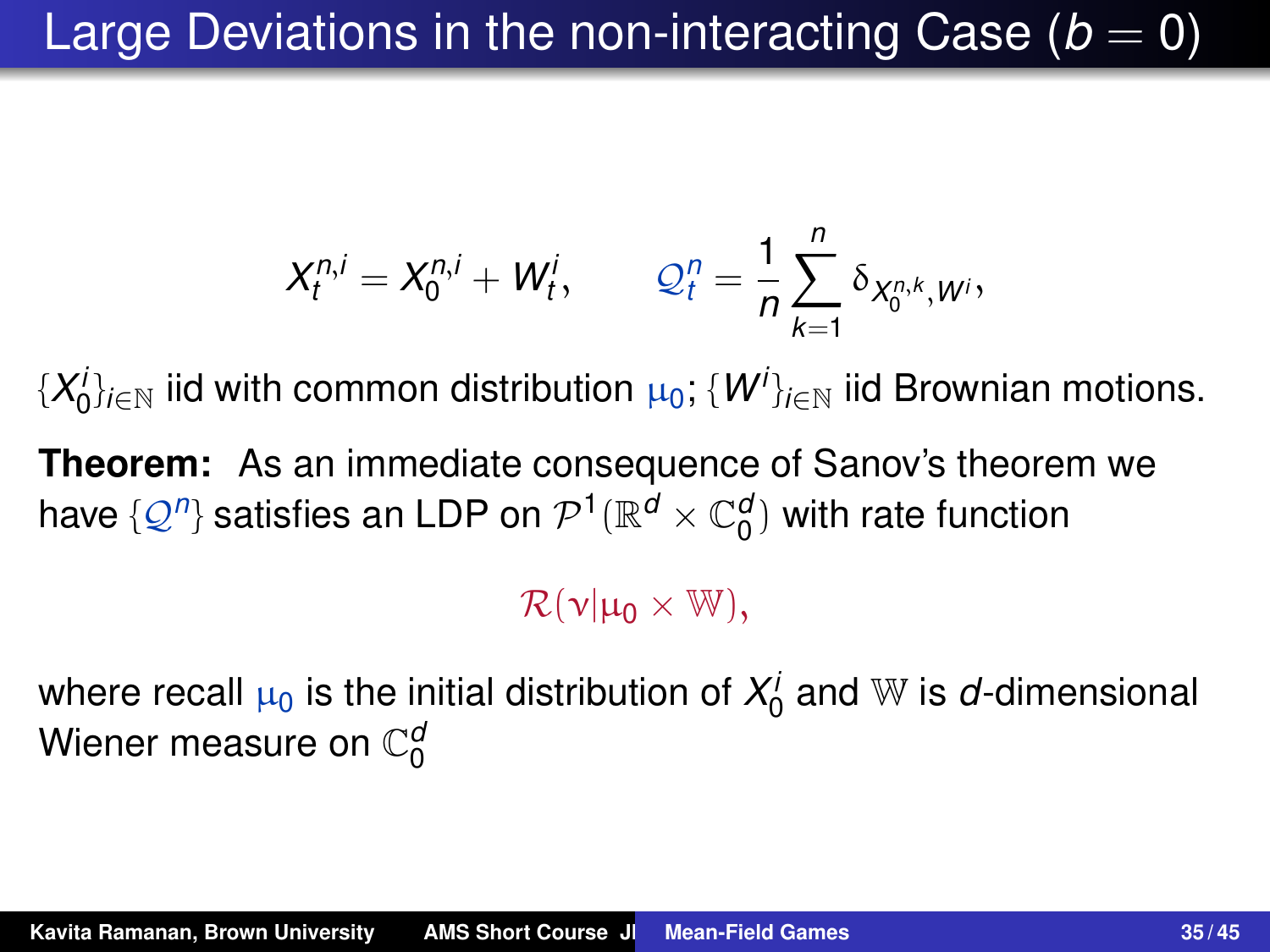## References (LDPs for Interacting Particle Systems)

$$
dX_t^{n,i}=b(t,X_t^{n,i},\mu_t^n)dt+dW_t^i, \qquad \mu_t^n=\frac{1}{n}\sum_{k=1}^n \delta_{X_t^{n,k}},
$$

 $\{X_0^i\}_{i\in\mathbb{N}}$  iid with common distribution  $\mu_0$ ;  $\{W^i\}_{i\in\mathbb{N}}$  iid Brownian motions

- D. Dawson and J. Gärtner, "Large deviations from the McKean-Vlasov limit for weakly interacting diffusions", *Stochastics: An International Journal of Probability and Stochastic Processes* **20** (1987), 247-308.
- A. Budhiraja, P. Dupuis, and M. Fischer, "Large deviation properties of weakly interacting processes via weak convergence methods", *Annals of Probability* (2012), 74-102.
- M.Fischer, "On the form of the large deviation rate function for the empirical measures of weakly interacting systems", *Bernoulli* **20** (2014), 1765-1801.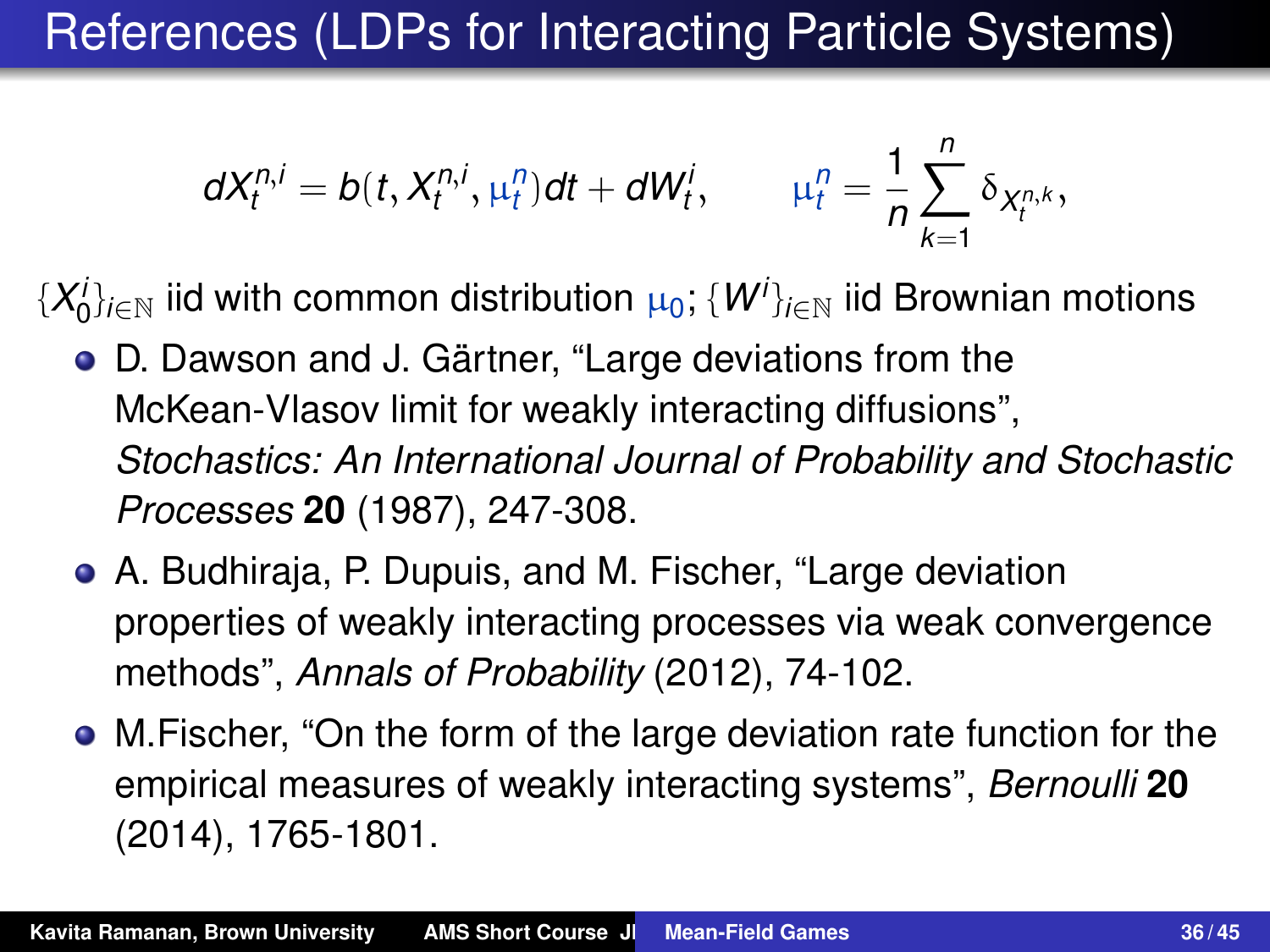# References (LDPs for Interacting Particle Systems)

$$
dX_t^{n,i}=b(t,X_t^{n,i},\mu_t^n)dt+dW_t^i, \qquad \mu_t^n=\frac{1}{n}\sum_{k=1}^n \delta_{X_t^{n,k}},
$$

 $\{X_0^i\}_{i\in\mathbb{N}}$  iid with common distribution  $\mu_0$ ;  $\{W^i\}_{i\in\mathbb{N}}$  iid Brownian motions For the ultimate application to MFG, need to consider an extension beyond those references that includes

- **•** random initial conditions,
- **•** time-dependent drift
- and a weaker continuity condition on the drift *b*, namely, continuous as a map from  $[0,T]\times\mathbb{R}^d\times \mathcal{P}^1(\mathbb{R}^d)$  to  $\mathbb{R}^d,$ in particular, *b* need not be continuous in the third variable with respect to the weak topology
- And also allows for common noise, which we do not include here.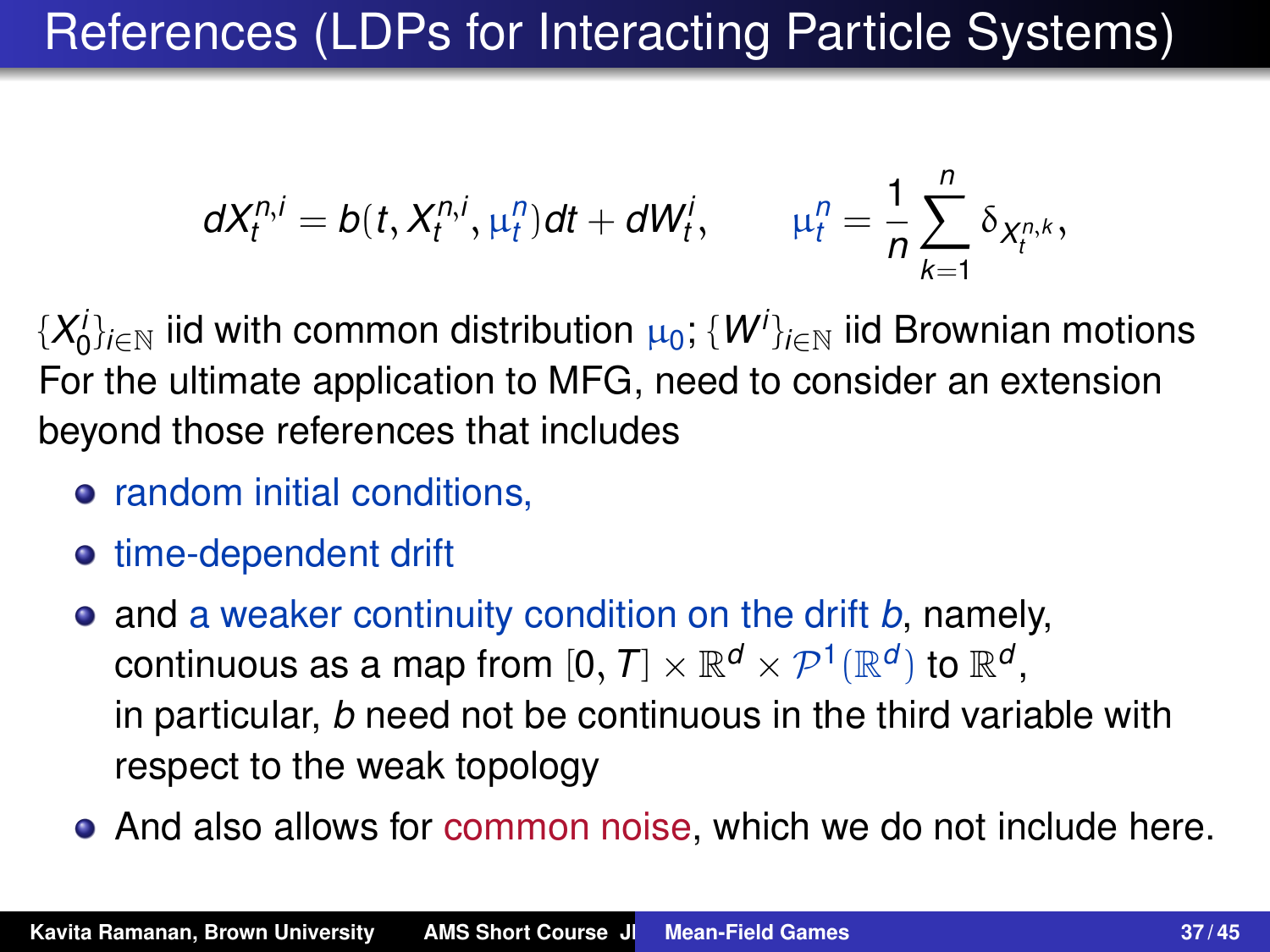$$
dX_t^{n,i}=b(t,X_t^{n,i},\mu_t^n)dt+dW_t^i, \qquad \mu_t^n=\frac{1}{n}\sum_{k=1}^n \delta_{X_t^{n,k}},
$$

 $(X_0^{n,i})_{i\in\mathbb{N}}$  iid with common distribution  $\mu_0$ .

#### Idea: To use the contraction principle

Need to express the law of *X <sup>n</sup>* as a continuous functional of the law {Q*<sup>n</sup>* } of the non-interacting particle system and a Brownian motion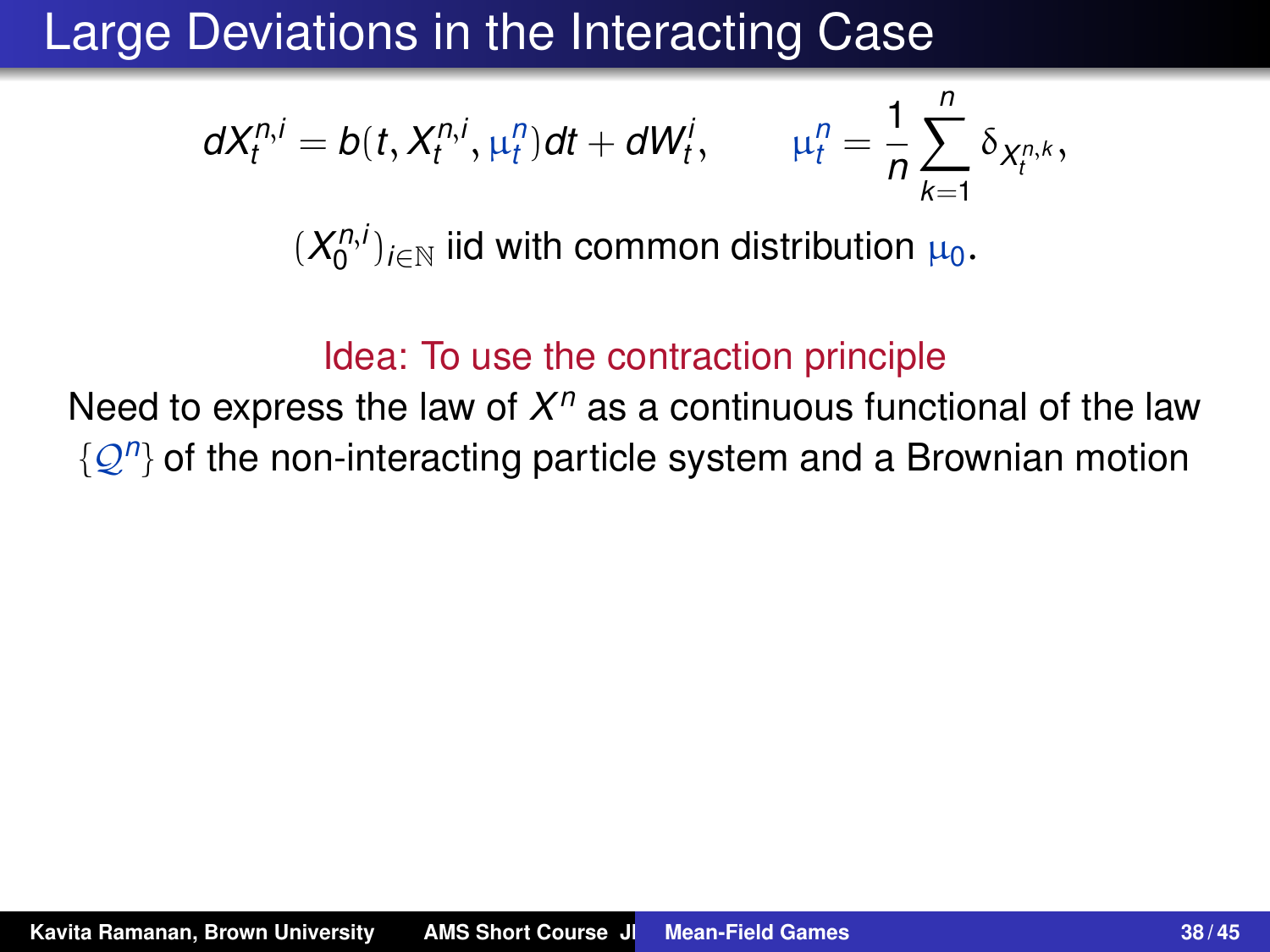$$
dX_t^{n,i}=b(t,X_t^{n,i},\mu_t^n)dt+dW_t^i, \qquad \mu_t^n=\frac{1}{n}\sum_{k=1}^n \delta_{X_t^{n,k}},
$$

 $(X_0^{n,i})_{i\in\mathbb{N}}$  iid with common distribution  $\mu_0$ .

#### Idea: To use the contraction principle

Need to express the law of *X <sup>n</sup>* as a continuous functional of the law {Q*<sup>n</sup>* } of the non-interacting particle system and a Brownian motion

Key Result: Girsanov's Theorem

Relates the law  $\mu$  of the solution X to the SDE

$$
dX_t = dW_t
$$

with the law of  $\mu^b$  of the solution  $X^b$  to the SDE with an adapted (suitably regular) drift  $(r_t)_{t>0}$ 

$$
dX_t^b = r_t dt + W_t
$$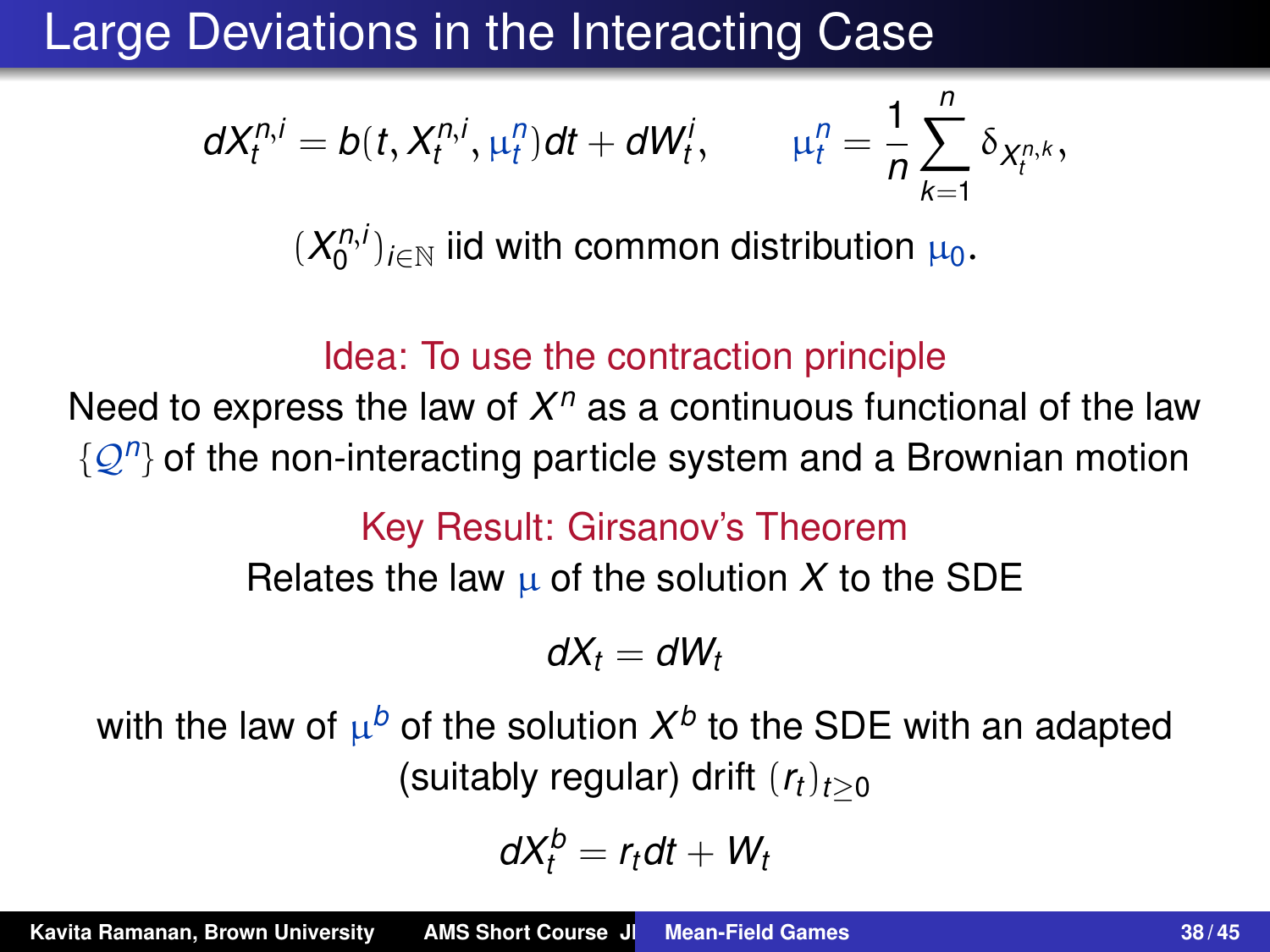Exercise 5. Prove the LDP for  $\{\mu_l^n\}$  via the following steps:

1. Canonical setup: Define the mappings

<span id="page-68-0"></span>
$$
e: (y \times f) \in \mathbb{R}^d \times \mathbb{C}_0^d \mapsto y
$$
  

$$
w_t: (y \times f) \in \mathbb{R}^d \times \mathbb{C}_0^d \mapsto f_t, \quad t \ge 0.
$$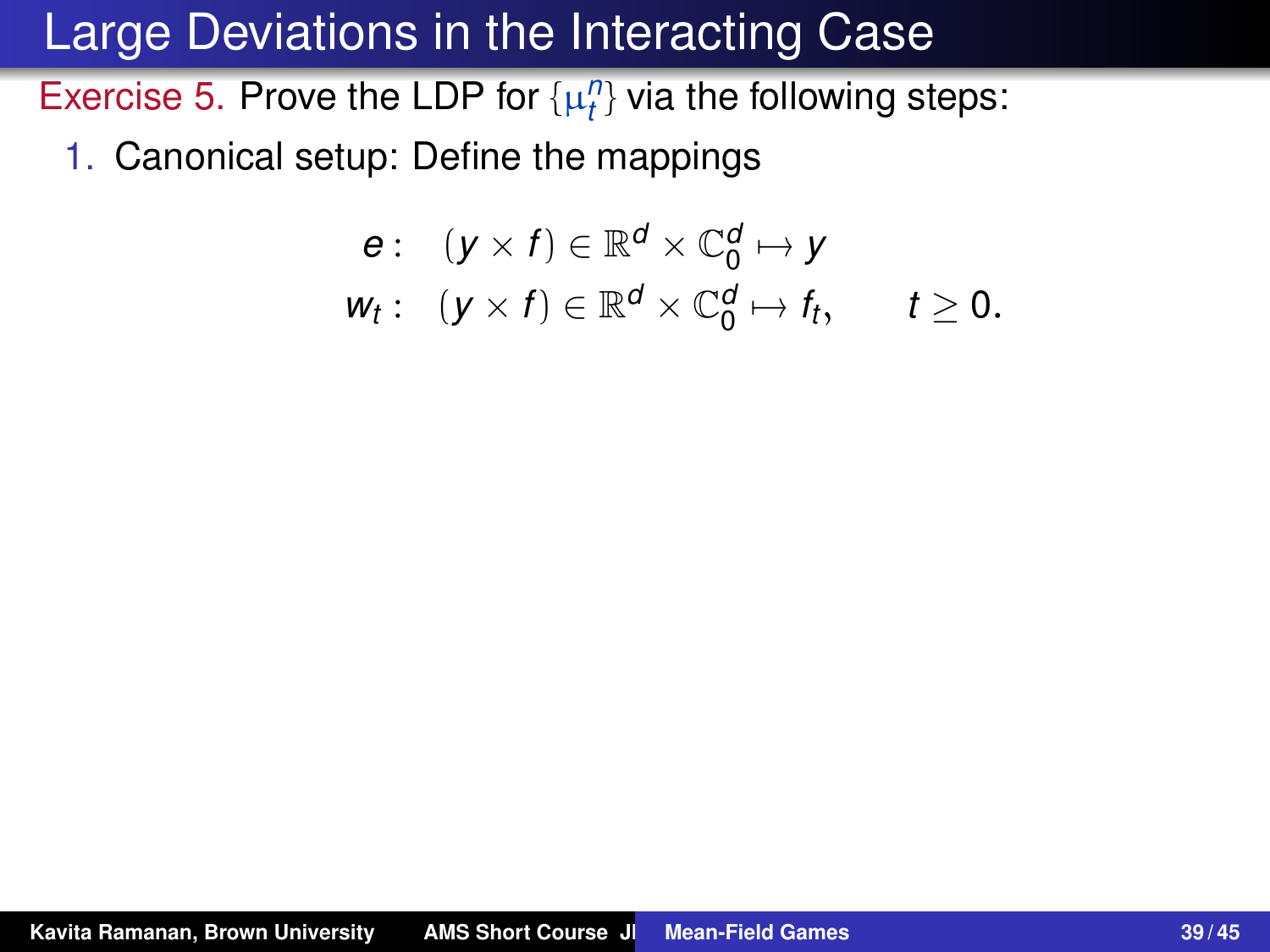Exercise 5. Prove the LDP for  $\{\mu_l^n\}$  via the following steps:

1. Canonical setup: Define the mappings

$$
e: (y \times f) \in \mathbb{R}^d \times \mathbb{C}_0^d \mapsto y
$$
  

$$
w_t: (y \times f) \in \mathbb{R}^d \times \mathbb{C}_0^d \mapsto f_t, \quad t \ge 0.
$$

2. For  $\mathcal{Q} \in \mathcal{P}^1(\mathbb{R}^d \times \mathbb{C}_0^d)$ , define the McKean-Vlasov equation map:

$$
x_t = e + \int_0^t b(s, x_s, \mathcal{Q} \circ x_s^{-1}) ds + w_t, \qquad (1)
$$

where  $e$  and  $w_t$  denote the canonical maps on  $\mathbb{R}^d\times \mathcal{C}^d_0,$  as defined above.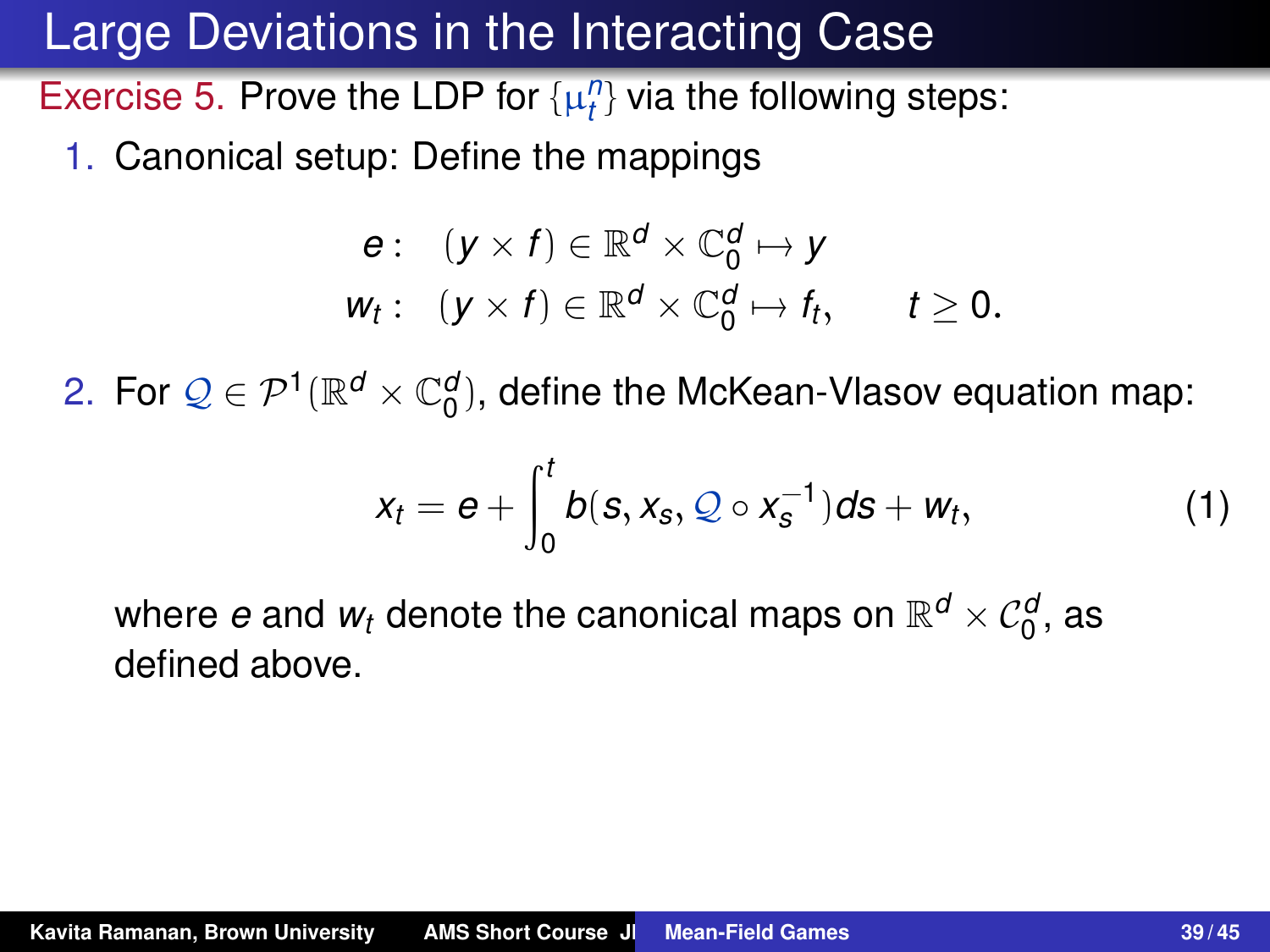Exercise 5. Prove the LDP for  $\{\mu_l^n\}$  via the following steps:

1. Canonical setup: Define the mappings

$$
e: (y \times f) \in \mathbb{R}^d \times \mathbb{C}_0^d \mapsto y
$$
  

$$
w_t: (y \times f) \in \mathbb{R}^d \times \mathbb{C}_0^d \mapsto f_t, \quad t \ge 0.
$$

2. For  $\mathcal{Q} \in \mathcal{P}^1(\mathbb{R}^d \times \mathbb{C}_0^d)$ , define the McKean-Vlasov equation map:

$$
x_t = e + \int_0^t b(s, x_s, \mathcal{Q} \circ x_s^{-1}) ds + w_t, \qquad (1)
$$

where  $e$  and  $w_t$  denote the canonical maps on  $\mathbb{R}^d\times \mathcal{C}^d_0,$  as defined above. Here,

- Q represents the joint law of the initial condition *e* and driving noise *w*
- $\bullet$  *Q* ∘  $x_{\mathcal{S}}^{-1}$  ∈  $\mathcal{P}^{1}(\mathbb{R}^{d})$  represents the marginal law at time *s* of the solution *x* to equation [\(1\)](#page-68-0), under Q.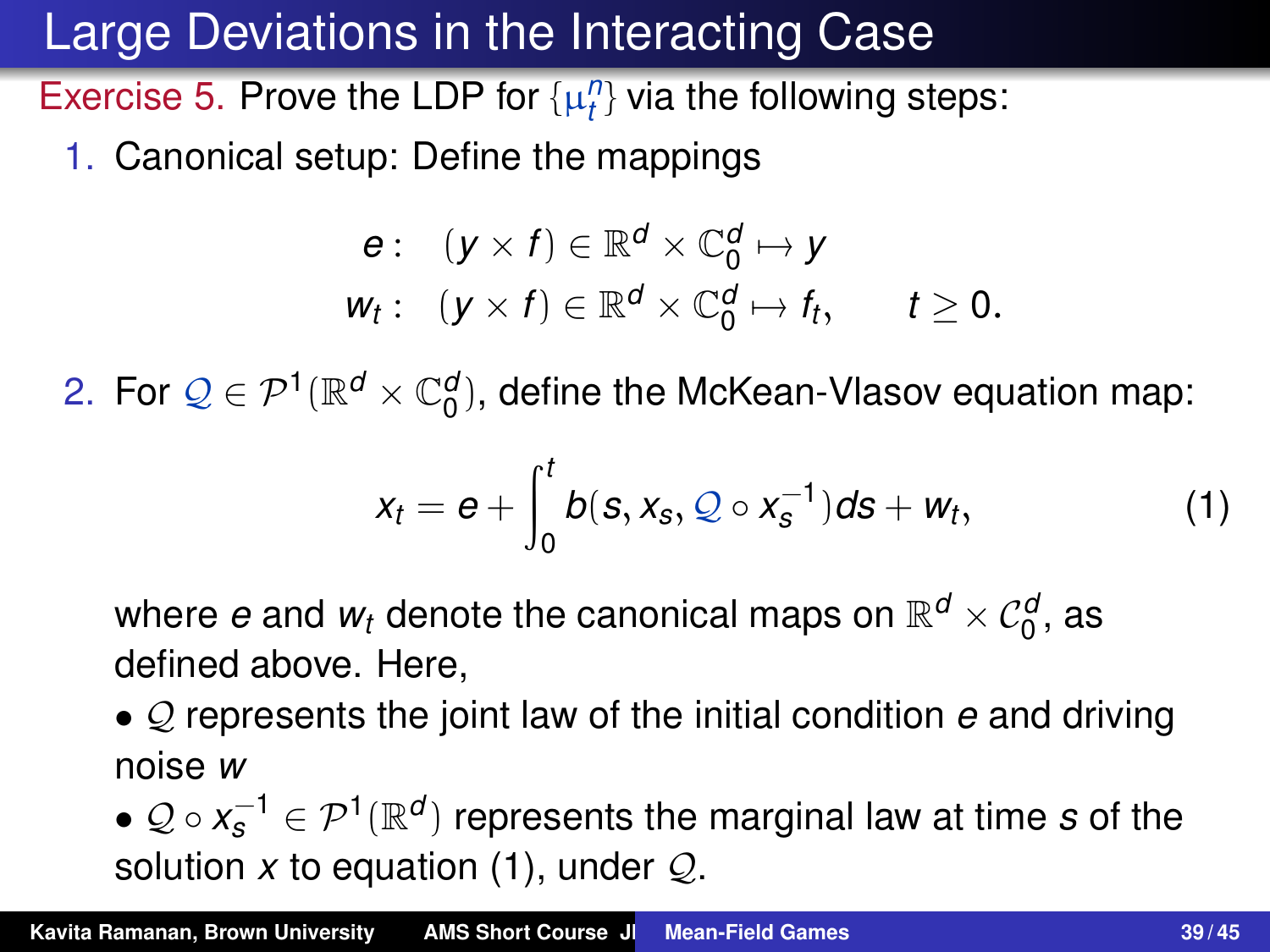# **Recall:**  $X_0^{n,i}$  iid, and

$$
dX_t^{n,i} = b(t, X_t^{n,i}, \mu_t^n)dt + dW_t^i, \quad \mu_t^n = \frac{1}{n}\sum_{k=1}^n \delta_{X_t^{n,k}}, \quad Q^n = \frac{1}{n}\sum_{k=1}^n \delta_{(X_0^{n,k}, W^k)}
$$

and for  $\mathcal{Q} \in \mathcal{P}^1(\mathbb{R}^d \times \mathbb{C}^d_0),$  the McKean-Vlasov equation map is:

$$
x_t = e + \int_0^t b(s, x_s, \mathcal{Q} \circ x_s^{-1}) ds + w_t,
$$

where  $e$  and  $w_t$  denote canonical variables on  $\mathbb{R}^d \times \mathcal{C}_0^d.$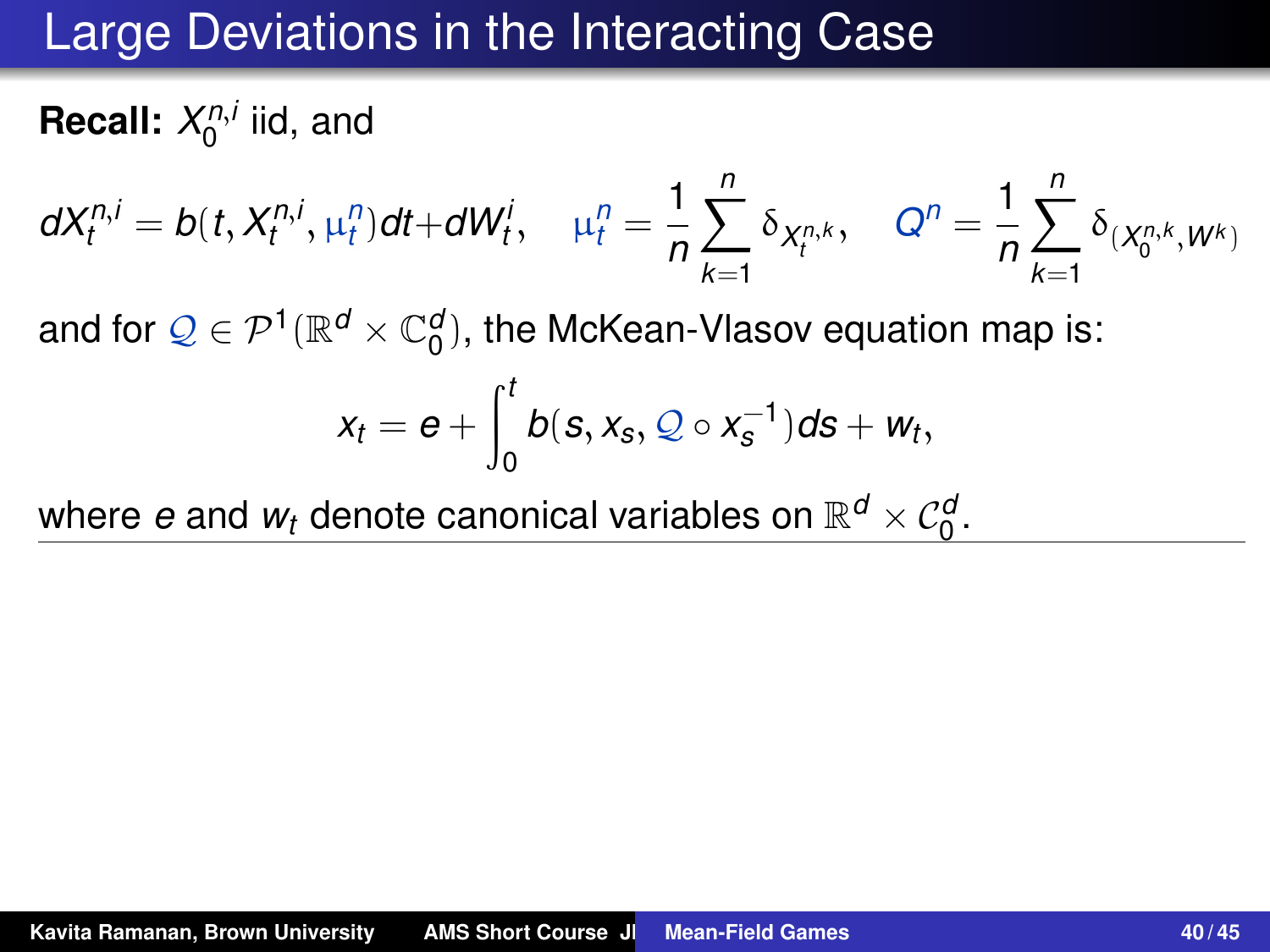### Large Deviations in the Interacting Case

# **Recall:**  $X_0^{n,i}$  iid, and

$$
dX_t^{n,i} = b(t, X_t^{n,i}, \mu_t^n)dt + dW_t^i, \quad \mu_t^n = \frac{1}{n}\sum_{k=1}^n \delta_{X_t^{n,k}}, \quad Q^n = \frac{1}{n}\sum_{k=1}^n \delta_{(X_0^{n,k}, W^k)}
$$

and for  $\mathcal{Q} \in \mathcal{P}^1(\mathbb{R}^d \times \mathbb{C}^d_0),$  the McKean-Vlasov equation map is:

$$
x_t = e + \int_0^t b(s, x_s, \mathcal{Q} \circ x_s^{-1}) ds + w_t,
$$

where  $e$  and  $w_t$  denote canonical variables on  $\mathbb{R}^d \times \mathcal{C}_0^d.$ 

3. Let  $\Phi : \mathcal{P}^1(\mathbb{R}^d \times \mathbb{C}^d) \mapsto C([0, T] : \mathcal{P}^1(\mathbb{R}^d))$  be the mapping that takes  $\mathcal Q$  to the flow of marginal measures  $(\mathcal Q \circ \mathsf x_t^{-1})_{t\geq 0}$ , and observe

$$
\mu^n = \Phi(Q_n).
$$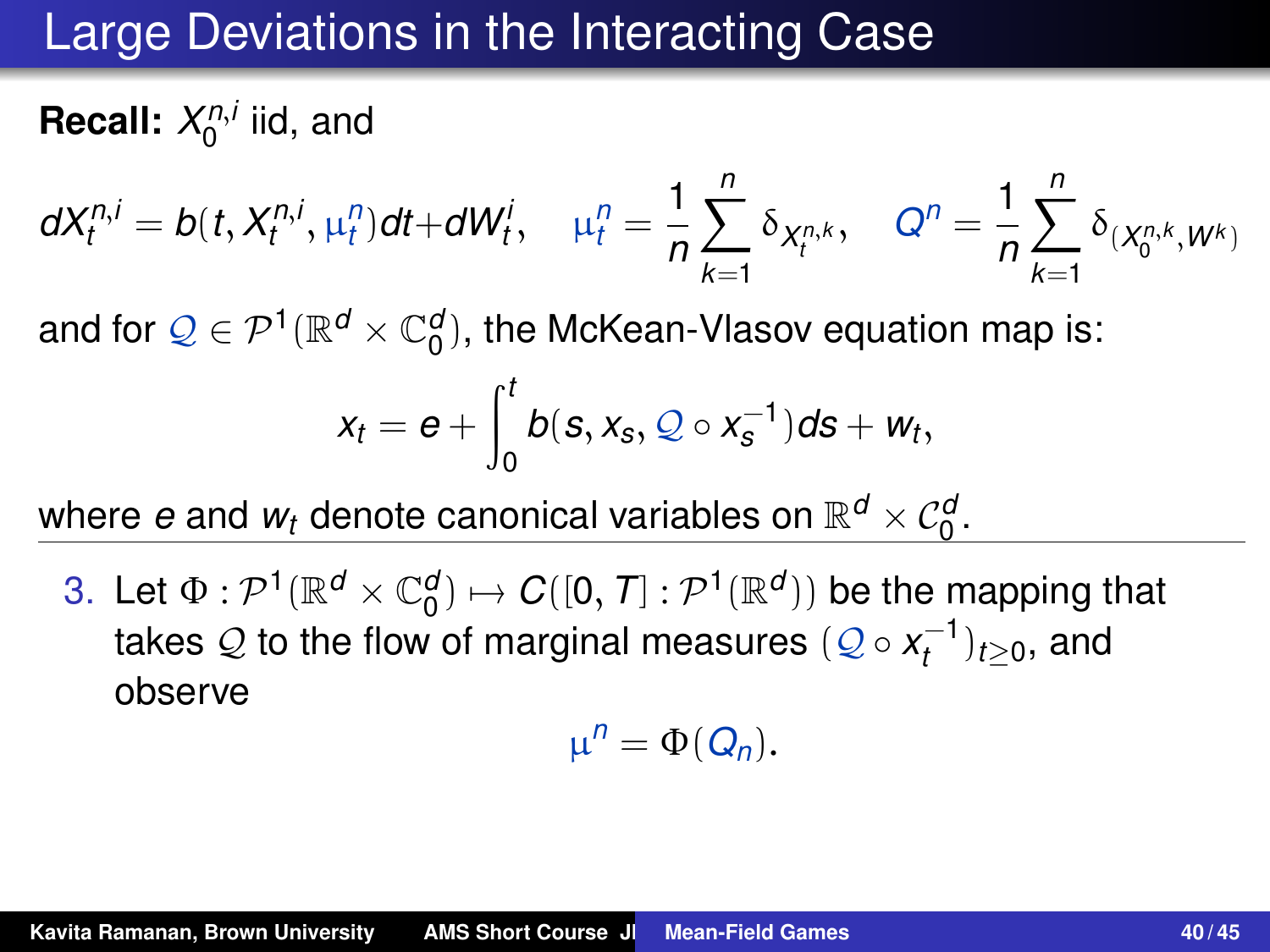## Large Deviations in the Interacting Case

# **Recall:**  $X_0^{n,i}$  iid, and

$$
dX_t^{n,i} = b(t, X_t^{n,i}, \mu_t^n)dt + dW_t^i, \quad \mu_t^n = \frac{1}{n}\sum_{k=1}^n \delta_{X_t^{n,k}}, \quad Q^n = \frac{1}{n}\sum_{k=1}^n \delta_{(X_0^{n,k}, W^k)}
$$

and for  $\mathcal{Q} \in \mathcal{P}^1(\mathbb{R}^d \times \mathbb{C}^d_0),$  the McKean-Vlasov equation map is:

$$
x_t = e + \int_0^t b(s, x_s, \mathcal{Q} \circ x_s^{-1}) ds + w_t,
$$

where  $e$  and  $w_t$  denote canonical variables on  $\mathbb{R}^d \times \mathcal{C}_0^d.$ 

3. Let  $\Phi : \mathcal{P}^1(\mathbb{R}^d \times \mathbb{C}^d) \mapsto C([0, T] : \mathcal{P}^1(\mathbb{R}^d))$  be the mapping that takes  $\mathcal Q$  to the flow of marginal measures  $(\mathcal Q \circ \mathsf x_t^{-1})_{t\geq 0}$ , and observe

$$
\mu^n = \Phi(Q_n).
$$

4. Prove  $\Phi: \mathcal{P}^1(\mathbb{R}^d \times \mathcal{C}_0^d) \mapsto \textit{C}([0,T]: \mathcal{P}^1(\mathbb{R}^d))$  is uniformly continuous.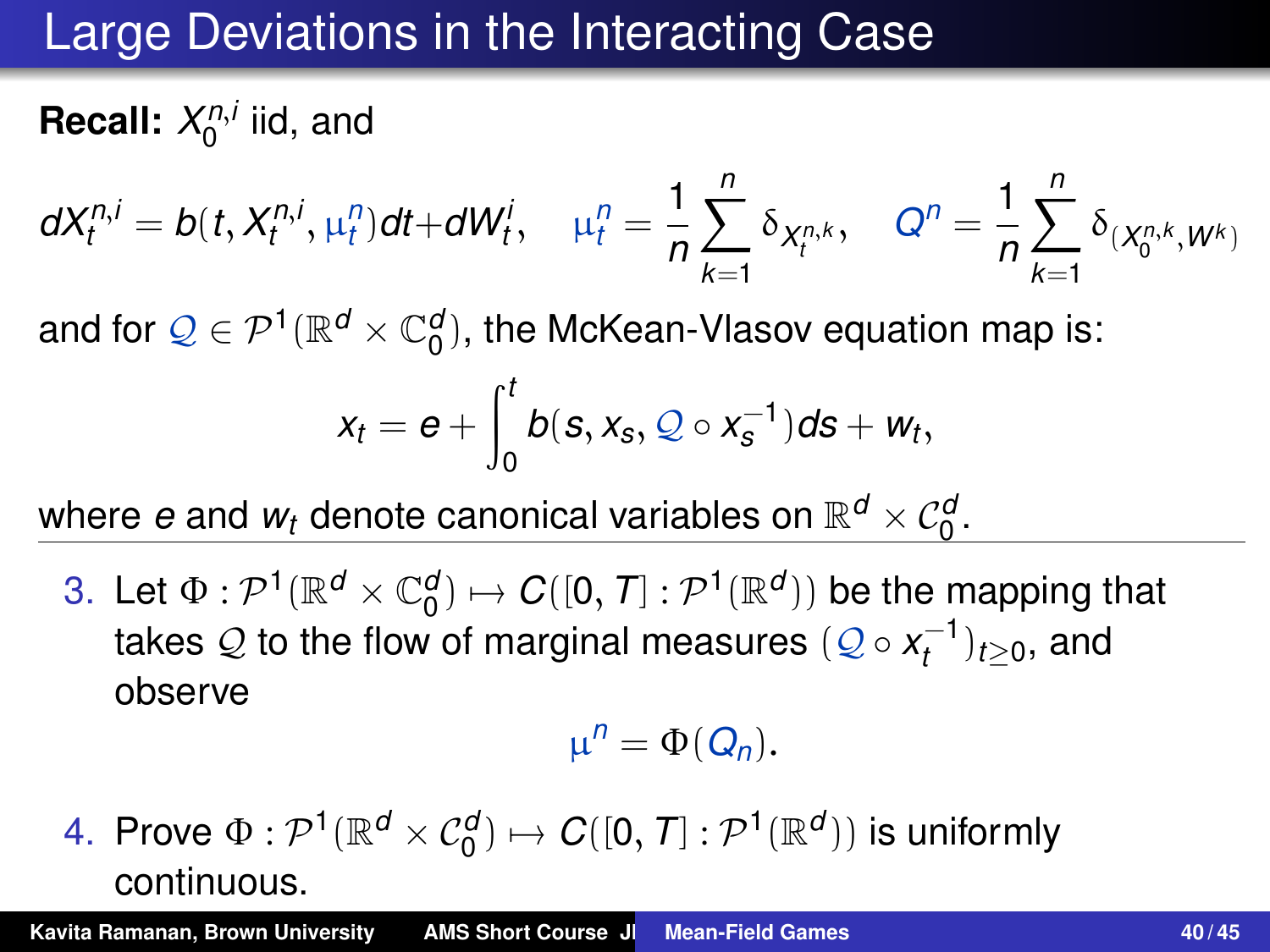## Large Deviations in the Interacting Case: Summary

Given the IPS

$$
dX_t^{n,i} = b(t, X_t^{n,i}, \mu_t^n)dt + dW_t^i, \quad \mu_t^n = \frac{1}{n}\sum_{k=1}^n \delta_{X_t^{n,k}}, \quad Q^n = \frac{1}{n}\sum_{k=1}^n \delta_{(X_0^{n,k}, W^k)}
$$

We have shown

 $\bullet$   $\{Q^n\}$  satisfies an LDP with rate function  $\mathcal{R}(\mathcal{Q}|\mu_0\times\mathbb{W})$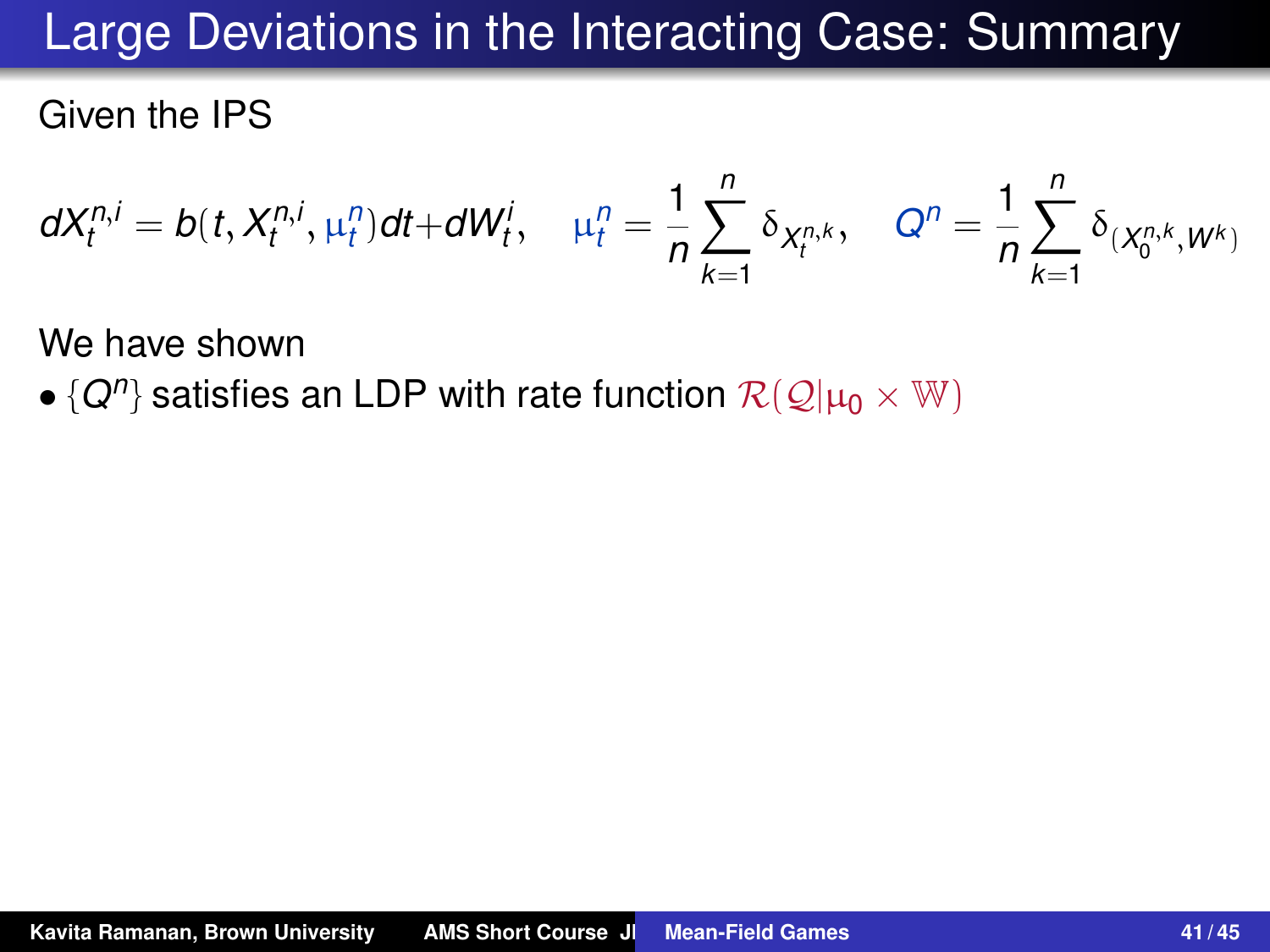## Large Deviations in the Interacting Case: Summary

Given the IPS

$$
dX_t^{n,i} = b(t, X_t^{n,i}, \mu_t^n)dt + dW_t^i, \quad \mu_t^n = \frac{1}{n}\sum_{k=1}^n \delta_{X_t^{n,k}}, \quad Q^n = \frac{1}{n}\sum_{k=1}^n \delta_{(X_0^{n,k}, W^k)}
$$

We have shown

- $\bullet$   $\{Q^n\}$  satisfies an LDP with rate function  $\mathcal{R}(\mathcal{Q}|\mu_0\times\mathbb{W})$
- $\mu^n = \Phi(Q_n)$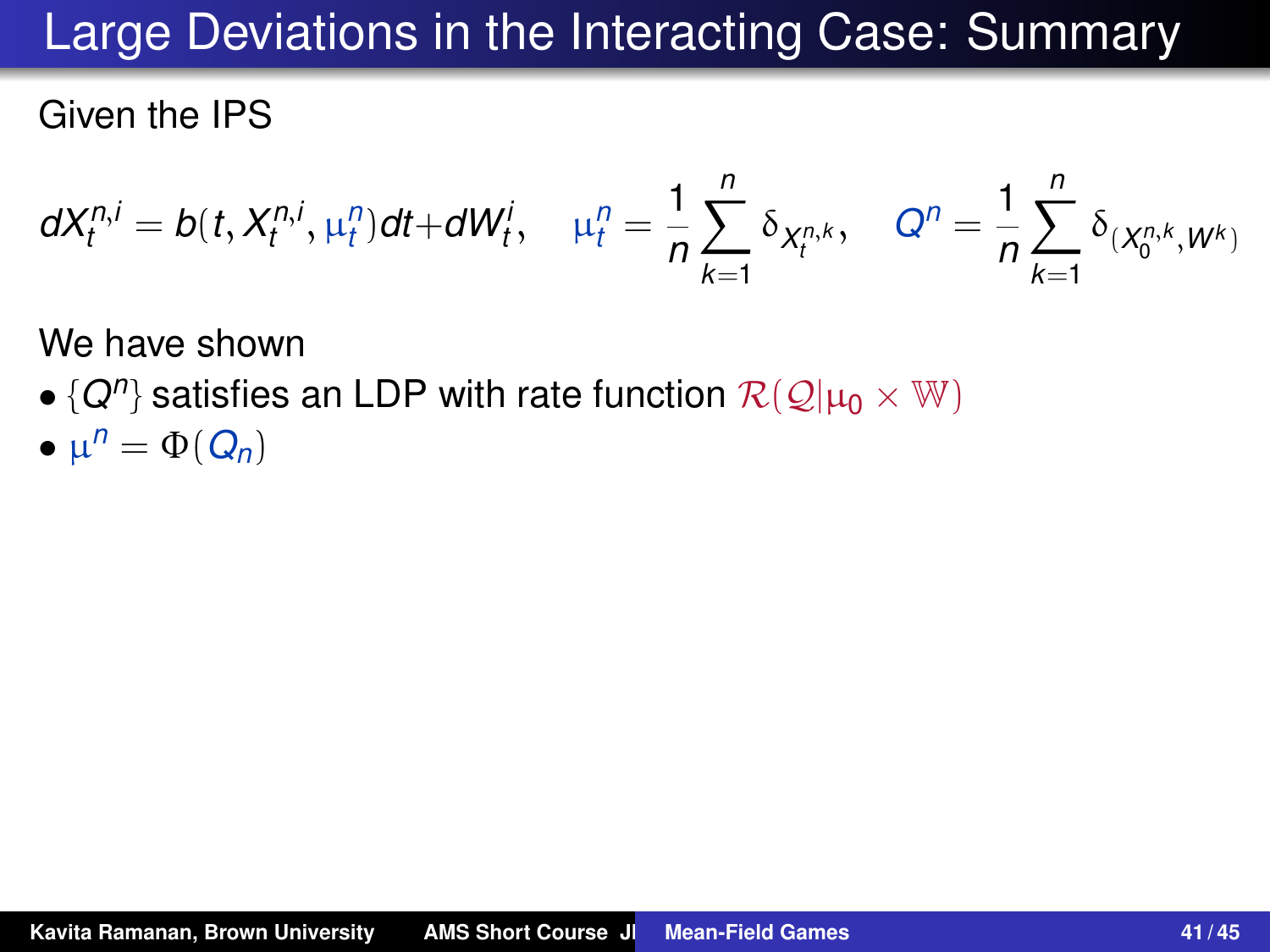# Large Deviations in the Interacting Case: Summary

Given the IPS

$$
dX_t^{n,i} = b(t, X_t^{n,i}, \mu_t^n)dt + dW_t^i, \quad \mu_t^n = \frac{1}{n}\sum_{k=1}^n \delta_{X_t^{n,k}}, \quad Q^n = \frac{1}{n}\sum_{k=1}^n \delta_{(X_0^{n,k}, W^k)}
$$

We have shown

- $\bullet$   $\{Q^n\}$  satisfies an LDP with rate function  $\mathcal{R}(\mathcal{Q}|\mu_0\times\mathbb{W})$
- $\mu^n = \Phi(Q_n)$
- $\bullet$   $\Phi: \mathcal{P}^1(\mathbb{R}^d \times \mathcal{C}_0^d) \mapsto \textit{C}([0,\textit{T}]: \mathcal{P}^1(\mathbb{R}^d))$  is uniformly continuous.
	- 5. Apply the contraction principle to conclude that if *b* is bounded and continuous and Lipschitz continuous in the second and third arguments (uniformly in time), then {µ *n* } satisfies an LDP with rate function

$$
J(\nu)=\inf\{\mathcal{R}(\mathcal{Q}|\mu_0\times\mathbb{W}):\Phi(\mathcal{Q})=\nu\}.
$$

This concludes Exercise 5 and the proof of the LDP for IPS.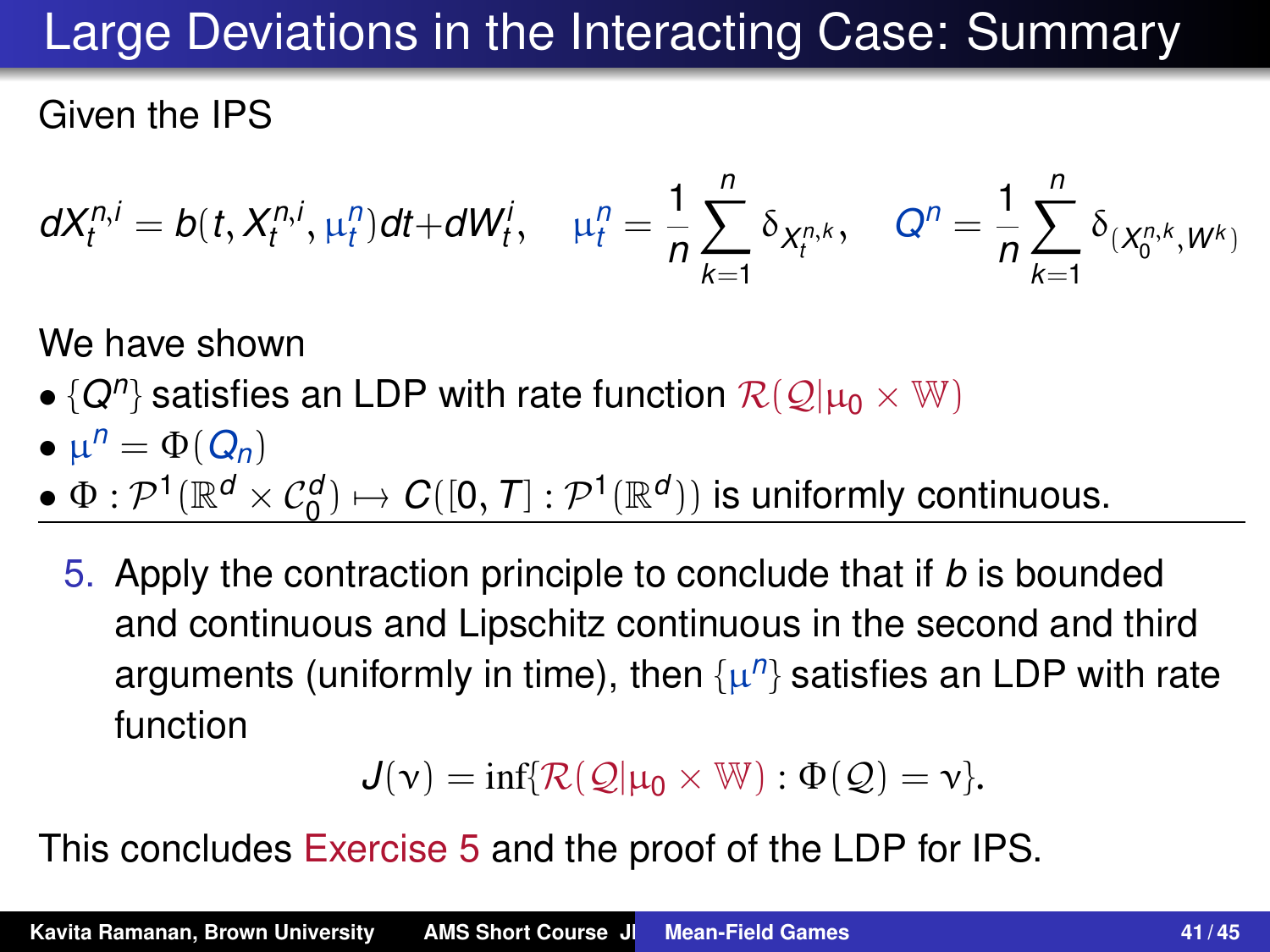#### Large Deviations for Mean-Field Games

Recall the form of interacting diffusions describing Nash equilibrium dynamics:

$$
dX_t^{n,i} = \hat{b}(X_t^{n,i}, \mu_t^n, D_{x_i} v^{n,i}(t, \boldsymbol{X}_t^n))dt + dW_t^i, \quad \mu_t^n = \frac{1}{n}\sum_{k=1}^n \delta_{X_t^{n,k}},
$$

#### Aim:

To prove an LDP for the sequence  $(\mu^n)_{n\in\mathbb{N}}$  of empirical measures of the sequence of Nash equilibria state processes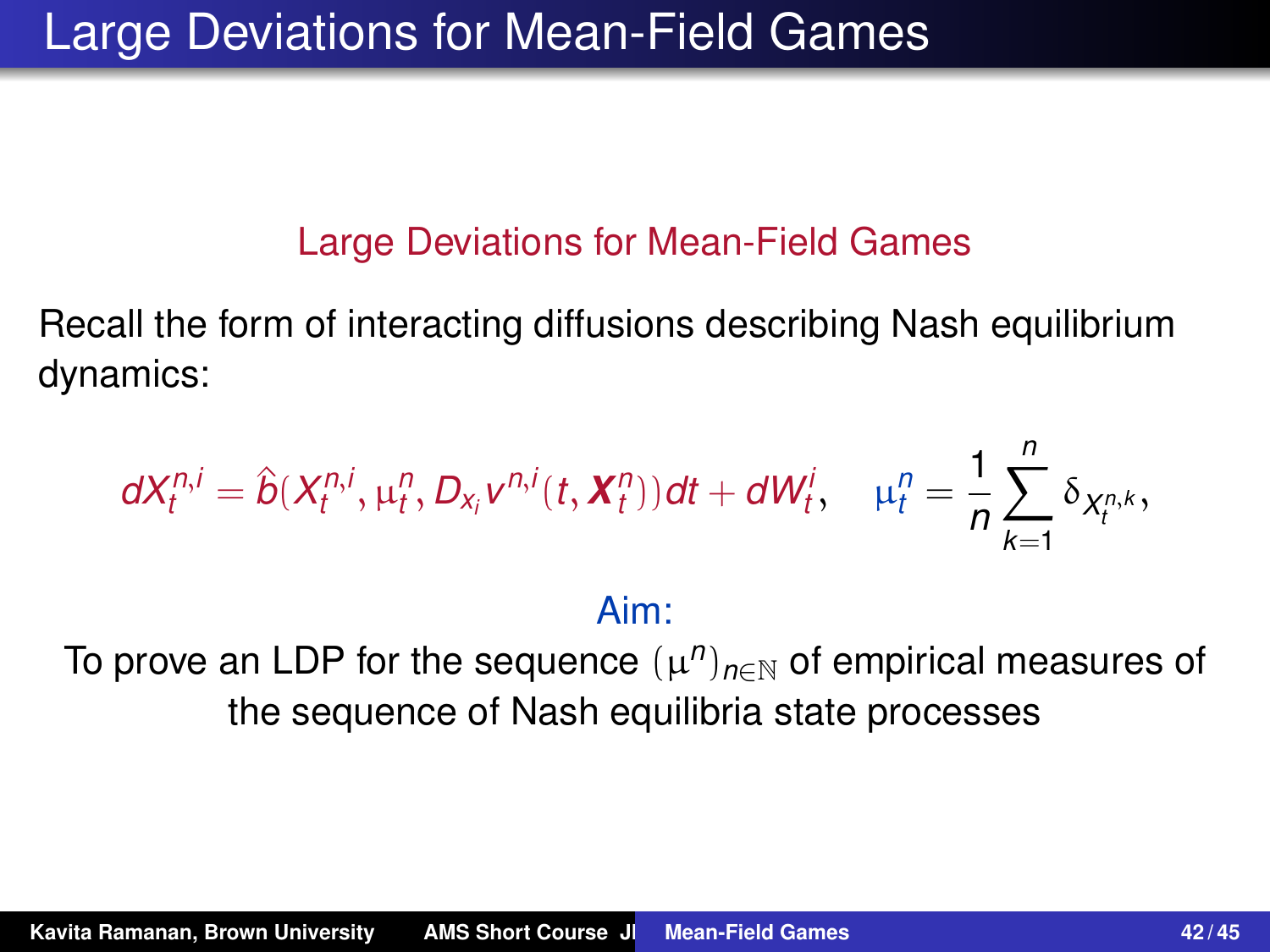### Principle: Transfer LDP results from IPS to MFG

Interacting diffusions describing Nash equilibrium dynamics:

$$
dX_t^{n,i} = \hat{b}(X_t^{n,i}, \mu_t^n, D_{x_i} v^{n,i}(t, \boldsymbol{X}_t^n))dt + dW_t^i, \quad \mu_t^n = \frac{1}{n}\sum_{k=1}^n \delta_{X_t^{n,k}}
$$

In view of the previous results on LDPs for IPS, recall the approximating diffusions we considered earlier that were in the form of an IPS:

$$
d\tilde{X}_t^{n,i} = \tilde{b}(t,\tilde{X}_t^{n,i},\tilde{\mu}_t^n) + dW_t^i, \qquad \tilde{\mu}_t^n = \frac{1}{n}\sum_{k=1}^n \delta_{\tilde{X}_t^{n,k}}
$$

 $\hat{b}(t, x, m) = \hat{b}(x, m, D_xU(t, x, m))$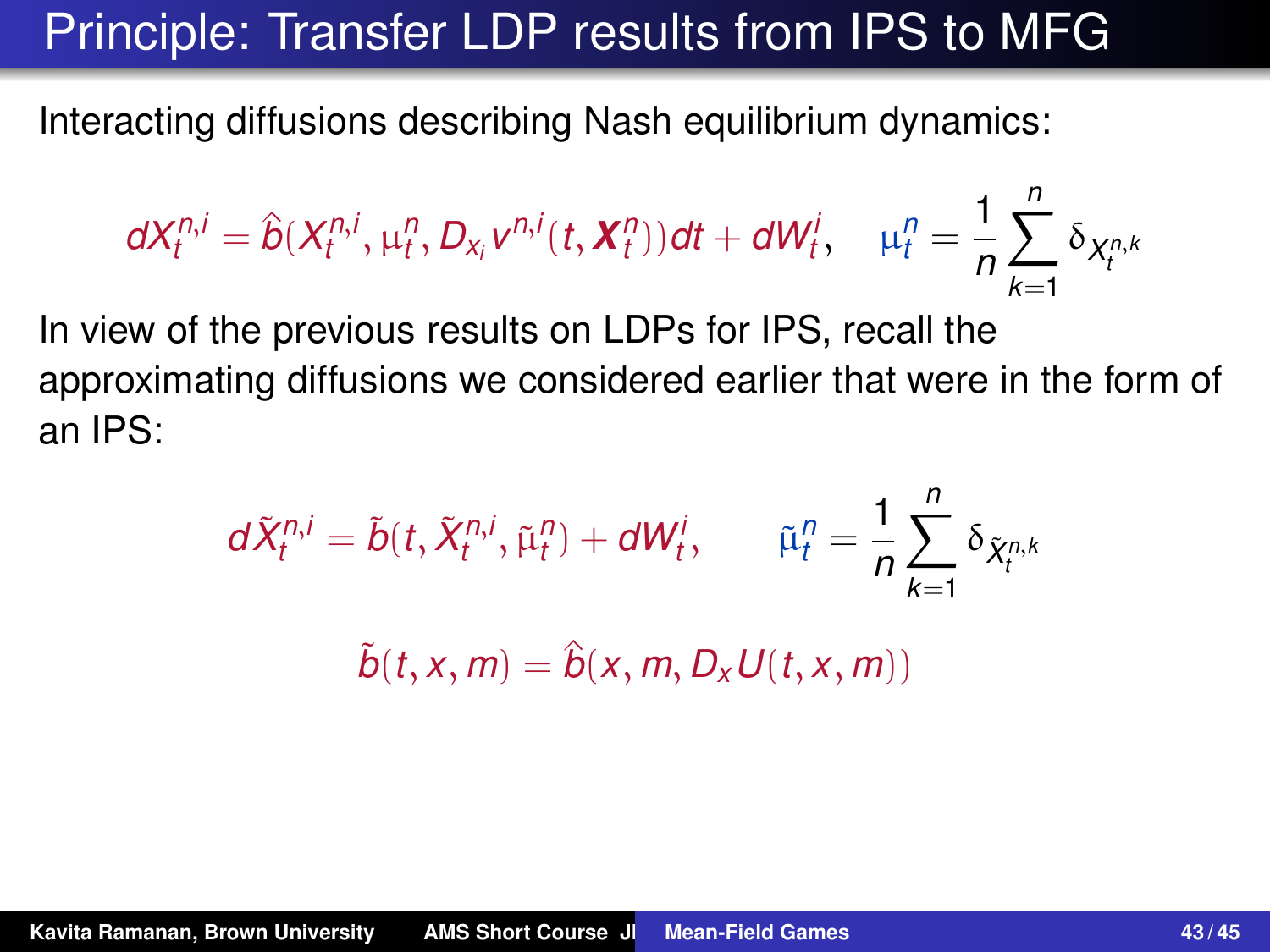## Principle: Transfer LDP results from IPS to MFG

Interacting diffusions describing Nash equilibrium dynamics:

$$
dX_t^{n,i} = \hat{b}(X_t^{n,i}, \mu_t^n, D_{x_i} v^{n,i}(t, \boldsymbol{X}_t^n))dt + dW_t^i, \quad \mu_t^n = \frac{1}{n}\sum_{k=1}^n \delta_{X_t^{n,k}}
$$

In view of the previous results on LDPs for IPS, recall the approximating diffusions we considered earlier that were in the form of an IPS:

$$
d\tilde{X}_t^{n,i} = \tilde{b}(t,\tilde{X}_t^{n,i},\tilde{\mu}_t^n) + dW_t^i, \qquad \tilde{\mu}_t^n = \frac{1}{n}\sum_{k=1}^n \delta_{\tilde{X}_t^{n,k}}
$$

$$
\tilde{b}(t, x, m) = \hat{b}(x, m, D_x U(t, x, m))
$$

- **1** Originally, had only  $\mathbb{E}[W_{2,\mathcal{C}^d}(\mu^n, \tilde{\mu}^n)] = O(n^{-2})$
- **2** Invoke IPS results to get LDP for  $\{\tilde{\mu}^n\}$ .

**3** Use a sharper exponential estimate in 1. to deduce LDP for  $\{\mu^n\}$ .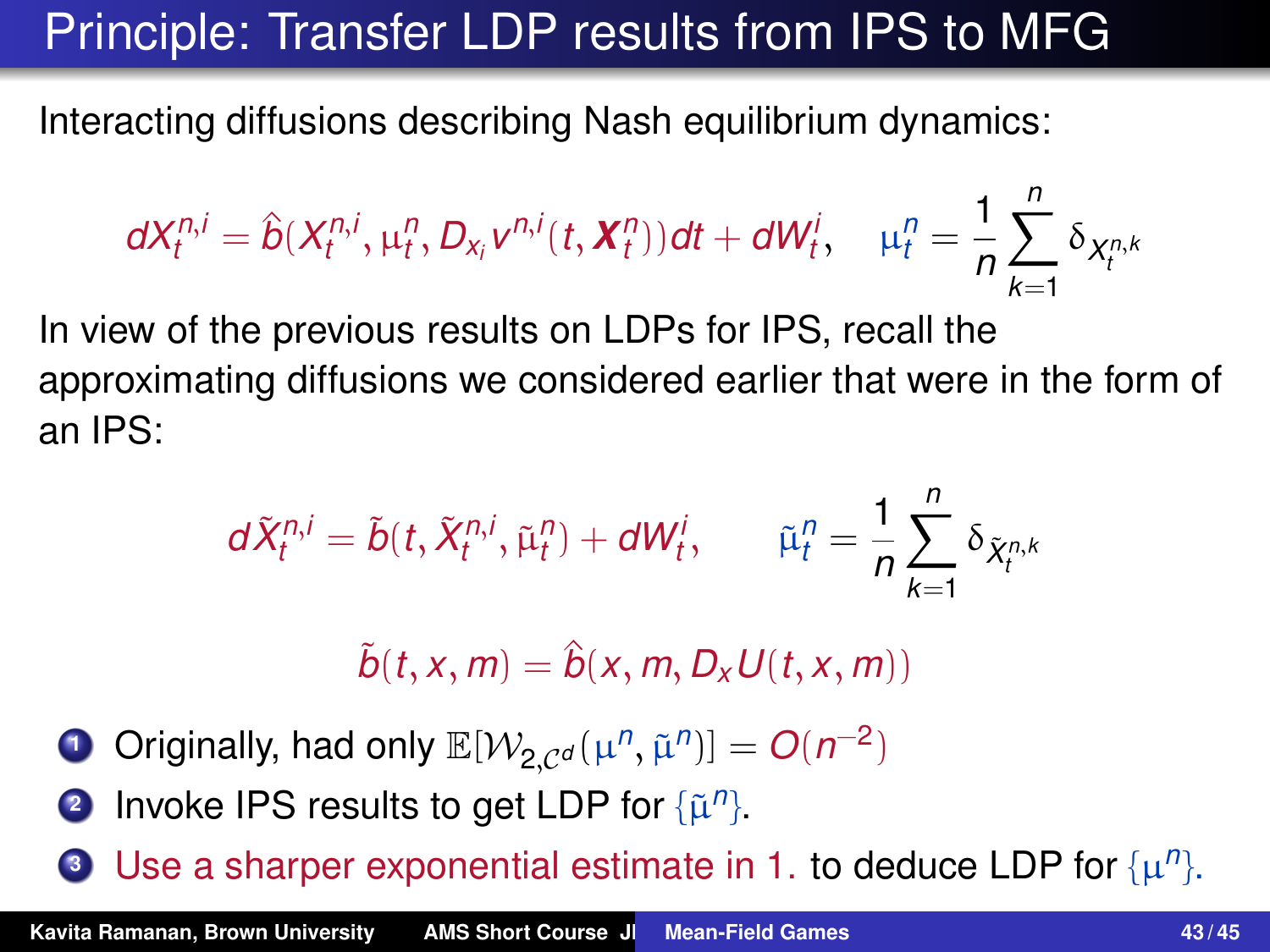- Lacker and Ramanan, "Rare Nash equilibria and the price of anarchy in large static games," (2019) *Mathematics of Operations Research* **44** (2019) no. 2, 400-422.
- Cardaliaguet, Delarue, Lasry and Lions, "The master equation and the convergence problem in mean-field games" (2019)
- F. Delarue, D. Lacker and K. Ramanan, "From the master equation to mean field game limit theory: Large deviations and concentration of measure," (2018) to appear in *Annals of Probability*